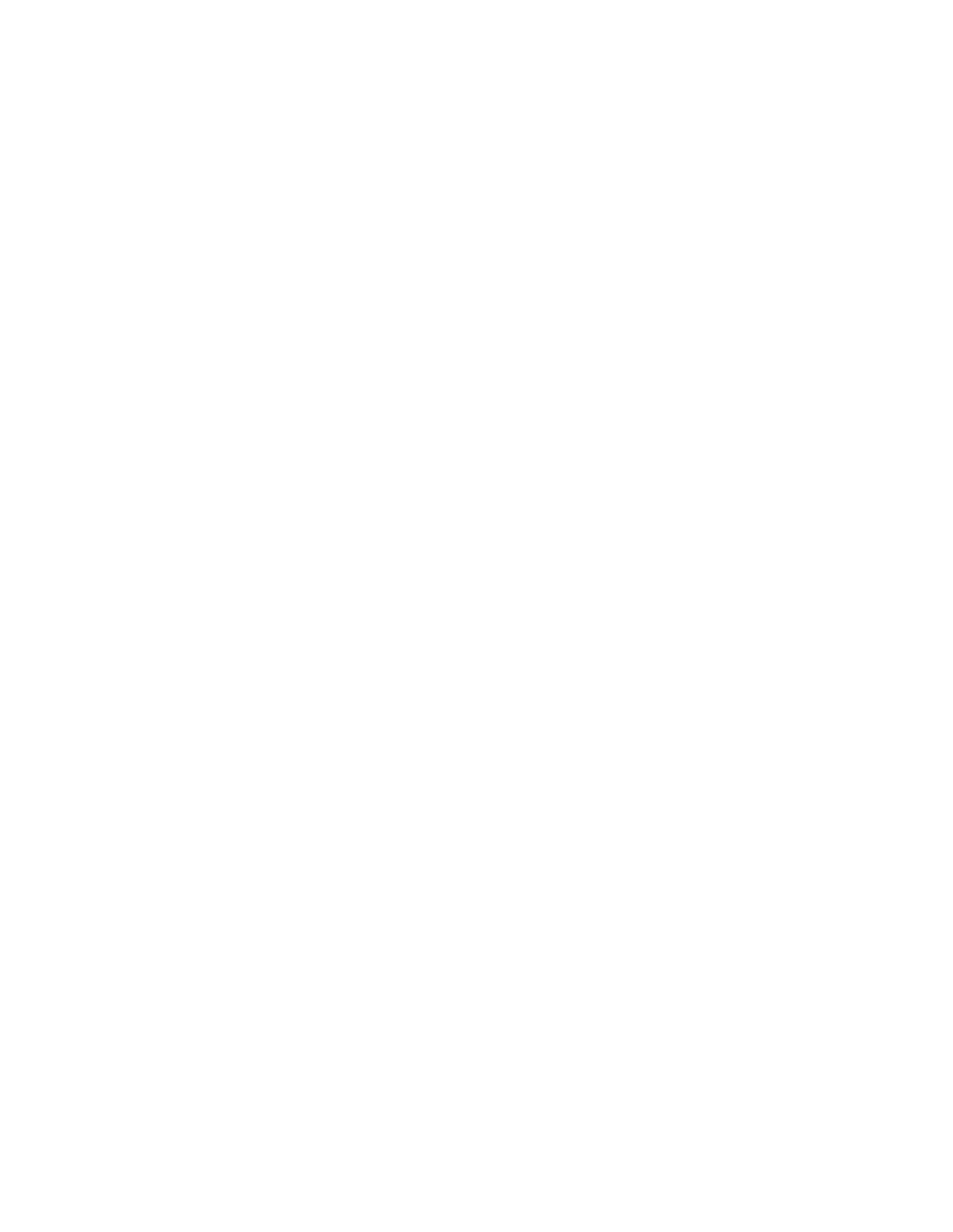## **Contents**

| <b>Chapter 1</b> | INTRODUCTION AND REPORT STRUCTURE     |                                        |                                                                                           |          |  |  |
|------------------|---------------------------------------|----------------------------------------|-------------------------------------------------------------------------------------------|----------|--|--|
|                  | 1.1                                   |                                        | Research Objectives and Methodology                                                       | 7        |  |  |
|                  | 1.2                                   |                                        | Policy Context                                                                            | 8        |  |  |
|                  |                                       | 1.2.1                                  | Law Reform Commission Report on Indexation of Fines<br>(1991)                             | 8        |  |  |
|                  |                                       | 1.2.2                                  | The Management of Offenders - A Five Year Plan<br>(1994)                                  | 8        |  |  |
|                  |                                       | 1.2.3                                  | Tackling Crime (1997)                                                                     | 9        |  |  |
|                  |                                       | 1.2.4                                  | Strategy Statement 1998-2000: Community, Security and<br>Equality (1998)                  | 9        |  |  |
|                  |                                       | 1.2.5                                  | Report of Dáil Sub-Committee on Crime and Punishment<br>(2000)                            | 10       |  |  |
|                  |                                       | 1.2.6                                  | Conclusion                                                                                | 10       |  |  |
| <b>Chapter 2</b> |                                       |                                        | PREVIOUS RESEARCH AND DATA ON PERSONS IN PRISON<br>FOR NON-PAYMENT OF FINES OR CIVIL DEBT | 11<br>11 |  |  |
|                  | 2.1                                   | Introduction                           |                                                                                           |          |  |  |
|                  | 2.2                                   | Trend of Imprisonment for Fine Default |                                                                                           |          |  |  |
|                  | 2.3                                   |                                        | Previous Research on Imprisonment for Fine Default in Ireland                             |          |  |  |
|                  | 2.4                                   |                                        | <b>UK Based Research</b>                                                                  |          |  |  |
|                  |                                       | 2.4.1                                  | Recent Trends in Imprisonment for Fine Default in the<br>UK                               | 13       |  |  |
|                  |                                       | 2.4.2                                  | Characteristics and Circumstances of Fine Defaulters                                      | 14       |  |  |
|                  |                                       | 2.4.3                                  | Sentencing Practice in Relation to Fines                                                  | 16       |  |  |
|                  |                                       | 2.4.4                                  | Alternative Penalties for Non-payment of Fines                                            | 16       |  |  |
|                  | 2.5                                   |                                        | Main Issues Emerging from Previous Research                                               | 17       |  |  |
| <b>Chapter 3</b> | ENFORCEMENT PROCESS AND MECHANISMS OF |                                        |                                                                                           |          |  |  |
|                  |                                       |                                        | FINANCIAL PENALTIES AND CIVIL DEBT                                                        | 19       |  |  |
|                  | 3.1                                   | Fines                                  |                                                                                           | 19<br>19 |  |  |
|                  | 3.2                                   | Civil Debt                             |                                                                                           |          |  |  |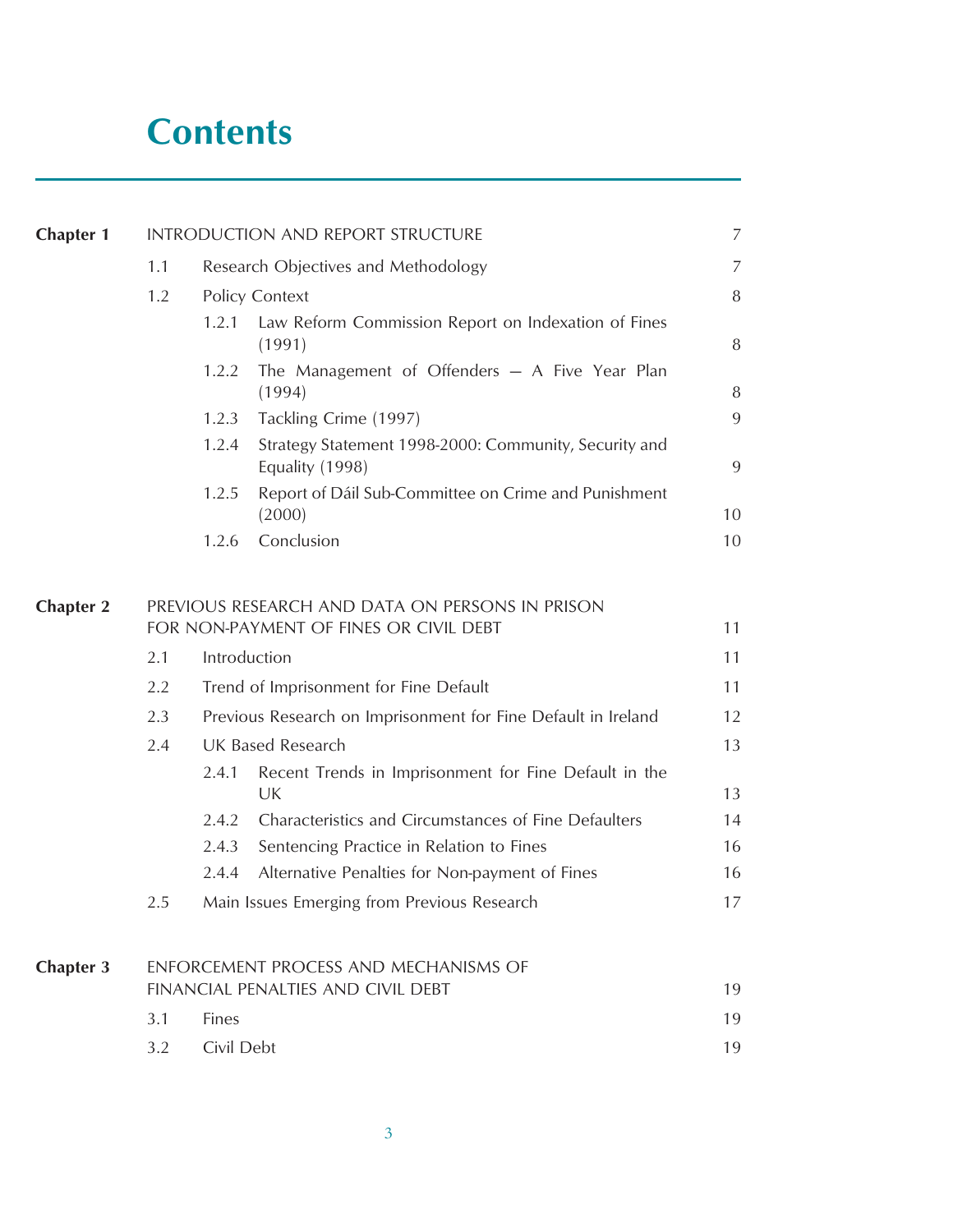| <b>Chapter 4</b> |      |                                            | PRISON BASED DATA ON FINES OFFENDERS                              | 21 |  |
|------------------|------|--------------------------------------------|-------------------------------------------------------------------|----|--|
|                  | 4.1  |                                            | Rationale and Methodology                                         | 21 |  |
|                  | 4.2  |                                            | Quality and Scope of Information                                  | 21 |  |
|                  | 4.3  |                                            | Trend in Committals and Characteristics of Offenders              | 22 |  |
|                  | 4.4  |                                            | Number of offences, fine amounts and sentences                    | 24 |  |
|                  | 4.5  |                                            | Time Served and Reasons for Discharge                             | 27 |  |
|                  | 4.6  |                                            | Relationship between types of offences, fines and outcomes        | 29 |  |
|                  | 4.7  | Conclusions                                |                                                                   | 32 |  |
| <b>Chapter 5</b> |      |                                            | THE OFFENDERS EXPERIENCE OF THE PROCESS                           | 33 |  |
|                  | 5.1  |                                            | Objectives of Interviews                                          | 33 |  |
|                  | 5.2  |                                            | Roles of Questionnaire and Interview                              | 33 |  |
|                  | 5.3  |                                            | Making Contact                                                    | 33 |  |
|                  | 5.4  | <b>Interview Settings</b>                  |                                                                   |    |  |
|                  | 5.5  | Background Characteristics of Interviewees |                                                                   |    |  |
|                  | 5.6  |                                            | Income Adequacy                                                   | 36 |  |
|                  |      | 5.6.1                                      | Methodology                                                       | 36 |  |
|                  |      | 5.6.2                                      | Findings on Deprivation                                           | 38 |  |
|                  |      |                                            | 5.6.2.1 Basic Deprivation                                         | 38 |  |
|                  |      |                                            | 5.6.2.2 Secondary Deprivation and Housing Deprivation             | 38 |  |
|                  |      | 5.6.3                                      | Findings on Relative Income Poverty                               | 39 |  |
|                  |      | 5.6.4                                      | Conclusion on Material Deprivation and Relative Income<br>Poverty | 39 |  |
|                  | 5.7  |                                            | Issues Emerging from Interviews                                   | 40 |  |
|                  |      |                                            | 5.7.1 Introduction                                                | 40 |  |
|                  |      | 5.7.2                                      | Types of Offences                                                 | 40 |  |
|                  |      | 5.7.3                                      | Civil Debt                                                        | 41 |  |
|                  | 5.8  |                                            | Living Circumstances                                              | 43 |  |
|                  | 5.9  |                                            | The Court Process                                                 | 44 |  |
|                  | 5.10 |                                            | Reasons for Non-Payment                                           | 46 |  |
|                  | 5.11 |                                            | Arrest and Committal                                              | 48 |  |
|                  | 5.12 |                                            | Consequences of Imprisonment                                      | 51 |  |
|                  | 5.13 |                                            | Why or how might imprisonment be avoided                          | 51 |  |
|                  | 5.14 |                                            | Alternatives to Imprisonment                                      | 52 |  |
|                  | 5.15 |                                            | Conclusions and Issues to be Addressed                            | 53 |  |
|                  |      |                                            |                                                                   |    |  |

### BIBLIOGRAPHY 55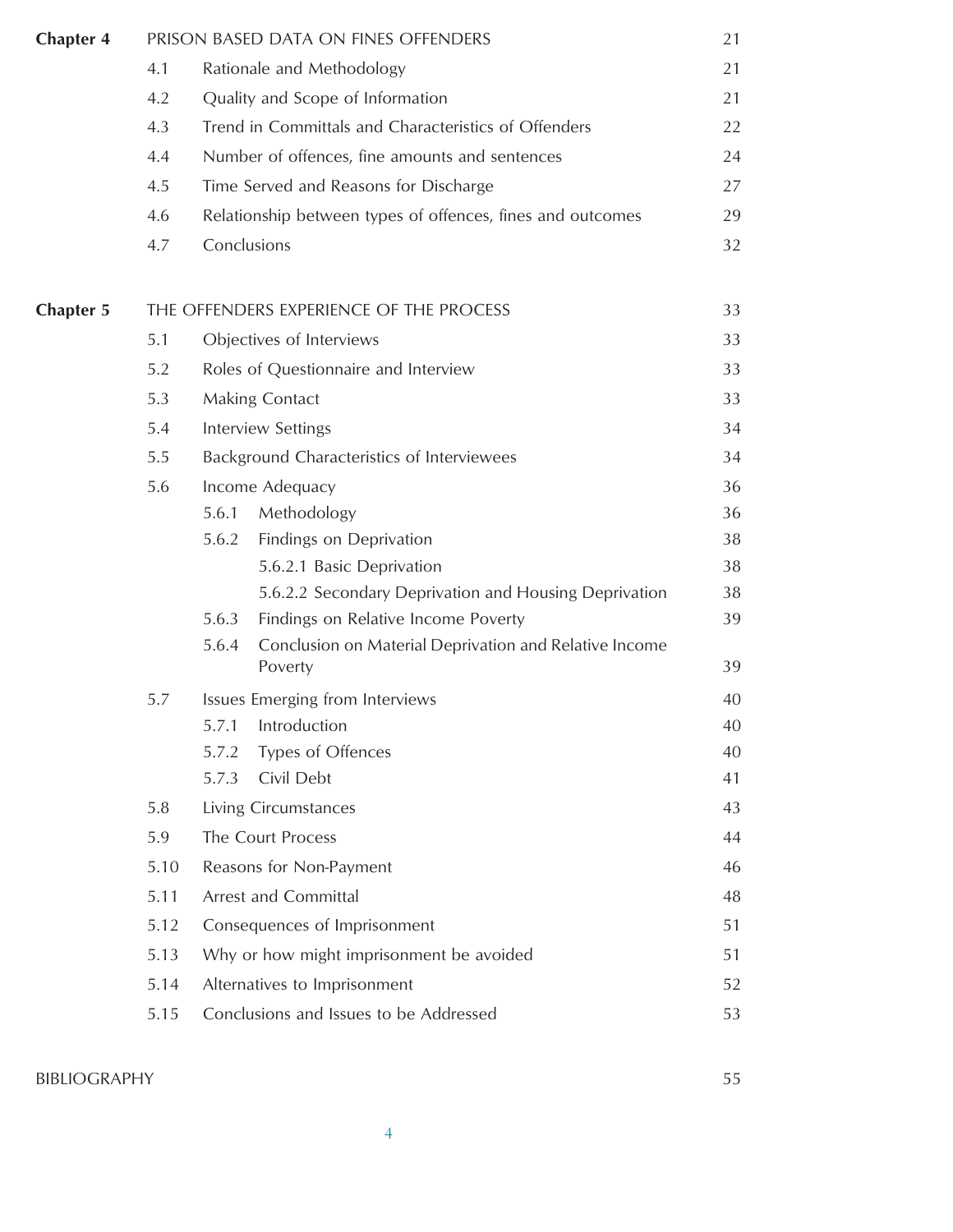# **Acknowledgements**

This report would not have been possible without the voluntary co-operation of the interviewees in prison. Their help in this is greatly appreciated.

The management and staff in the prison also played a vital role in securing the co-operation of interviewees. Thanks are due to the Governors and staff in Limerick Prison, Cork Prison, Mountjoy Prison, Loughan House and the Dochas Centre. Many thanks to the staff of the Irish Prison Service who acted as liaison between the researcher and prison management and provided valuable support in accessing the computerised records in Mountjoy prison.

Finally, my thanks to the officials in the Criminal Law Reform Division of the Department of Justice, Equality and Law Reform who guided the overall direction of the research.

DAVE REDMOND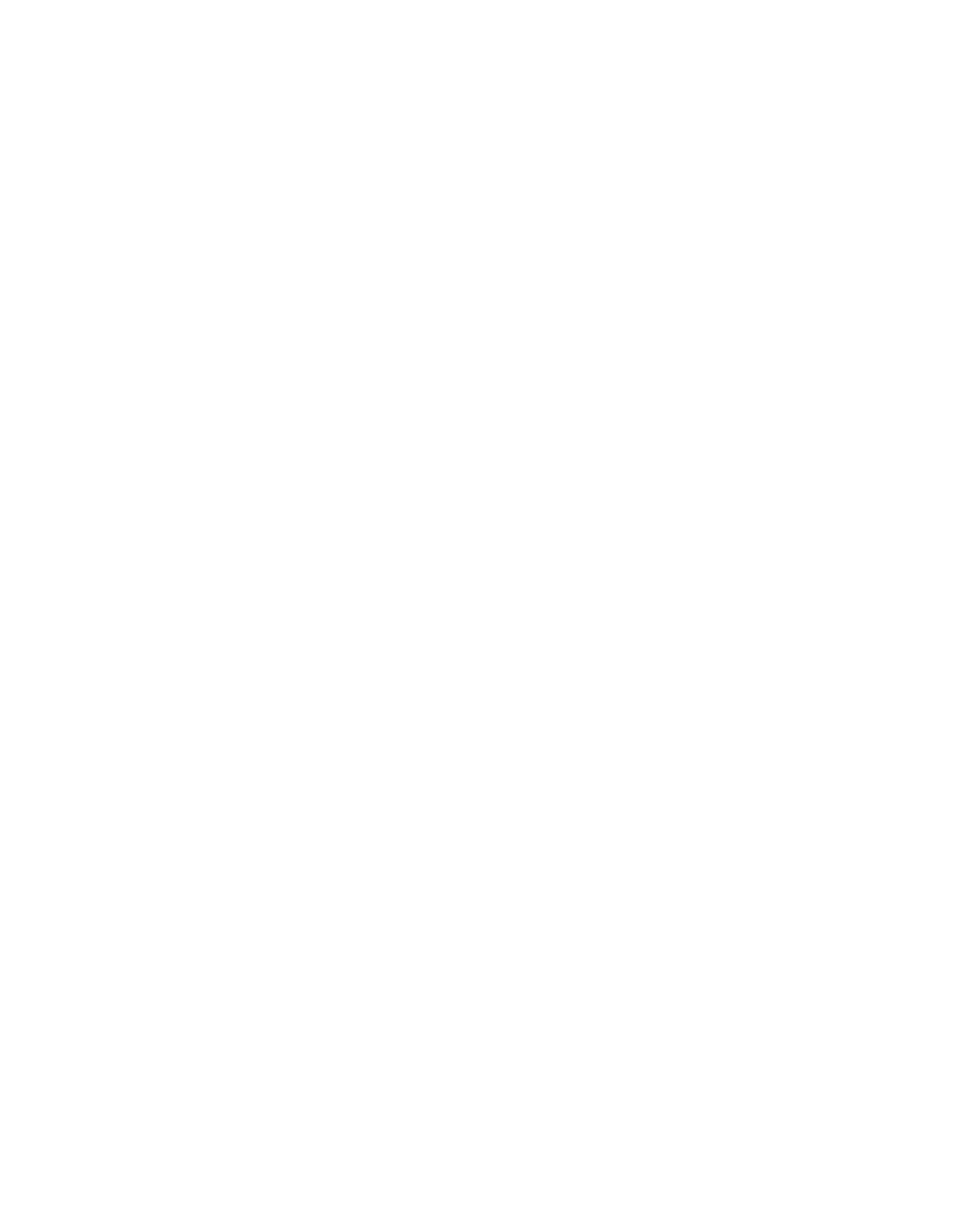## <span id="page-6-0"></span>**CHAPTER 1**

## **Introduction and Report Structure**

This section outlines the rationale for this research and the policy context.

Section 2 describes the trend in imprisonment for fine default and civil debt insofar as it's possible from official statistical sources. It then outlines the scope of previous research in this area and issues emerging in Ireland and the United Kingdom.

Section 3 briefly describes the enforcement process and mechanisms for financial penalties and civil debt.

Section 4 outlines the characteristics of persons committed to prison for fine default or civil debt as established from primary data sources in three Irish prisons.

Section 5, based on interviews with 24 offenders imprisoned for fine default or civil debt, initially assesses the circumstances of the interviewees especially in relation to personal/family circumstances of poverty and indebtedness. It then outlines the process from offence to imprisonment as experienced from the offenders perspective. Conclusions are drawn and issues highlighted.

## **1.1 Research Objectives and Methodology**

An Enforcement of Fines Bill forms part of the Government's legislation programme. The stated aim of this legislation is to end, as far as practicable, imprisonment for inability to pay fines and non-payment of civil debt. However there is scant information on the number, characteristics and circumstances of persons in prison for these reasons. This research aims to fill that gap and inform policy makers.

To assist the preparation of this legislation research in the area was commissioned by the Department of Justice, Equality and Law Reform through its Public Policy Research Unit following a tendering process.

The purpose of the research was to gather qualitative information in relation to those persons who find themselves committed to prison for non-payment of fines and civil debt. This qualitative information will help in the formulation of proposals for inclusion in the proposed legislation, by identifying the measures most likely to be of assistance in ensuring payment of the fines and the measures which might prevent the imprisonment of persons for non-payment of fines.<sup>1</sup>

The key questions to be addressed by the research are:

- 1. How many people pay fines and how many do not?
- 2. For what types of offences are fines most ''at risk'' of non-payment?

<sup>&</sup>lt;sup>1</sup>All outputs arising from this research will remain the sole property of the Department of Justice, Equality and Law Reform.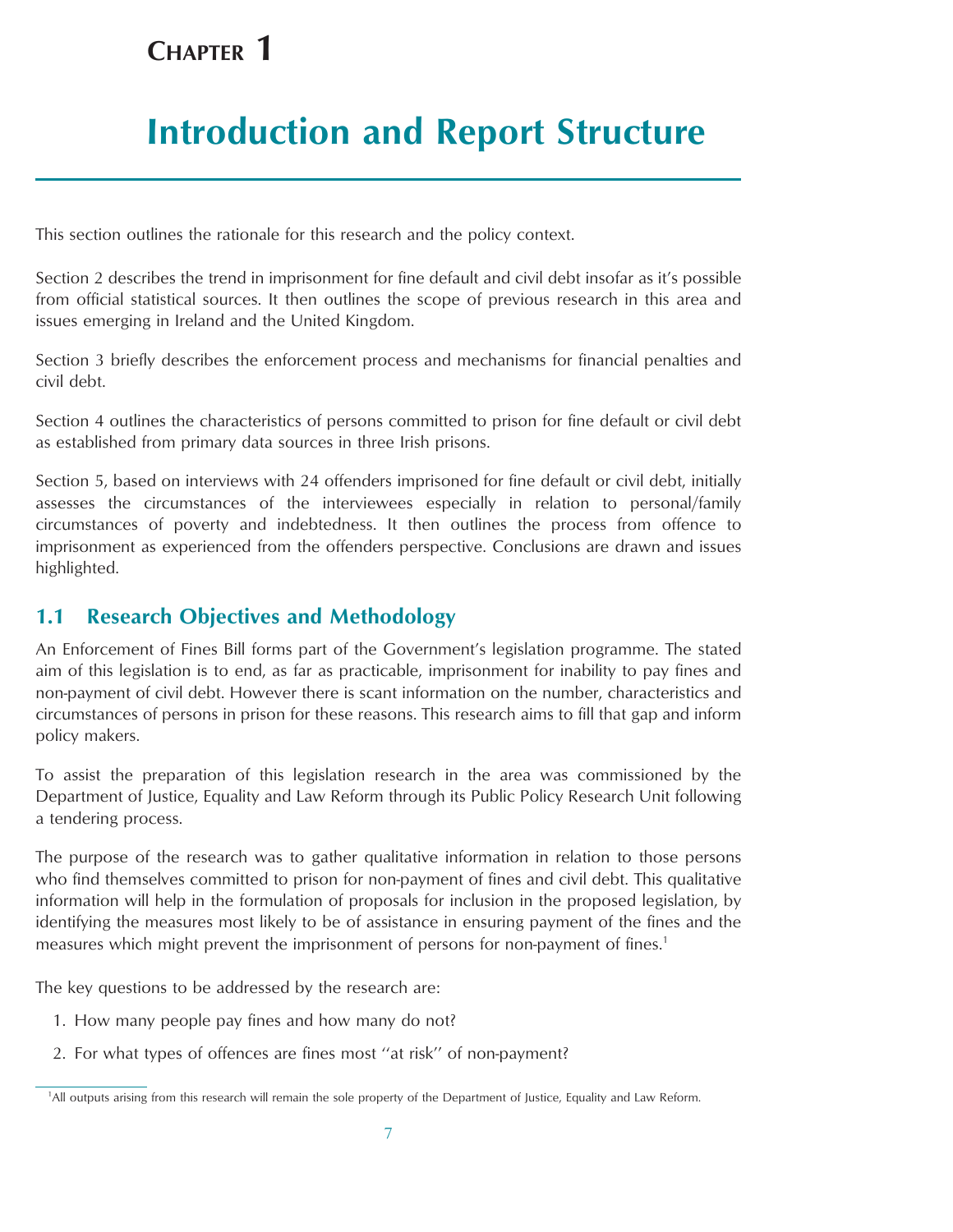- <span id="page-7-0"></span>3. What are the characteristics of non-payers?
- 4. Why and in what ways do people fail to pay fines (or civil debts)?
- 5. What are the outcomes for those in prison for non-payment of fines (or civil debts)?
- 6. What are the benefits of alternatives to imprisonment for non-payment of fines (and civil debts) and what types of resources and supports need to be put in place for them to be effective?

This entails undertaking two research tasks. In relation to questions 1 to 3, information was compiled mainly from prison based sources enabling the number, trend and characteristics of persons in prison for fine default to be established. In relation to questions 4 and 5, interviews were undertaken with persons in prison for non-payment of fines or civil debt.

### **1.2 Policy Context**

#### **1.2.1 Law Reform Commission Report on Indexation of Fines (1991)**

In its report on the indexation of fines in 1991, the Law Reform Commission noted that:

 $\ldots$  the number of persons imprisoned for fine default is disturbingly high, which suggest that the system at the moment is insufficiently flexible.''(Ireland, 1991:2)

Commenting on English proposals and legislation at the time, the Commission noted that in the case of fine defaulters the court must enquire, in the offenders presence, into why the fine has not been paid. Options available to the Means Enquiry Court are: remit all or part of the fine; to reduce the level of instalments and to extend the period over which they are paid; to order supervision of the fined person (normally by a social worker) who will assist and advise the offender in regard to payment of the fine. The Commission took the view that the adoption of similar provisions in the Irish jurisdiction would be a salutary measure (Ireland, 1991:45).

The Commission considered also the practicality of a day fine system but found that the obstacles to its introduction could be 'unlimited in duration and effect' (op cit: 66).

#### **1.2.2 The Management of Offenders — A Five Year Plan (1994)**

The Management of Offenders (1994) was the first major policy document produced by the Department of Justice on issues arising in the management of offenders. Following on from the 1985 Whitaker report among the guiding principles accepted is the acknowledgement of the severity of imprisonment as a form of punishment and a recognition that it should be used only as a last resort reserved for serious offences against the person and major property offences (Ireland, 1994: 17). In this context community based sanctions are considered as important as penal based ones.

In the discussion of public perceptions of prison the issue of imprisonment for fine default or civil debt is considered. On the one hand there is the view that imprisonment for these categories of offenders is unacceptable on the other hand there is the view that if the option of imprisonment were removed a significant proportion of people would refuse to pay their fines. In the plan it is announced that the Minister is ''examining methods other than imprisonment whereby reluctant debtors are actually compelled to pay their debts'' (op. cit., 17).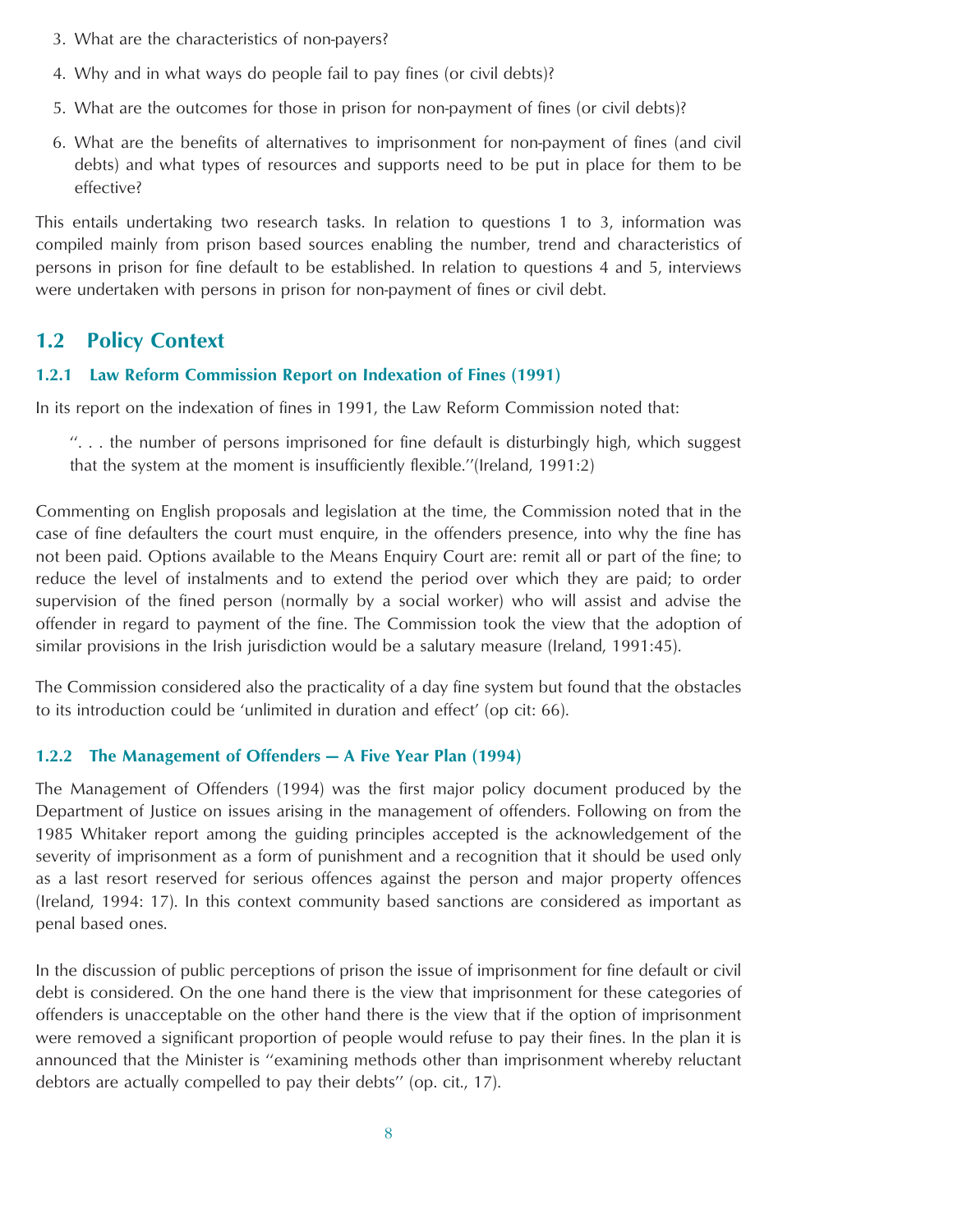#### **1.2.3 Tackling Crime (1997)**

Tackling Crime, the 1997 discussion paper produced by the Department of Justice, Equality and Law Reform, represents the first attempt by the state to consider policy goals and strategies for tackling crime. It outlines twelve specific goals. Under Goal 9, it promises to:

''Accord priority to the development of custody alternatives, as it is a much less expensive, and in many cases, a more effective way of managing offenders.'' (Ireland, 1997:24)

The paper recognises the links between crime and social disadvantage (op. cit. 50-54). But it points also to the lack or quality research and statistical data on crime (op. cit. 15, and 60).

Under the reform of the criminal law it refers to measures under preparation including an *Indexation of Fines Bill* and an *Attachment of Earnings Bill* (op. cit. 66). These bills have not yet been published. The intention remains to provide for payment of fines by instalment and to examine the alternatives to imprisonment such as community service.

Of the two proposed bills, the former is intended to update fines to make them realistic and provide for their automatic indexation. The latter is intended to prevent imprisonment for nonpayment of fines through such proposals as payment by instalment as well as use of alternative enforcement methods to imprisonment. (Reference is made also to the report by the Law Reform Commission on Indexation of Fines.)<sup>2</sup>

#### **1.2.4 Strategy Statement 1998-2000: Community, Security and Equality (1998)**

In July 1997 the Government transferred responsibility for equality and law reform to an enlarged Department of Justice, Equality and Law Reform. Some of the issues addressed in the discussion paper are revisited in that Department's Strategy Statement 1998 to 2000 entitled Community, Security and Equality. The Strategy summarises the objectives in the programme for Government for which the Department has responsibility. A notable shift since the 1997 paper is to the emphasis on a ''zero tolerance to the crime problem'' (Ireland, 1998: 24).

The Strategy Statement observes that the goals and objectives enunciated in the 1997 discussion paper were quite broadly stated with the intention of further refinement on the basis of comments received and with a view to specifying action plans and timeframes.

Therefore, while 79 objectives are detailed in the Strategy Statement they do not follow on from those broader objectives of the earlier discussion paper Tackling Crime. For each of the objectives a strategy and output are outlined.

Objective 32 (under the management of offenders policy area) is to ensure that there is an effective system of community sanctions in place for offenders dealt with by the Courts for whom imprisonment is not considered essential. One output envisaged is the courts will have greater opportunity to impose non-custodial sanctions (op.cit. 44). This objective corresponds to Goal 9 of the 1997 discussion paper.

Under the programme for law reform an Attachment of Earnings Bill and an Indexation of Fines Bill are again listed. The Progress Report on the Strategy Statement (September 2000) noted that in the case of the Attachment of Earnings Bill ''The issue is being addressed in consultation with the new Courts Service and in the context of a major technology investment programme which

<sup>2</sup> The functions of the Commission are to keep the law under review, to undertake examinations and to conduct research with a view to reforming the law, and to formulate proposals for reform.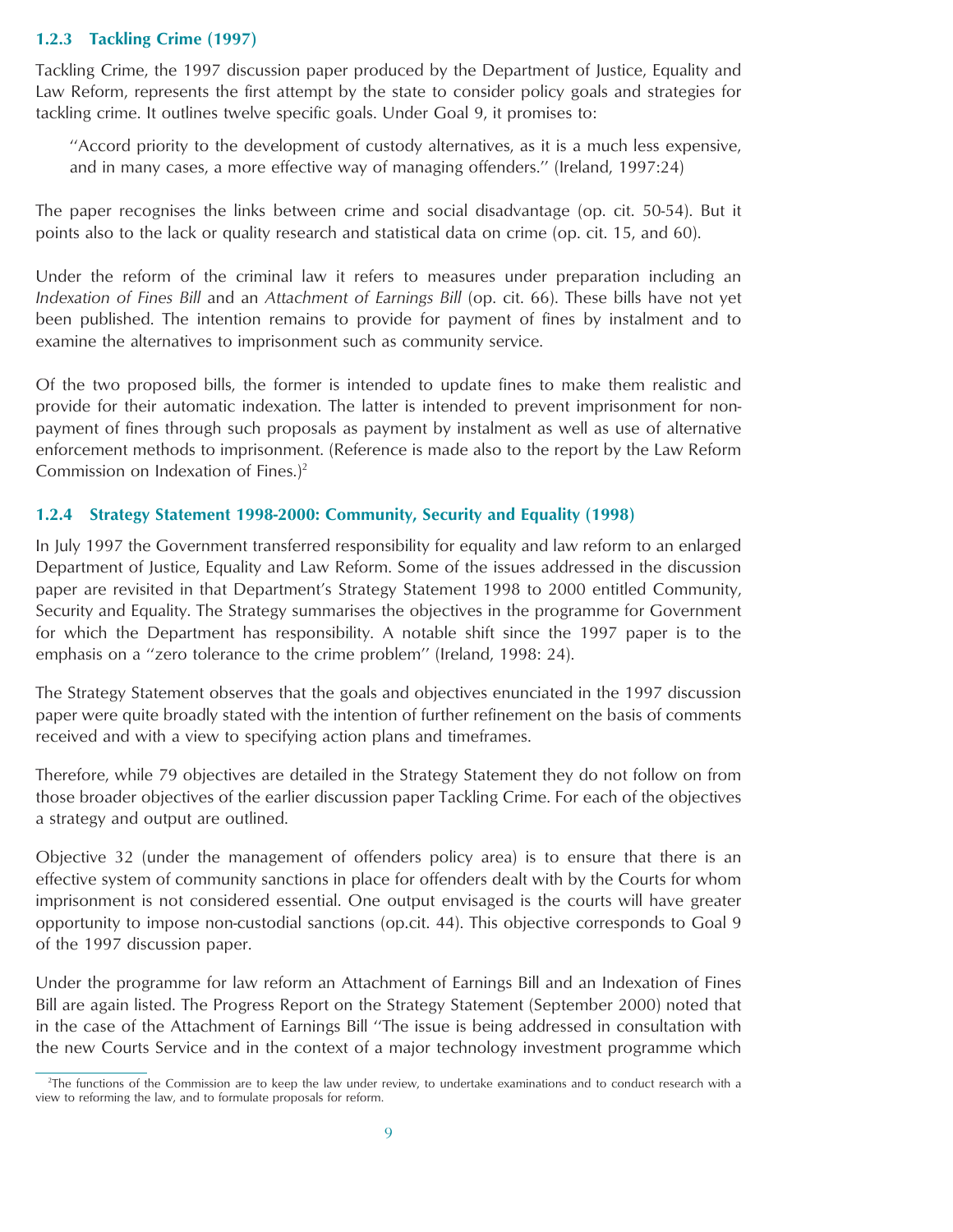is underway. Work on a General Scheme is in progress but publication is not expected before 2001''. Regarding the Indexation of Fines Bill it was reported that work on the bill was ''at a preliminary stage''.

#### **1.2.5 Report of Da´il Sub-Committee on Crime and Punishment (2000)**

In March 2000 the Sub-Committee on Crime and Punishment of the Joint Committee on Justice, Equality, Defence and Women's rights published a report Alternatives to Fines and Uses of Prison. It considered the enforcement of financial penalties and the management of prisoners.

With a view to reforming the system of fines the Sub-Committee explored a number of strategic options, including:

- unit or day fine systems (i.e. a system that imposes fines in terms of units of gravity whose monetary value is dictated by the means of the offender); $3$
- widening the range of enforcement option i.e. means of payment, reviews of the level of the fine in whole or in part with change in circumstances;
- widening the range of sanction available for fine default e.g. curfew, community service.

It recommended that:

- there should be a full means enquiry in every case where a financial penalty is being considered;
- as a general rule fines should be payable within one year;
- a day fine system should be introduced;
- courts should not be limited to imposing a term of imprisonment (currently the only penalty available for fine defaulters);
- before sanctions are imposed, courts should consider all the available enforcement measures.

However, the issues previously raised by the Law Reform Commission report regarding the implementation of day fines are not addressed by the Sub-Committee. The recommendations of the Sub-Committee have not been implemented to date.

#### **1.2.6 Conclusion**

A number of themes are evident from policy evolution in recent years. In the first place there has been a recognition of the importance of alternatives to custody as way of managing offenders. At the same time there is a realisation of the paucity of research. Against this backdrop some legislative proposals around indexation of fines and attachment of earnings are proposed but have yet to be implemented.

According to the Department part of the reason they have not been implemented is the lack of qualitative research on alternatives to imprisonment. This research is to assist in the formulation of policy in this area.

<sup>&</sup>lt;sup>3</sup>In the United Kingdom unit fines we re introduced by the 1991 Criminal Justice Act, but abandoned in the 1993 Act. However, the later Act did retain elements of the means-based approach to setting fines, in that fines could be increased for the better-off as well as reduced for the poor.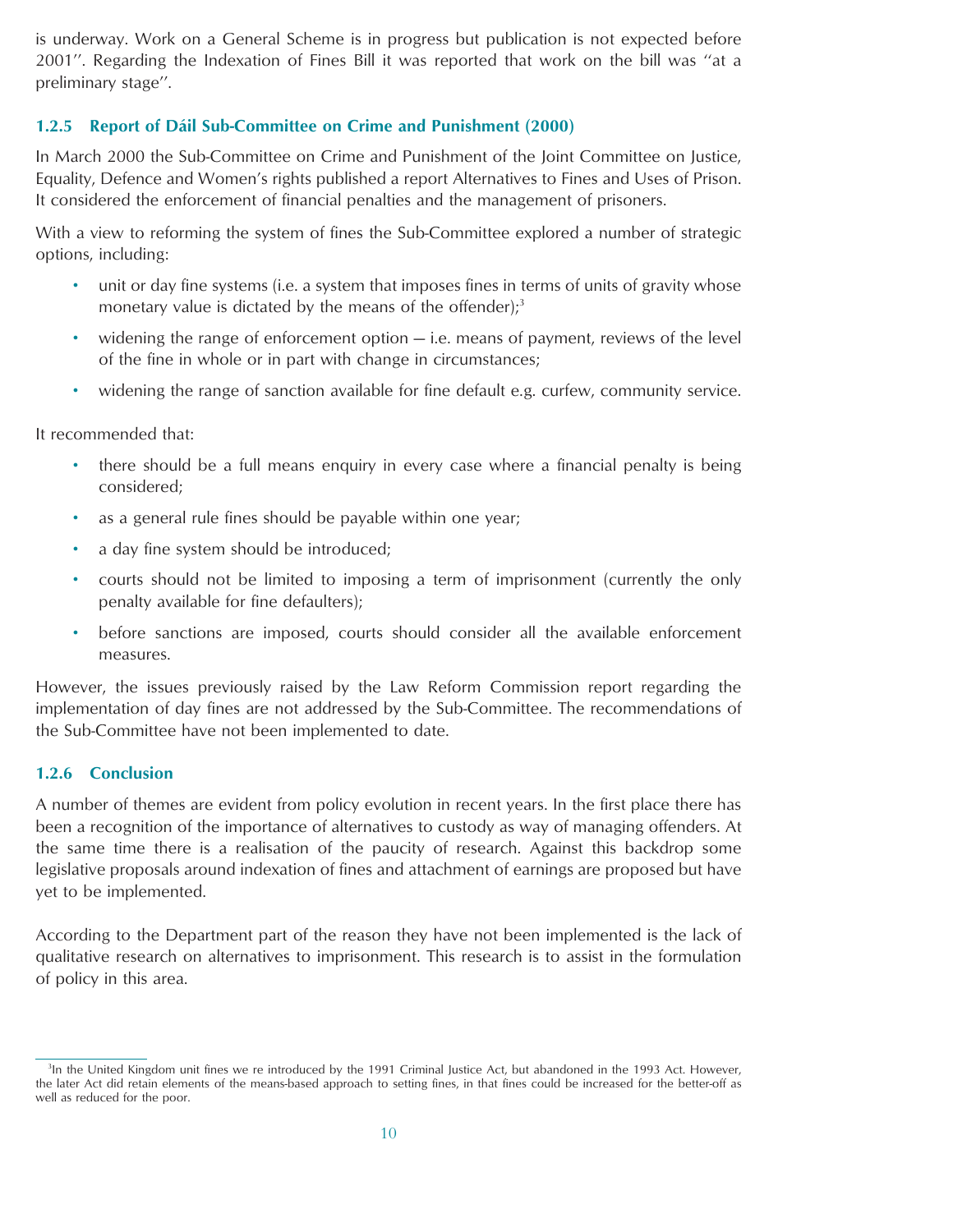## <span id="page-10-0"></span>**CHAPTER 2**

# **Previous Research and Data on Persons in Prison for Non-Payment of Fines or Civil Debt**

## **2.1 Introduction**

This section firstly traces, insofar as possible from official statistical sources, the trend of imprisonment for fine default or civil debt in Ireland. It then outlines the nature of previous research in Ireland and in the UK on imprisonment for non-payment of fines or civil debt. Finally, it summarises the common themes emerging from the research.

## **2.2 Trend of Imprisonment for Fine Default**

The most recent published data for committals to prison for non-payment of fines is for 1994. As the Minister for Justice, Equality and Law Reform explained in response to a question in the Da´il committal statistics are not maintained in such a way as to provide information on the number of persons imprisoned for non-payment for fines each year.<sup>4</sup>

The following table shows the trend in the committals for fine default in the 1990s. No information is available for 1997 and beyond.

| Year   | No. in default of fine | As a % of all committals | Total committals |
|--------|------------------------|--------------------------|------------------|
| 1990   | 961                    | 28.3%                    | 3,400            |
| 1991   | 769                    | 22.1%                    | 3,472            |
| 1992   | 1,404                  | 29.6%                    | 4,756            |
| 1993   | 1,880                  | 34.5%                    | 5,443            |
| 1994   | 2,173                  | 21.0%                    | 10,348           |
| 1995   | 1,920                  | 19.3%                    | 9,928            |
| 1996   | 1,610                  | 15.5%                    | 10,367           |
| Change | $+649$                 | $-12.8 \%$ pts           | $+205%$          |
|        |                        |                          |                  |

#### **The use of prison for fine defaulters**

*Source: 1990-94 Annual Reports on Prisons and Places of Detention; 1995-6 Written answer to Question No. 156 to the Minister for Justice, Equality and Law Reform, March 1st, 2000*.

The most striking feature from these data is the large increase in the number of committals in the 1990-96 period.<sup>5</sup> Against this backdrop the percentage of total committals for fine default has fallen since 1993, though the absolute number of committals has shown an increase.

<sup>4</sup> Question No. 156 to the Minister for Justice, Equality and Law Reform — Written Answer March 1st, 2000.

<sup>5</sup> The number or percentage of committals does not correspond to the number of percentage of prison places.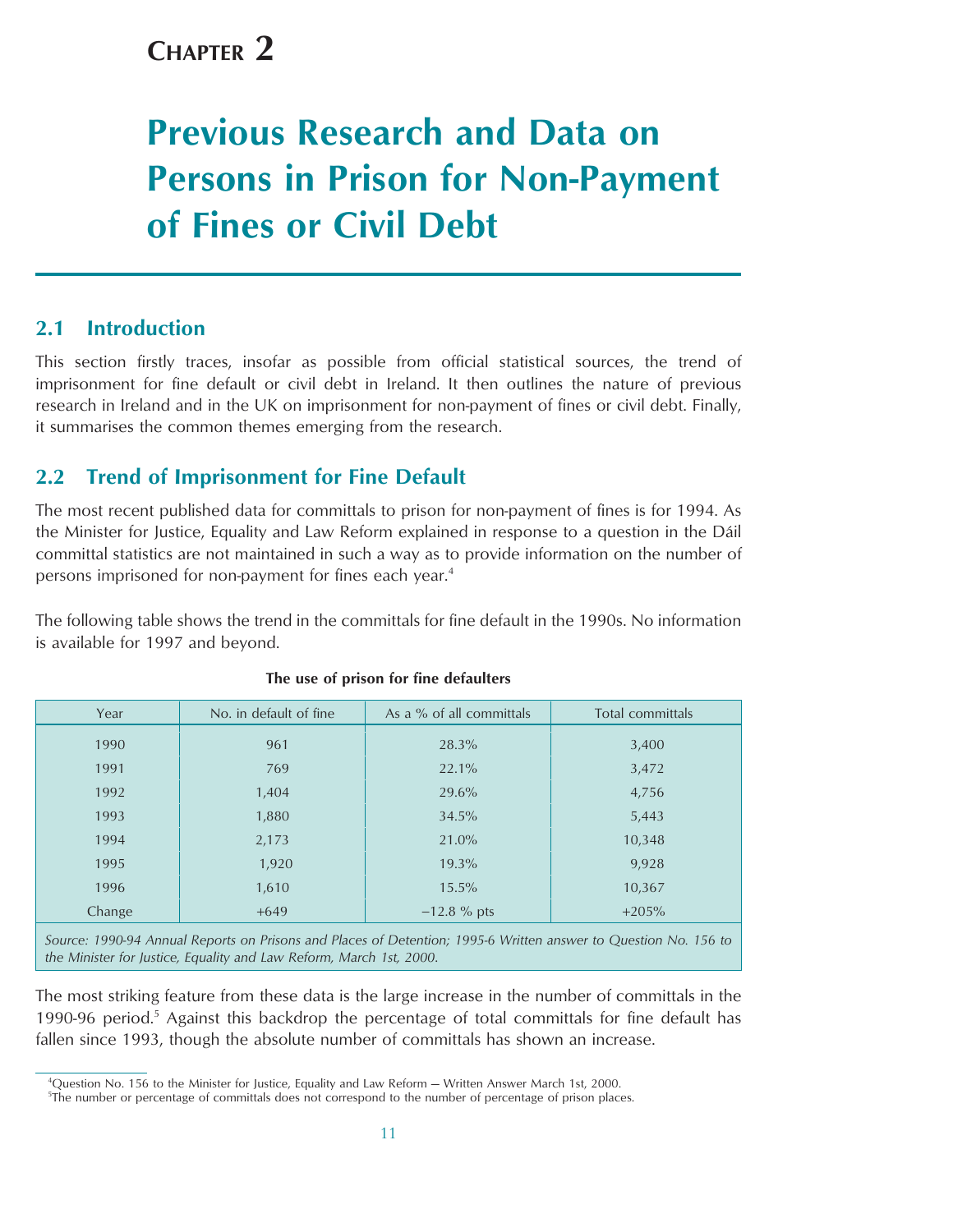<span id="page-11-0"></span>No information is available on the characteristics of those imprisoned for fine default, such as: age, gender, amount of fine, type of offence, duration of imprisonment and final outcome in terms of whether the fine was eventually paid. The Prisons Service have indicated that at any one time less than 1.5% of prison spaces are taken up by persons committed for non-payment of fines. In reply to a Dáil question in October 1998 the Minister of Justice, Equality and Law Reform revealed that the number of persons in prison for non-payment of fines on 13th October 1998 was 22 or 0.82% of the total prison population on that day. According to the Prison Service the total number of persons in custody on May 1st, 2002, whose most serious offence is non-payment of fines, was 16 out of a total prison population of 3,224, or just under  $0.5\%$ <sup>6</sup>

The recent report by the Comptroller and Auditor General on collection of fines covered on-thespot fine cases and other District Court summons cases. It included also cases involving more serious indictable offences tried in the District Court that occasionally may result in imposition of fines on conviction (Ireland, 2000b: 3). The report focused on alleged offences detected in 1998. However the main focus of the report is on the effectiveness and efficiency of the fine collection system.

## **2.3 Previous Research on Imprisonment for Fine Default in Ireland**

Fines and alternatives to fines were considered in the Final Report of the Expert Group on the Probation and Welfare Service (1998). They observed that there is relative under-use of fines for indictable offences.

''Data on sentencing for 1996 show that only 6 percent of those sentenced before the District Courts received a fine. This compares with 36 percent in the equivalent courts in England and Wales. Also of concern is the absence of an alternative to imprisonment as the penalty for non-payment of a fine.'' (op. cit. 21)

They noted that there had been an increase in committals to prison and places of detention in the context of a declining crime rate (op. cit. 25). In support of this they cite the fact that there were 2,173 committals under sentence of imprisonment in default of fines in 1994 compared to 961 in 1990 (Ireland, 1998b: 50). The Expert Group took the view that such offenders do not, by and large, pose a risk and do not require either imprisonment or the intervention of rehabilitative agencies Ireland, 1998b: 51).

This report of the Dáil Sub-Committee on Crime and Punishment notes the fall in the crime rate in recent years and points to the fact that, though much crime is petty and involves damage or theft rather than violence, the prison population per 100,000 recorded crimes is relatively high in Ireland compared to other EU member states (Ireland, 2000a: 2).

The Sub-Committee took the view that jailing of fine defaulters raised a number of serious issues:

- 1. the original offences did not merit imprisonment;
- 2. the sanction impacts most severely on those without means;
- 3. the imprisonment of large numbers of fine defaulters, albeit for short periods, exacerbates an already chronic overcrowding at the committal prisons, especially Mountjoy;
- 4. the fine remains unpaid;
- 5. significant costs are associated with incarceration.

<sup>6</sup> Statistics for 2001 were not available at the time of publication of this research but will be available in the Prison Service Annual Report for 2001 which will be published in a few months time.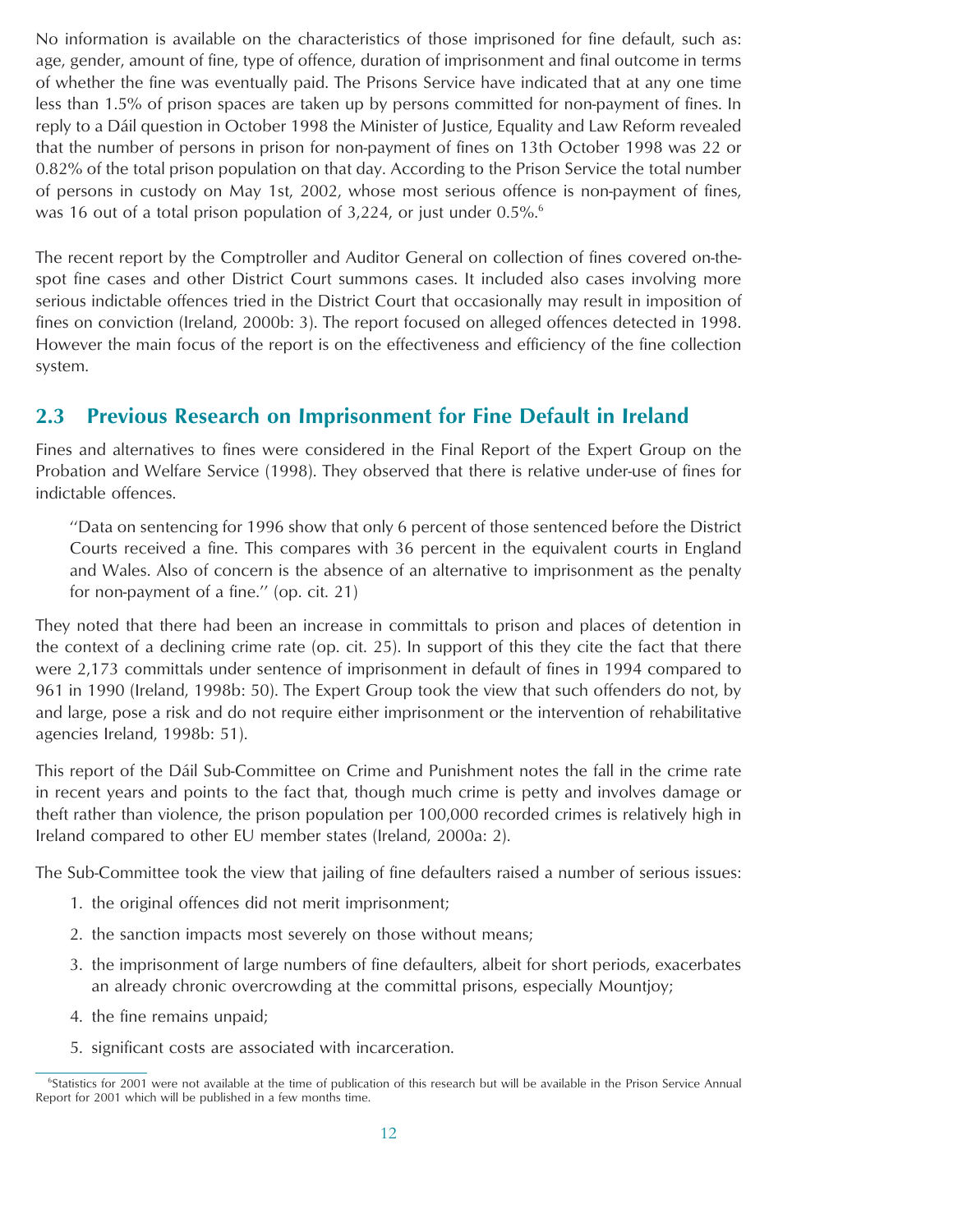<span id="page-12-0"></span>Citing Bacik's (1997) study of sentencing practice in the Dublin District Court which ''revealed that defendants from the more deprived areas of central Dublin were 50% less likely to be fined but 50% more likely to be sent to prison'', the Sub-Committee felt that the poor are doubly disadvantaged (Ireland, 2000a: 10).

O'Donnell (1998), citing the most recent published statistics'' relating to the 1990 to 1993 period, observed that one in three of all adult committals were in default of fines (O'Donnell, 1998: 40). While he acknowledges that judges must take into account the defendant's means when setting the level of the fine and may allow an extension of time for payment, he argues that given the high level of imprisonment the system was not working effectively.

Regarding imprisonment for civil debt, according to a submission made by the Complementary Sub-Committee to the National Anti-Poverty Strategy (Kavanagh, 2000:29) comprehensive statistics on debt proceedings, the number of actions defended, the methods of debt enforcement chosen by creditors and the number of cases of imprisonment for non-payment of debts of different kinds are not available in any comprehensive form.

The latest available figures are for 1993 (Connolly, 1997), when 277 persons were committed to prison for non-payment of civil debt. According to Connolly very few people use the limited facilities available to them within the system, many debtors fail to appear in court and few apply for or are granted legal aid.

A more recent submission on behalf of the Money Advice and Budgeting Service for the West and North-West Region (1999:5) draws attention to an analysis of 33 debt cases at examination order stage. It noted that only two had submitted a statement of means and only four appeared in court (including the two who had submitted a statement of means). It argues that debtors are not participating in the court process as action escalates against them with serious consequences.

## **2.4 UK Based Research**

#### **2.4.1 Recent Trends in Imprisonment for Fine Default in the UK**

The table below summarises the trend in the overall prison population and in the percentage of fine defaulters in the 1990s. The 1990-99 period saw an increase in the prison population of 49%, but a 76% fall in the number of fine defaulters in prison.

| Year    | Population in Prison<br>(30th June)                             | In default of fine payment | As a % of all offences |  |  |  |  |  |
|---------|-----------------------------------------------------------------|----------------------------|------------------------|--|--|--|--|--|
| 1990    | 28,819                                                          | 348                        | 1.2%                   |  |  |  |  |  |
| 1991    | 29,321                                                          | 317                        | $1.1\%$                |  |  |  |  |  |
| 1992    | 29,992                                                          | 300                        | 1.0%                   |  |  |  |  |  |
| 1993    | 27,965                                                          | 445                        | 1.6%                   |  |  |  |  |  |
| 1994    | 30,487                                                          | 463                        | 1.5%                   |  |  |  |  |  |
| 1995    | 33,537                                                          | 441                        | 1.3%                   |  |  |  |  |  |
| 1996    | 36,440                                                          | 126                        | 0.3%                   |  |  |  |  |  |
| 1997    | 40,856                                                          | 116                        | 0.3%                   |  |  |  |  |  |
| 1998    | 43,748                                                          | 99                         | 0.2%                   |  |  |  |  |  |
| 1999    | 43,049                                                          | 85                         | 0.2%                   |  |  |  |  |  |
| Average | 34,421                                                          | 274                        | 0.8%                   |  |  |  |  |  |
|         | Source: Home Office, Research Development Statistics - prisons. |                            |                        |  |  |  |  |  |

**Population in prison on June 30th with number and percentage for fine default (England and Wales)**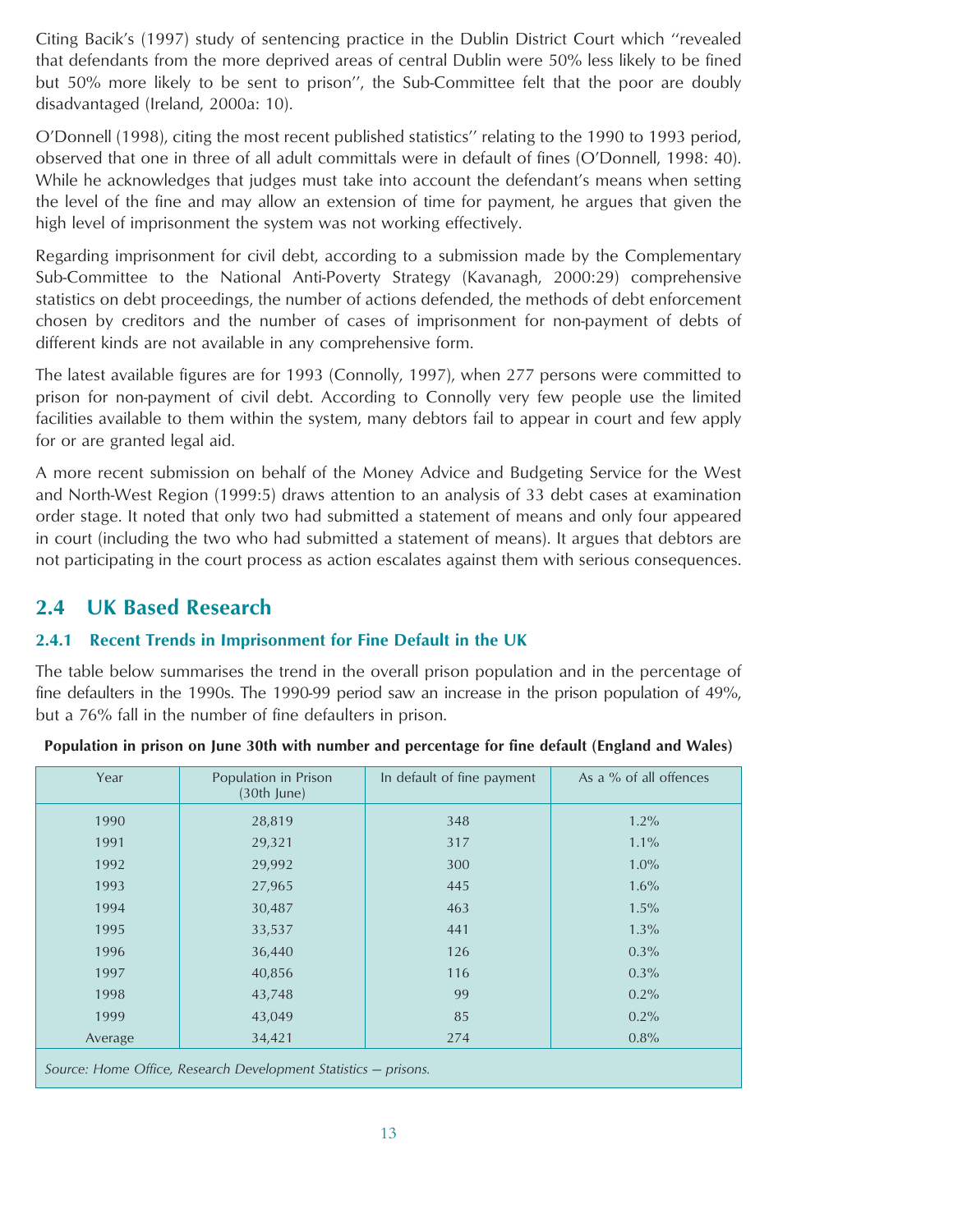#### **2.4.2 Characteristics and Circumstances of Fine Defaulters**

In a UK Home Office study Moxon and Whittaker (1996) interviewed 188 fine defaulters in 23 establishments (90% of total identified). The survey of establishments included all defaulters held on a particular week in 1995. The context for the research was the steady rise in the number of fine defaulters imprisoned between 1990 and 1994. In 1994 fine defaulters accounted for 27% of all receptions under sentence (op cit: 1). Although only 1.5% of the sentenced population were fine defaulters they accounted for 12% of those sentenced to less than six months.

Regarding the social characteristics of fine defaulters:

- 90% were men;
- 76% were unemployed (about double the rate for the general prison population);
- 46% had other outstanding debts e.g. electricity, gas, or telephone bills;
- Almost 66% (a higher proportion than the sentenced prisoners) said that they had been in prison before either for non-payment of a fine or for something else;
- Four-fifths had more than one set of offences on which they had outstanding fines.

Most of the offences for which people ended up in prison for fine default were not ones that normally would have resulted in imprisonment — motoring offences and theft being the two largest categories.

They found that employed defaulters had larger debts than those who were not employed reflecting that courts take into account means when setting fines. On average they had three outstanding fines though almost a fifth had six or more. Moxon and Whittaker (op cit: 2) note that while courts are required to take individuals means into account when sentencing they often do not know whether the offender has any other outstanding fines at the time of sentence. In this way offenders may accumulate large amounts of fines which become difficult both to pay and enforce.

Reasons proffered for non-payment of fines are:

- Not being able to afford to pay;
- Prefer to go to prison rather than pay fine;
- Lost job since fine imposed;
- Confused about the instalment terms;
- Family difficulties;
- Forgot about fine;
- Refused to pay on principle;

On average fine defaulters were sentenced to 31 days imprisonment — which means 15 days to serve with 15 days remission.

Regarding previous enforcement measures many interviewees were vague about what had happened to them in court – 12% could not recall any enforcement action. Typically two different enforcement measures had been used before the person was committed to prison. Defaulters may have come before the court on numerous occasions when they were allowed more time to pay the fine. Two-thirds of the interviewees had been issued with a reminder notice and most of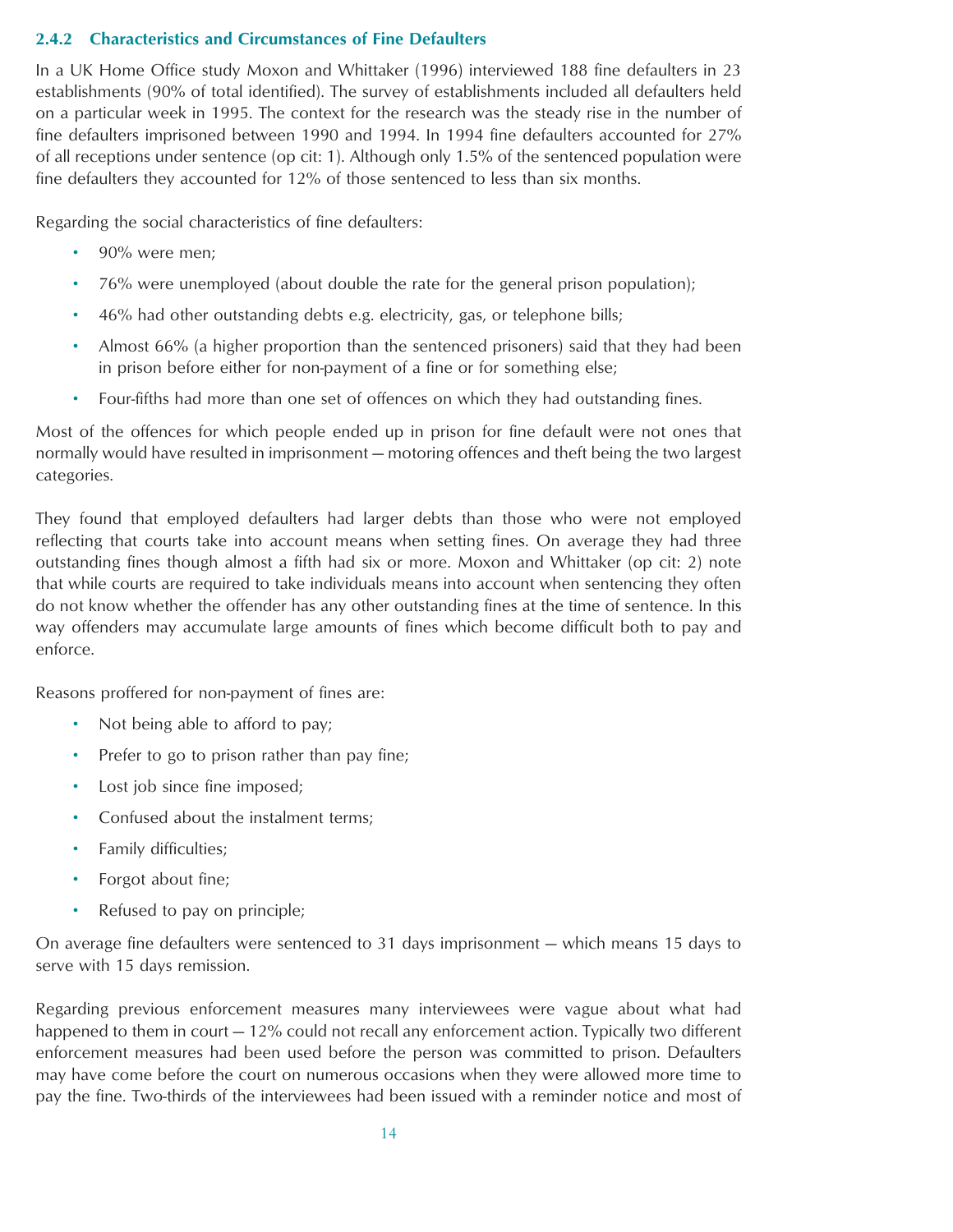those imprisoned initially had the sentence suspended subject to payment being made at a rate set by the court. Very little use was made of the power to deduct benefit. Similarly little use was made of the power to partially remit fines. Attachment of earnings was only used in two cases. This may be partially explained by the fact that even for the minority of interviewees that were in employment, employment was often casual or self-employment and some worked for small enterprises that did not have the administrative capacity to implement attachment of earnings.

In a further Home Office study published one year later Whittaker and Mackie (1997), using court observers, focussed on the characteristics of offenders who appear in means enquiry courts and on the various enforcement options open to the court, such as attachment of earnings, deduction from benefit and attendance centres. The data was collected in 25 magistrates courts in 1994 and 1995. One limitation is that it could not investigate enforcement measures carried out outside the courtroom e.g. issuing of reminder letters or distress warrants. Moreover while the research relies on reasons given by defaulters in court and on court records it was by no means possible to collect full information on the defaulters circumstances.

In describing the various enforcement options open to the courts Whittaker and Mackie (op cit: 12) note that despite the introduction of a provision in 1992 enabling deduction from welfare payments (similar to attachment of earnings) there did not seem to have been a reduction in committals to prison for fine default that might have been anticipated. In this study deductions in benefit were made from 5% of fine defaulters on benefit — mainly women.

Whittaker and Mackie found that:

- The average age of people appearing in court, at 31, was older than the average age of people normally appearing in the criminal courts, reflecting the fact that fines are less likely to be given to younger offenders.
- The proportion of women appearing in court is somewhat higher than the proportion of women fined — 25% compared to 19%.
- Only 22% of male defendants were in employment. Most people appearing were reliant on state benefit.
- The main offence types were summary motoring and public disorder for men; and summary motoring and theft for women.
- About half the defendants had fines outstanding that were accumulated over repeated court appearances.

Though the average amount of outstanding financial penalties was stg£358 this statistic is skewed by a few people who had very large amounts outstanding. Moreover 7 out of 10 people had paid at least half of the original penalty when they appeared in court. On average almost 6 months elapsed between the penalty being imposed and the person appearing in court.

Defaulters most frequently said that they had not paid their fines either:

- because their circumstances had changed since the fine was imposed they could no longer afford to pay — the main reasons were illness of the offender or of a family member, or loss of a job;
- that they had other financial commitments or debts which meant they found it difficult to pay — in this context one in twenty offenders had an irregular income.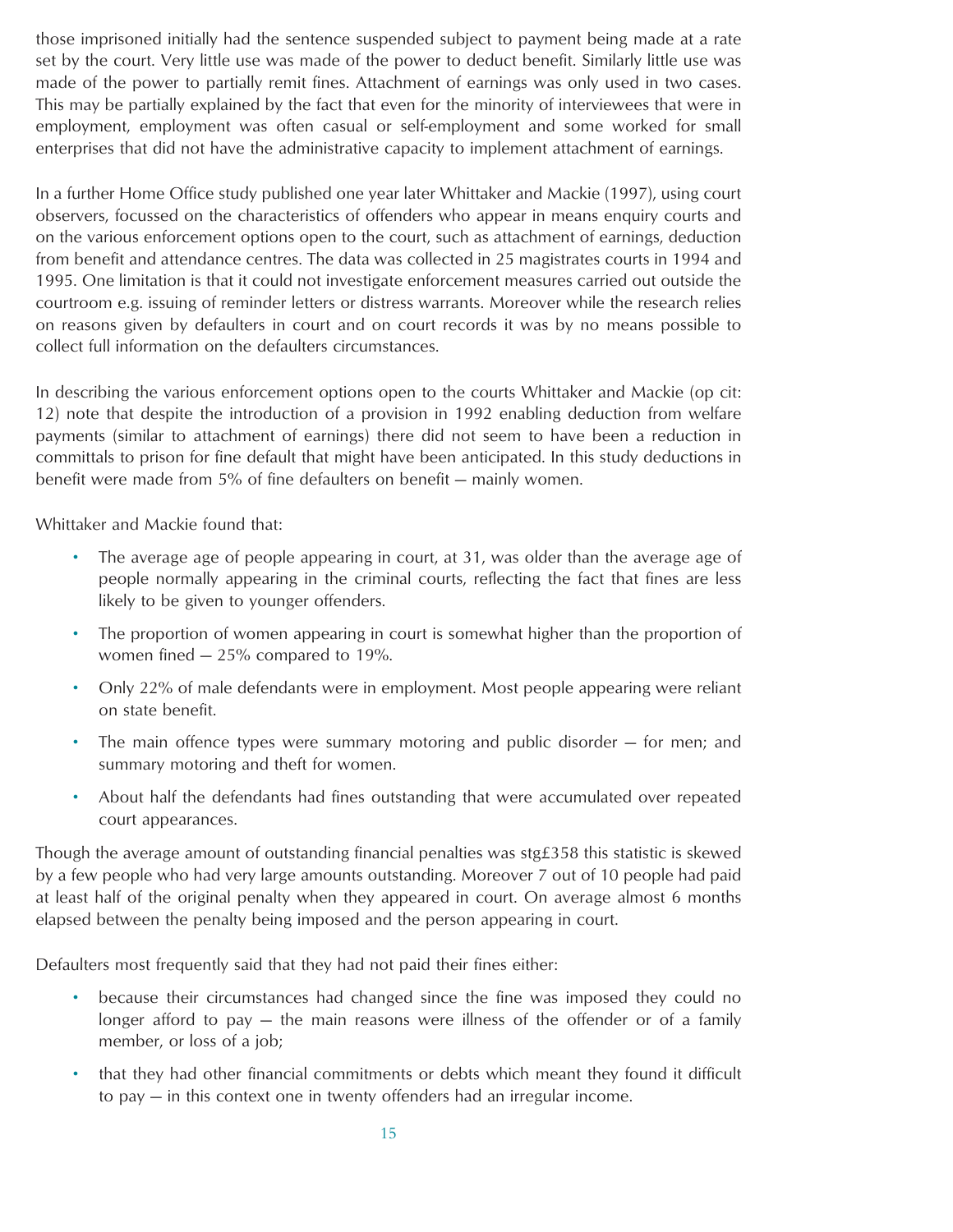Refusal to pay a fine accounted for less than three percent of cases.

Half of the FEOs (Fine Enforcement Officer) interviewed said that many defaulters would pay their fines in between appearing in court and arriving at prison so that they were released immediately (op cit :24).

Being unemployed or with dependent children did not affect the likelihood of being committed to prison, though those who were married were less likely to go than single people.

The key factors magistrates took into account when immediate or suspended imprisonment were the length of time the enforcement had been ongoing and whether the defaulter had made any attempt to pay the fine at all.

In November 1995, after the research fieldwork was completed but before publication of findings, a legal decision was made that affected enforcement practices. The outcome being that, prior to issuing a committal warrant, courts had to show why each enforcement measure had either not been tried or had failed. Consequently the number of fine defaulters being committed to prison in the first half of 1996 was half the number in the corresponding period in 1995 (op cit: 39).

#### **2.4.3 Sentencing Practice in Relation to Fines**

One of the aims of Flood-Page and Mackie's (1998) research on sentencing practices was to examine when fines were used and how they were set in relation to income. They also wanted to find out whether extra-legal factors, such as ethnic origin of the offender, influenced sentences.

They found that fines tend to be given to: first offenders, those convicted of summary offences low level motoring, possession of drugs, or summary non-motoring offences.

According to Magistrates Association guidelines fines are fixed according to three (net) income bands:

- low income about £100 per week;
- average income about £250 per week;
- high income about £600 per week.

Information on income was obtained on a means form which sought information on regular income and outgoings. If the offender did not complete the form it was assumed that they could pay the 'going rate', whatever it may be. If the offender failed to pay the fine it could be reassessed at a means enquiry.

As magistrates assumed that the maximum weekly amount a person receiving benefits could pay was between £3 and £5 per week, the maximum fine for unemployed offenders was normally between £150 and £250.

#### **2.4.4. Alternative Penalties for Non-payment of Fines**

Under the Crime (Sentences) Act 1997 alternative penalties to imprisonment were made available such as community service orders, curfew orders enforced by electronic monitoring and driving disqualification. Elliot et al (1999) undertook research in 1998 in two areas where electronic monitoring (tagging) had already been piloted to assess the experience of alternative penalties to imprisonment for fine default in practice.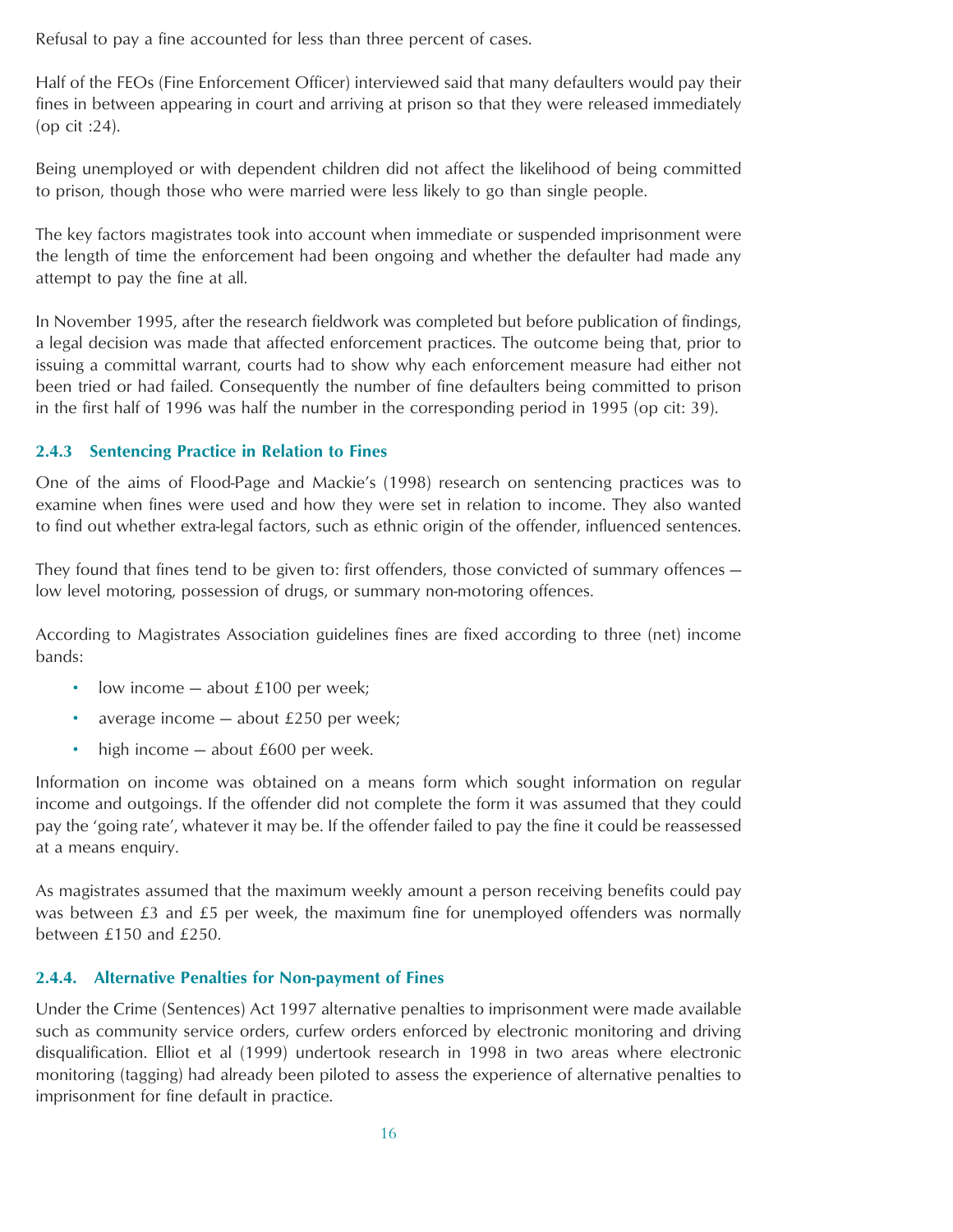<span id="page-16-0"></span>Data were collected from court records on all cases where the pilot measures were selected. Information was collected on 786 orders made under the Crime (Sentences) Act up to the end of 1998. 'Before' and 'after' samples of offenders given fines respectively in 1997 and 1998 were also collected.

Summary motoring offences were the most common category of offence for which defaulters had originally been fined.

Community service was the most popular measure imposed in both pilot project areas, accounting for approximately three-quarters of orders. The average order for community service was 59 hours. Curfew orders accounted for 12-13% of orders, the average length of curfew being 50 days.

While the majority of fine defaulters and petty offenders in the two areas were male and aged under 35 there was a wide range of ages — from 16 to 75 in the fine defaulters group.

Magistrates said they preferred community service because it was more positive than tagging or driving disqualification. Driving disqualification was not often appropriate as many offenders had already been disqualified. There was also a concern expressed that it could affect a person's ability to get work.

Most offenders interviewed thought the new measures were preferable to the alternatives such as prison or fines that they might have difficulty paying. For the cases for which the outcome was known 82% of orders under the new measures were completed. Though one of the aims of the measures was to encourage fine defaulters to pay all or part of the outstanding fine, few payments had been made by offenders to set aside any of the new measures. Feedback from court staff suggested that offenders found it easier to complete their orders than pay the fines.

The final report on this research will compare the use of imprisonment and the new measures before and after the pilots began.

## **2.5 Main Issues Emerging from Previous Research**

There is virtually no up to date information on the trend of imprisonment for fine default or civil debt in Ireland or on the characteristics of those imprisoned for fine default. Almost no research has been undertaken on these issues. The limited evidence from the report of the Dáil Sub-Committee on Crime and Punishment and from Bacik's (1997) study suggest that the those imprisoned for fine default share the characteristics of the bulk of the prison population in that they tend to be from disadvantaged backgrounds.

UK based research has found that those committed for fine default were predominantly men, who tended to be unemployed and had other outstanding debts. It was found also that the majority of those committed had more than one set of offences on which they had outstanding fines.

UK based research suggests that alternative measures for fine defaulters can work.

In the case of both Ireland and the UK it is acknowledged that the offences for which people end up in prison for fine default are ones that would not normally result in imprisonment, being mainly motoring and public order offences.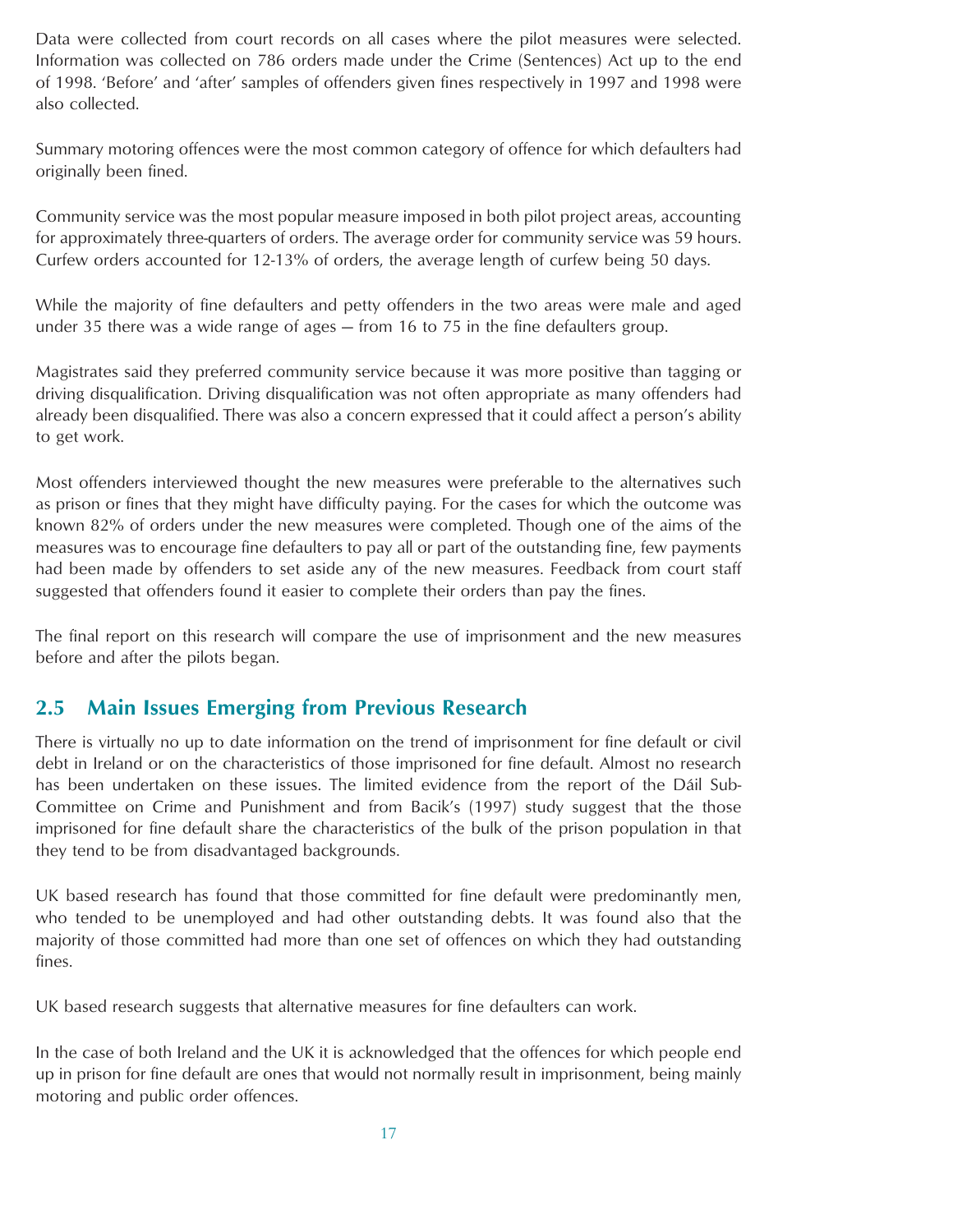The main reasons for non-payment of fines are changes in circumstances since the imposition of fines and the fact that offenders had other more pressing financial commitments that made payment difficult.

Regarding civil debt in Ireland, the scant evidence available strongly suggests that few defendants participate in the court process, with adverse consequences for themselves.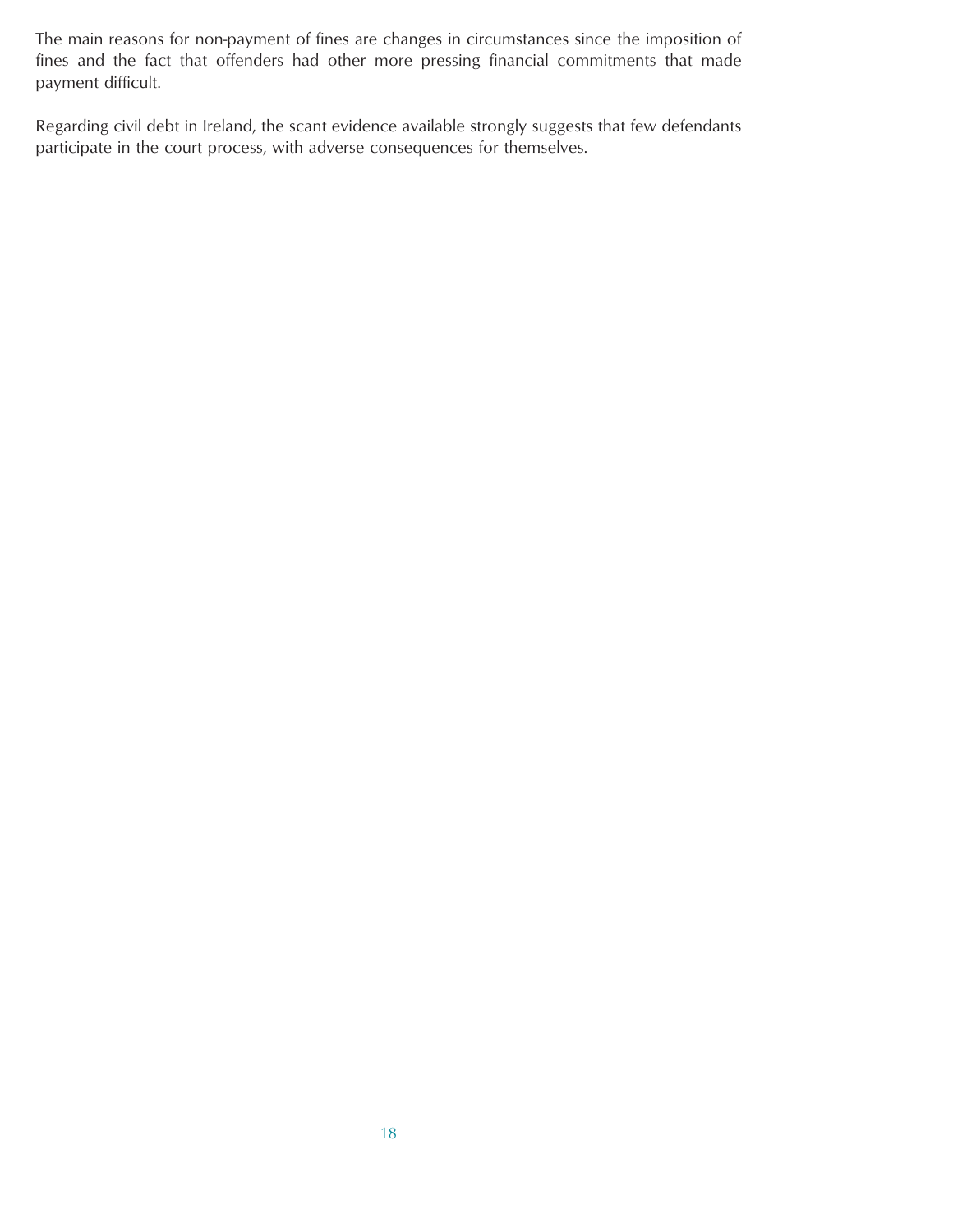## <span id="page-18-0"></span>**CHAPTER 3**

# **Enforcement Process and Mechanisms of Financial Penalties and Civil Debt**

## **3.1 Fines**

When fines are imposed by a District Court judge, offenders are usually required to pay the fine (and costs if awarded against them) within a time period specified by the judge. The period typically varies from one week to several months. At the same time the judge will set a term of imprisonment to be served if the fine is not paid.

The procedure adopted at present is that the relevant court office for the area where the offender was fined in court prepares a warrant for the committal of the offender to prison on the expiration of the date of payment of the fine. This warrant is then signed by the judge and is sent to the Gardai for execution. This warrant directs that the offender be taken to prison and lodged there to serve his/her period of detention in lieu of payment of the fine. In the vast majority of cases the offender will not reside in the Garda district. The warrant will then have to be forwarded to the Garda district which covers the last known address of the offender. If the warrant is not executed within six months it must then be returned through the same channels to the court to be reissued by the judge. In some cases it may not be reissued and in other cases it may be written off altogether. In the view of the Expert Group on the Probation and Welfare Service, these procedures are both wasteful and expensive (Ireland, 1998b: 50-51).

Currently there is no alternative to imprisonment for fine default. Neither District Court Offices nor the Gardai may accept payment of fines imposed in criminal cases by instalment as the current law provides for payment of court fines in full by the due date.<sup>7</sup>

## **3.2 Civil Debt**

Connolly (1997) describes the range of Iegal procedures available to a creditor seeking to recover payment of a legally enforceable debt. If a creditor has obtained judgement for an amount owing:

- 1. the creditor may register judgement in the Central Office of the High Court;
- 2. the Sheriff or County Registrar has powers to seize goods of the debtor in satisfaction of the debt;
- 3. examination order/instalment order/committal order: the creditor may serve  $-$  i) an examination order which calls the debtor before court to give evidence of his or her means; — after hearing evidence of means the court may make an ii) instalment order

<sup>7</sup> The value for money report by the Comptroller and Auditor General (2000: 45) points out that the Courts Service is considering the feasibility of fines payment by instalment.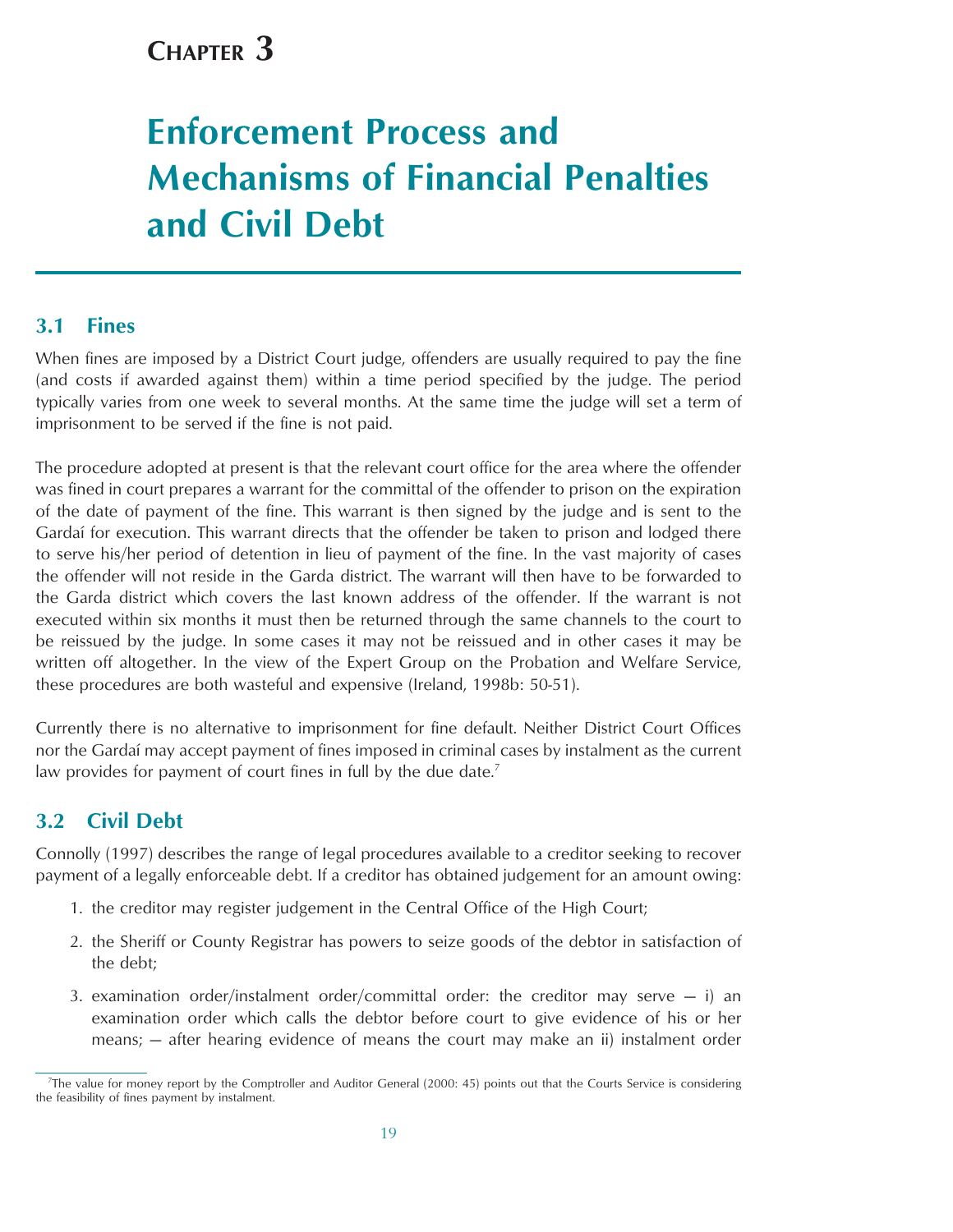requiring the debtor pay the debt by instalments; iii) if payment is not made the creditor may seek a committal order requiring the debtor to attend court to explain why he or she should not be committed to prison for non-payment of instalments.

- 4. judgement mortgage: if the debtor owns a house or lands the creditor may obtain judgement against the property securing the debt;
- 5. bankruptcy: the creditor may apply to court to have the debtor declared a bankrupt (the creditor must be owed at least £1,500 and a debtor must have property valued at a minimum of £1,500 which can be realised).
- 6. deed of arrangement: a procedure falling short of bankruptcy;
- 7. receiver by way of equitable/execution/garnishee: where a creditor applies to have a register appointed to take control of assets and to pay the amount due to the creditor.

A debtor may be imprisoned for up to three months for failure to pay the amount set out in a court instalment order.

This submission also offers some pointers as to how the Department of Justice, Equality and Law Reform could adjust the legal system in relation to debt enforcement, such as:

- ensuring legal documents which institute legal proceedings could explain in a clear fashion the consequences for the debtor;
- how the system might keep the debtor in the system e.g. encouraging the debtor to make a repayment into court;
- ensuring that any instalments ordered by the courts are based on a realistic assessment of the debtor's income and expenditure;
- how a financial statement drawn up by a money advisor might become the basis for his or her ability to repay.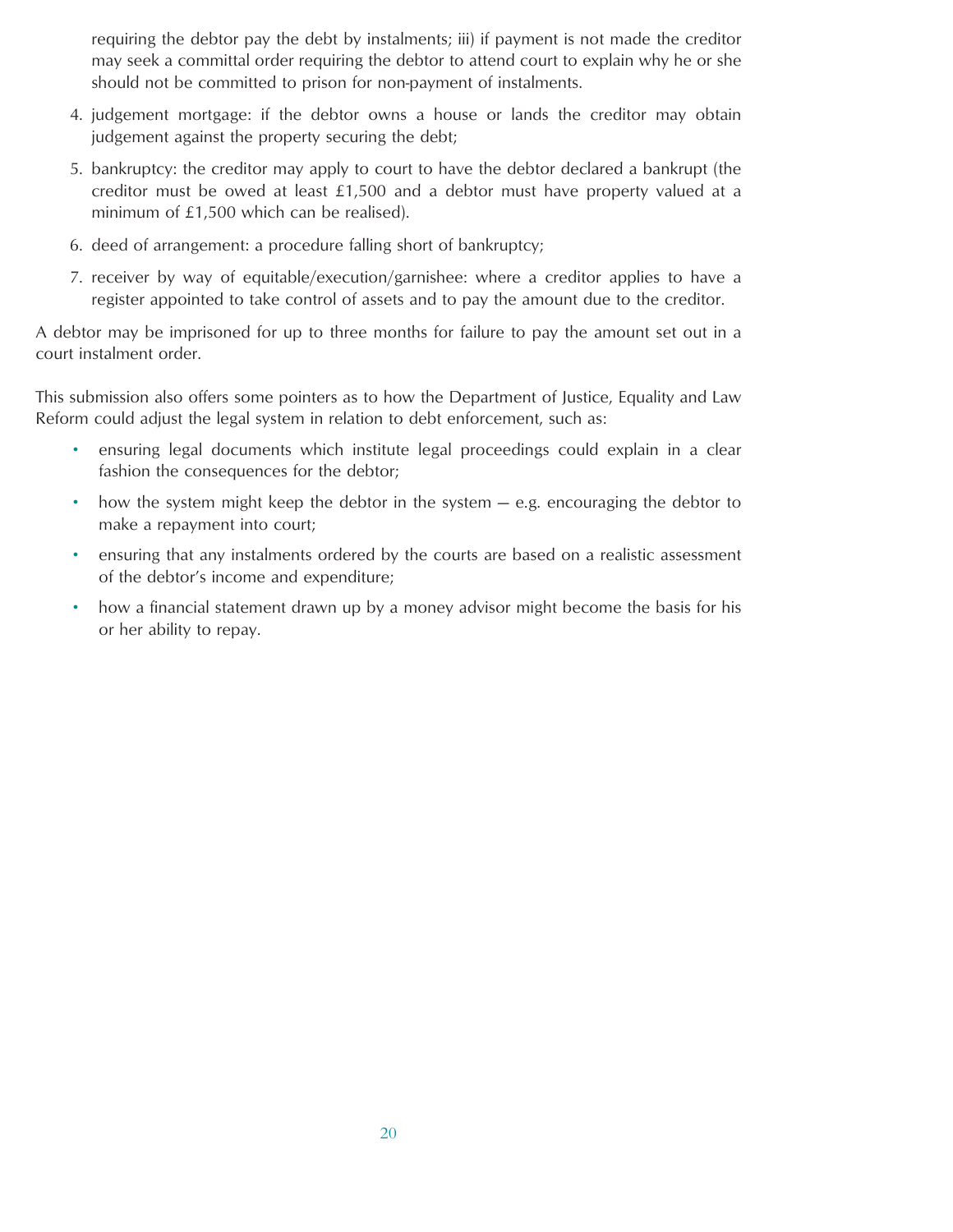## <span id="page-20-0"></span>**CHAPTER 4**

## **Prison Based Data on Fines Offenders**

## **4.1 Rationale and Methodology**

Given the paucity of official information on committal for fine default for 1997 and beyond noted above, it was necessary to establish the trend in committals and the characteristics of those committed by utilising prison based information.

A new IT system, called Discovery 2000, was introduced into the prison service in 2000. However this introduction happened on a rolling basis during the year 2000 and because of this the system could not provide information for a complete calendar year. Moreover the query capacity of the system is still in the course of development and testing and could not generate the type of information required.

Therefore data for 1999 was extracted from prison records in Mountjoy, Cork and Limerick Prisons.

In the case of Mountjoy prison and Mountjoy Women's Prison: computer based records were available through one PC from the old VIS software. (The Prisoner Records System was developed by Wang in the mid 1980s and runs on a Wang VS 5660 written in COBOL and using a PACE relational database. The system was used in Mountjoy and St Patrick's from its introduction in the mid-1980s to September 2000 when it was replaced by the new PRIS system.)

While this information could be seen on screen it could not be printed out. After some experimentation it proved possible to cut and paste these data into a spreadsheet. Thereafter individual records were re-constituted by combining several 'cut and pasted' elements.

In the cases of Cork and Limerick prisons no computer based information was available. Information was manually copied from the prison ledgers.

## **4.2 Quality and Scope of Information**

In general the following information was available:

- Gender and Age of offender;
- Whether could read and write (excluding Mountjoy);
- Occupation;
- Offence for which fine imposed;
- Fine amount for offence(s);
- Days sentenced;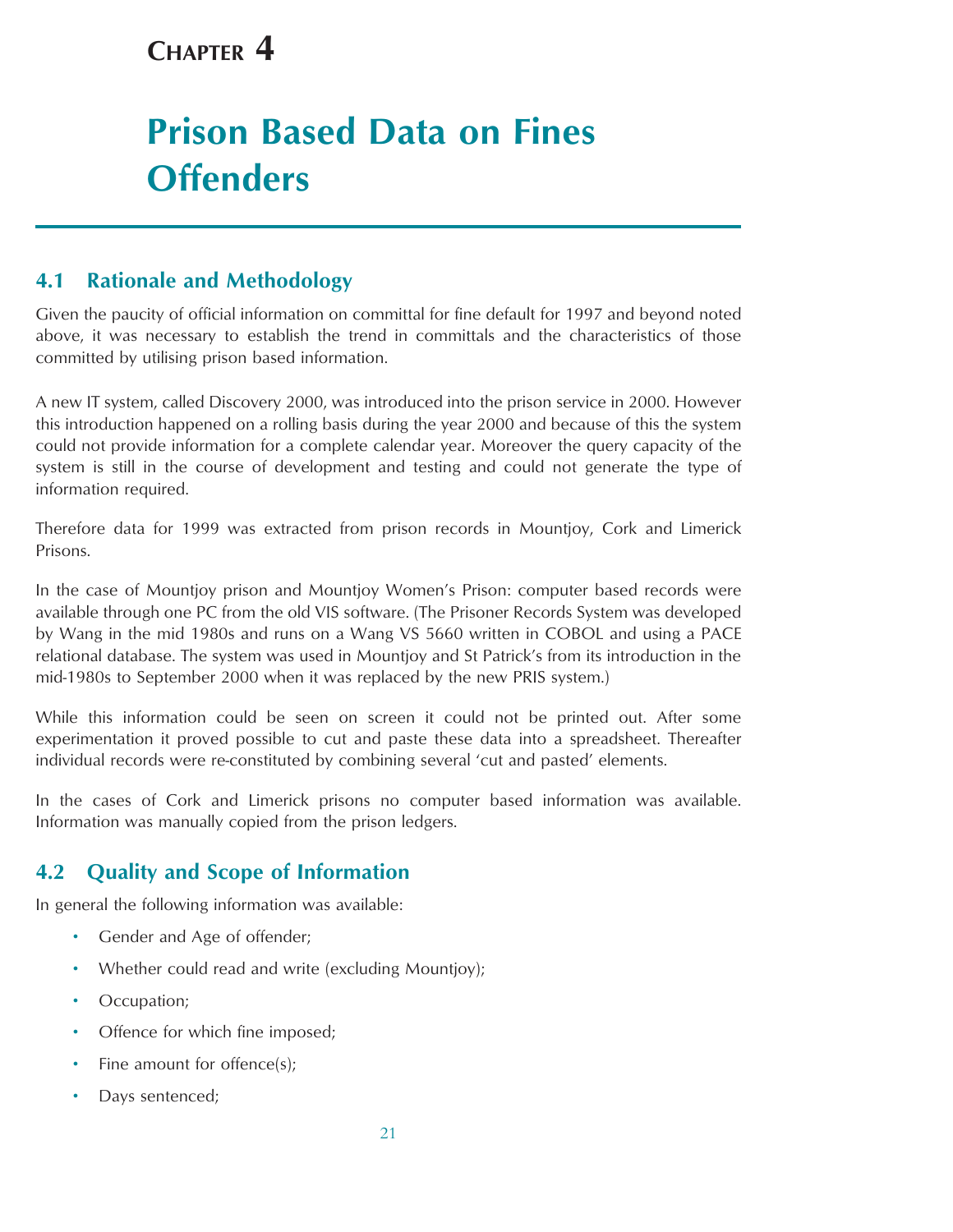- <span id="page-21-0"></span>Date committed;
- Date discharged/left/transferred from prison;
- Amount of fine part-paid;
- Reason for discharge from prison.

These data enabled the establishment of two databases — one on offences and one on offenders. The rationale being that an offender may have been committed for more than one offence.

In this way information was compiled on 1,514 prisoners and on over 3,500 offences.

In some cases only total fine amounts were given for multiple offences. Similarly, in some cases the days sentenced for each offence was not available but only the maximum sentence in terms of days — which given that sentences of this nature are served concurrently would equate with the effective sentence. In a few cases the date of discharge and reason for discharge from prison is not provided though in some cases it is possible to deduce that the offender has obviously been discharged on completion of sentence.

## **4.3 Trend in Committals and Characteristics of Offenders**

The following table gives the trend in committal to prison on a month by month basis for each of the three prisons.

#### **Table 1**

## **Number of persons committed to prison for fine default or civil debt per month in 1999 by prison**

|           | Mountjoy | Cork | Limerick | Mountjoy<br>Women's<br>Prison | Total |
|-----------|----------|------|----------|-------------------------------|-------|
| January   | 65       | 29   | 40       | 3                             | 137   |
| February  | 63       | 35   | 32       | $\overline{7}$                | 137   |
| March     | 52       | 44   | 34       | 6                             | 136   |
| April     | 77       | 46   | 32       | 6                             | 161   |
| May       | 57       | 33   | 27       | 6                             | 123   |
| June      | 44       | 22   | 31       | 5                             | 102   |
| July      | 42       | 34   | 21       | 7                             | 104   |
| August    | 41       | 23   | 15       | $\, 8$                        | 87    |
| September | 54       | 26   | 30       | $\overline{7}$                | 117   |
| October   | 72       | 31   | 35       | $\overline{7}$                | 145   |
| November  | 67       | 30   | 52       | $\, 8$                        | 157   |
| December  | 51       | 32   | 20       | 5                             | 108   |
| Total     | 685      | 385  | 369      | 75                            | 1,514 |

The monthly average is 126. Some seasonality is evident in the trend. In the summer months of June, July and August the average total number committed is 98. Whereas in months in the Winter and Spring such as October, November and April the average rises to 154.

Some 177 or 12% of the 1,510 offenders were women, with 75 of these committed to Mountjoy women's prison and 102 committed to Limerick prison.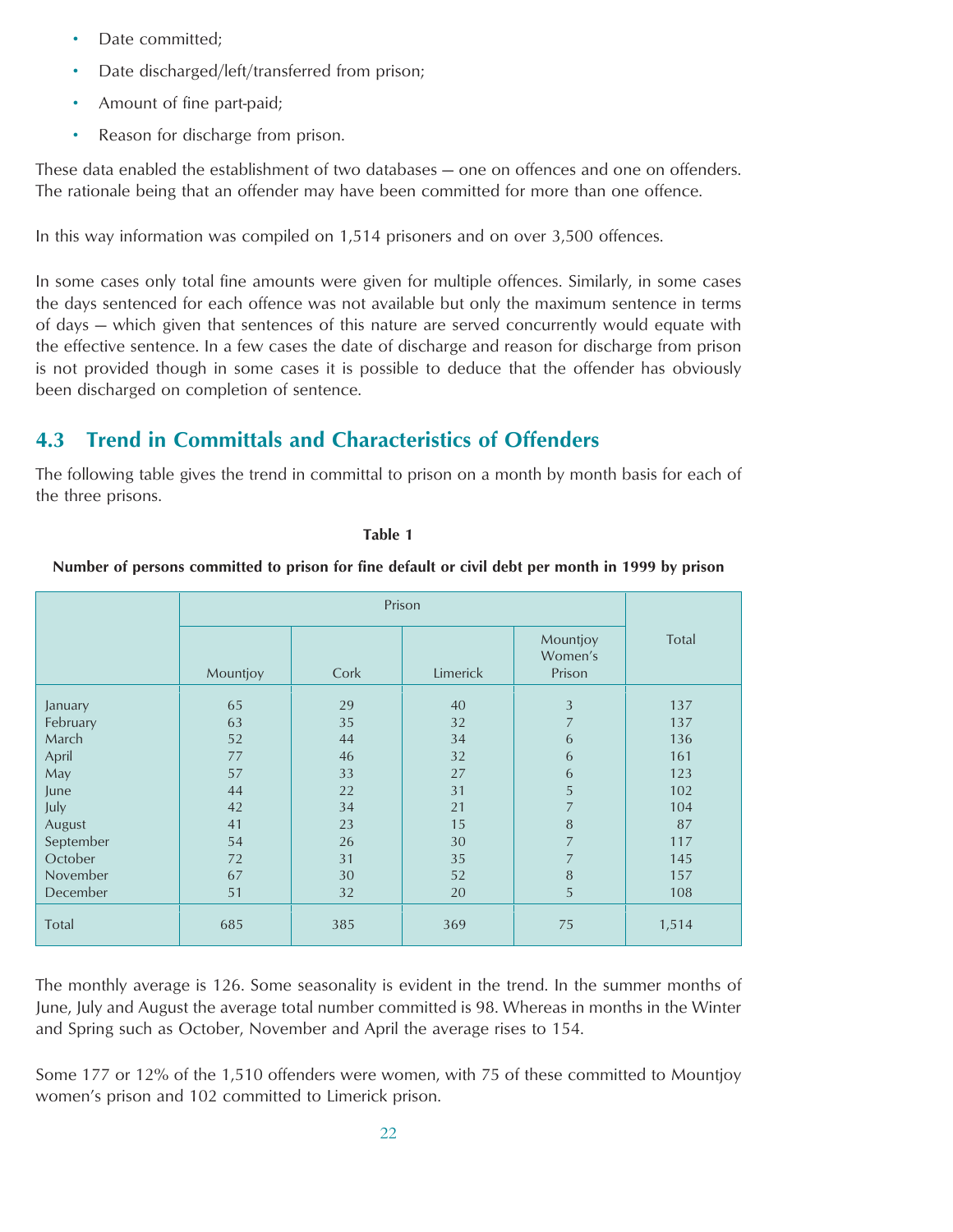The average (mean) age of offenders committed was 33. The average age of offenders in Mountjoy was 33, 32 in Cork prison, 33 in Limerick prison. At 36, the average age of offenders in Mountjoy Women's prison is somewhat higher though at 32 the average age of women offenders in Limerick prison is slightly lower than the norm.

| Age-group                                                                                                             | Mountjoy                                              | Cork                                                          | Limerick                                    | Mountjoy<br>Women's<br>Prison                     | Total                                                    |
|-----------------------------------------------------------------------------------------------------------------------|-------------------------------------------------------|---------------------------------------------------------------|---------------------------------------------|---------------------------------------------------|----------------------------------------------------------|
| age up to 19<br>$20 - 24$<br>$25 - 29$<br>$30 - 34$<br>$35 - 39$<br>$40 - 49$<br>$50 - 59$<br>$60 - 64$<br>65 or over | 34<br>143<br>130<br>100<br>105<br>111<br>48<br>9<br>5 | 32<br>92<br>79<br>44<br>35<br>55<br>39<br>3<br>$\overline{4}$ | 21<br>81<br>57<br>61<br>46<br>64<br>27<br>3 | 12<br>12<br>11<br>13<br>18<br>6<br>$\overline{2}$ | 88<br>328<br>278<br>216<br>199<br>248<br>120<br>19<br>14 |
| Total                                                                                                                 | 685                                                   | 383                                                           | 367                                         | 75                                                | 1,510                                                    |

**Table 2 Age-group of offenders by prison**

Information on the occupations needs to be treated with caution as for many offenders the question relates to whether they are working at the time they are entering the prison. Nonetheless, it is clear that about half the offenders are unemployed or have no regular occupation. Moreover the number of persons in professional or managerial occupations is tiny. This has clear implications for their income and capacity to pay fines or debts.

**Table 3 Number of offenders by occupational category**

| Occupational category                                                                                                                                                                                                                                                                                                                                                                                                                                                                                                                      | Frequency                                                                                                          | Valid<br>Percent                                                                                                                                |
|--------------------------------------------------------------------------------------------------------------------------------------------------------------------------------------------------------------------------------------------------------------------------------------------------------------------------------------------------------------------------------------------------------------------------------------------------------------------------------------------------------------------------------------------|--------------------------------------------------------------------------------------------------------------------|-------------------------------------------------------------------------------------------------------------------------------------------------|
| None or Nil<br>Unemployed<br>Trade - Carpenter, Electrician, Plumber etc.<br>Driver or Machine Driver<br>General Operative, Factory Worker or Fitter<br>Labourer<br>In training, apprenticeship or education<br>Catering or bar work<br><b>Taxi Driver</b><br>Farmer, fisherman or gardener<br>Shopwork or sales<br>Computing, technician or service engineer<br>Building and construction and related<br>Security<br>Administrative or Managerial<br>Self-employed<br>Other<br>Not in labour force<br>Soldier<br>Cleaner<br>Street trader | 559<br>318<br>79<br>41<br>31<br>151<br>14<br>32<br>8<br>57<br>11<br>16<br>42<br>6<br>8<br>15<br>24<br>46<br>6<br>8 | 36.9<br>21.0<br>5.2<br>2.7<br>2.0<br>10.0<br>.9<br>2.1<br>.5<br>3.8<br>.7<br>1.1<br>2.8<br>.4<br>.5<br>1.0<br>1.6<br>3.0<br>.1<br>$\cdot$<br>.5 |
| Missing<br>Total                                                                                                                                                                                                                                                                                                                                                                                                                                                                                                                           | 41<br>1,514                                                                                                        | 2.7<br>100.0                                                                                                                                    |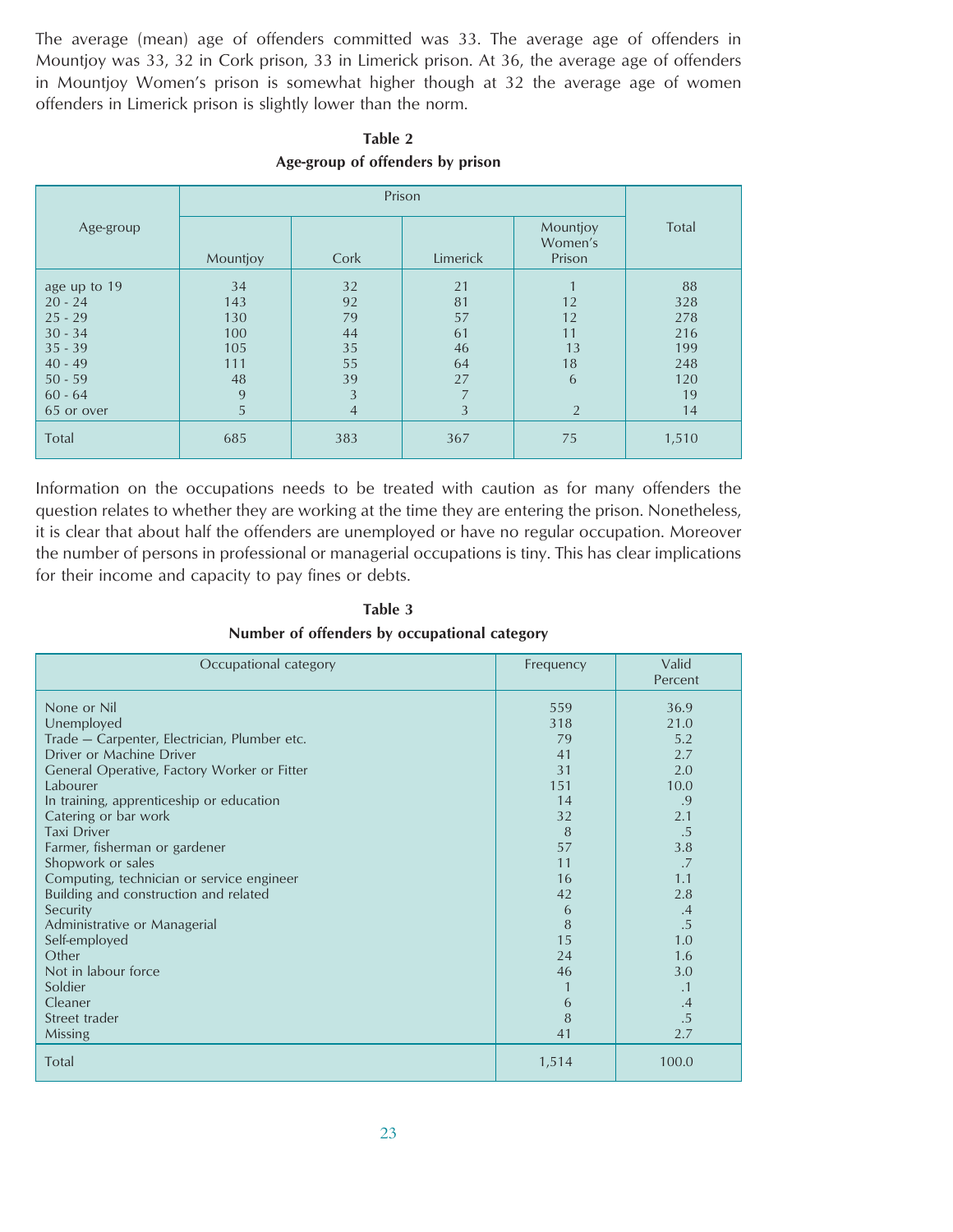<span id="page-23-0"></span>Almost 8% of prisoners in Cork and Limerick prisoners were categorised as illiterate. The proportion who may have difficulties with reading and writing may be considerably higher as in practice what is noted on entry to prison is whether the offender can write his or her name.

## **4.4 Number of Offences, Fine Amounts and Sentences**

Table 4 below gives an indication of the types of offences for which persons are committed to prison. Motoring and Road Traffic Act offences account for almost two-thirds. Next in terms of frequency are public order type offences.

#### **Table 4**

#### **Number of offences by broad category**

|                                           | Frequency      | Valid<br>Percent |
|-------------------------------------------|----------------|------------------|
| Road Traffic Act/Motoring Offence         | 2,178          | 68.0             |
| Breach of peace                           | 195            | 6.1              |
| Other Offence (non-ind)                   | 113            | 3.5              |
| <b>Drunkenness</b>                        | 112            | 3.5              |
| Threatening or abusive words              | 74             | 2.3              |
| Debtors Act 1872 offences                 | 64             | 2.0              |
| Possess drugs (simple)                    | 62             | 1.9              |
| Revenue offence                           | 53             | 1.7              |
| Common assault                            | 45             | 1.4              |
| <b>Malicious Damage</b>                   | 35             | 1.1              |
| Miscellaneous                             | 35             | 1.1              |
| Fishery Act offence                       | 29             | .9               |
| Larceny from shops or stalls              | 27             | .8               |
| No TV licence                             | 26             | .8               |
| Receiving stolen goods                    | 25             | .8               |
| Larceny or larceny from MPV               | 23             | .7               |
| Assault on Garda (non-ind)                | 17             | .5               |
| Failure to comply with/obstructing Garda  | 15             | $.5\,$           |
| Litter/Pollution offence                  | 10             | $\cdot$ 3        |
| Forgery or uttering                       | 8              | $\cdot$ .2       |
| Possess drugs w/i supply                  | $\overline{7}$ | $\cdot$ .2       |
| Loitering or begging                      | 7              | $\cdot$ .2       |
| Street trading offence                    | $\overline{7}$ | $\cdot$ .2       |
| Trespass and other offence                | 6              | $\cdot$ .2       |
| U/T of MPV (non-ind)                      | 5              | $\cdot$ .2       |
| False pretences                           | $\overline{4}$ | $\cdot$ 1        |
| Street trading offence                    | $\overline{4}$ | $\cdot$ 1        |
| Cruelty/malicious damage to animals       | 3              | $\cdot$ 1        |
| Entering as a trespasser                  | 3              | $\cdot$ 1        |
| Indecent exposure                         | $\overline{2}$ | $\cdot$ 1        |
| Possess of FA in suspicious circumstances | $\overline{2}$ | $\cdot$ 1        |
| Living off prostitutes earnings           | $\overline{2}$ | $\cdot$ 1        |
| Arson                                     | 1              | 0.               |
| Robbery                                   | 1              | .0               |
| Passenger in stolen MPV                   | 1              | .0               |
| Possess house breaking implements         | $\mathbf{1}$   | .0               |
| Total                                     | 2,202          | 100.0            |
| No information                            | 311            |                  |
|                                           |                |                  |
| Total                                     | 3,513          |                  |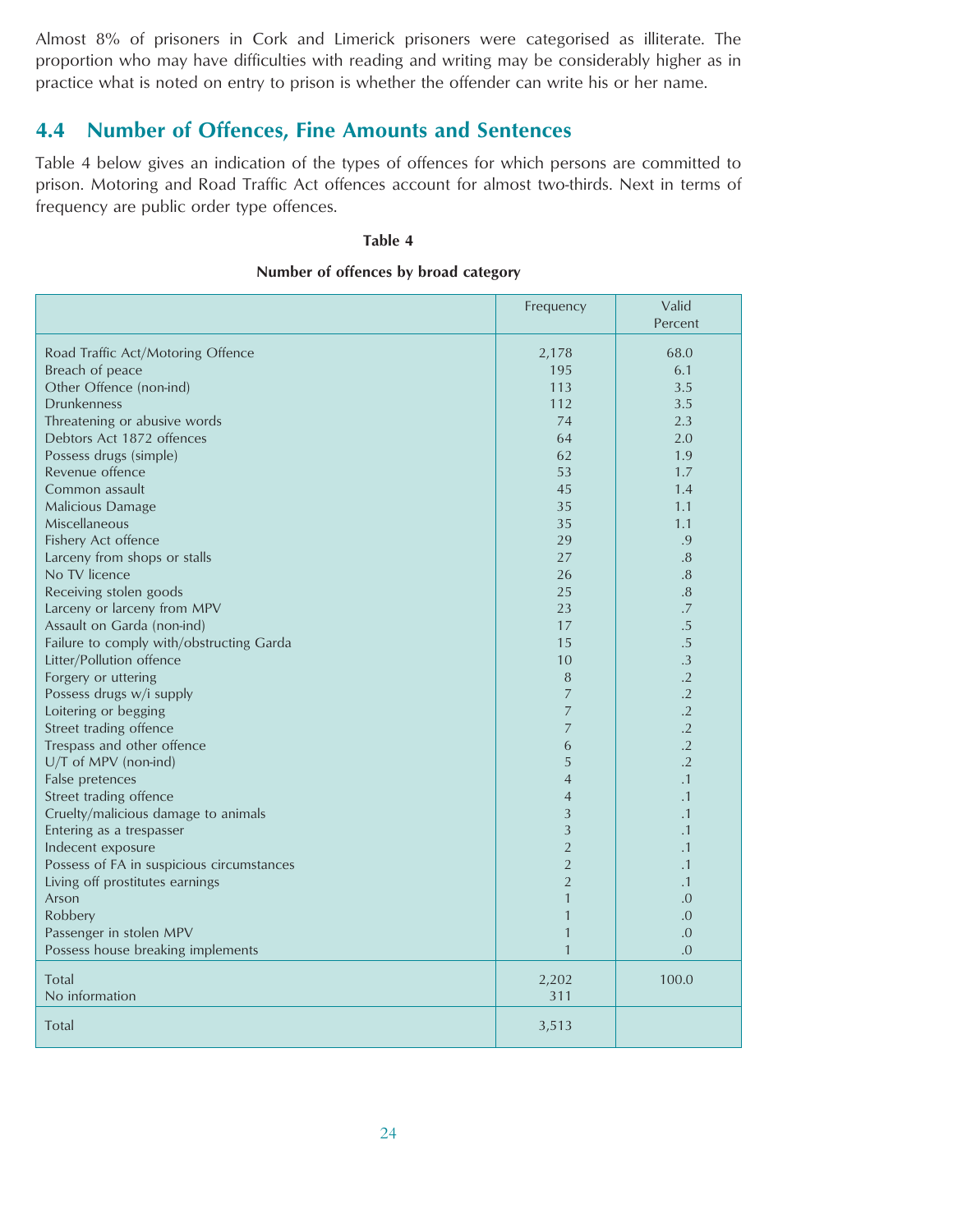The next table offers a breakdown on the Road Traffic Act/motoring offences. Apart from the miscellaneous 'other RTA offence' category the most frequent types of offences are no insurance and no motor tax.

| Offence category                                                   | Frequency | Valid<br>Percent |
|--------------------------------------------------------------------|-----------|------------------|
| Other RTA offence                                                  | 1,124     | 51.6             |
| No insurance                                                       | 413       | 19.0             |
| No motor tax                                                       | 163       | 7.5              |
| Drunken driving                                                    | 120       | 5.5              |
| No driving licence or cert of roadworthiness                       | 104       | 4.8              |
| Illegal parking                                                    | 63        | 2.9              |
| No excise duty paid on MPV                                         | 43        | 2.0              |
| No tax/insurance disk displayed                                    | 42        | 1.9              |
| Failure to produce licence/insurance/certificate of roadworthiness | 36        | 1.7              |
| Dangerous driving                                                  | 31        | 1.4              |
| Careless driving                                                   | 19        | .9               |
| Exceeding speed limit                                              | 19        | .9               |
| Total                                                              | 2,177     | 100.0            |

**Table 5 Distribution of Motoring/Road Traffic Act offence by category**

Table 6 below gives a cross-tabulation of the number of offenders by prison and number of offences. The majority of offenders have been committed to prison for non-payment of a fine in relation to one offence. But there is some variation here between the three prisons. Most strikingly whereas 74% of offenders in Mountjoy, and 78% in Mountjoy Women's prison have been committed for one offence, the corresponding proportion in Cork prison is just under 30%.

Prison Number of offences<br>
Categorised Mountjoy Total Mountjoy Total Mountjoy Total Women's Mountjoy Cork | Limerick | Prison 1 offence  $\begin{array}{|c|c|c|c|c|c|c|}\n\hline\n&507 & 114 & 172 & 59 & 852 \\
&74.0\% & 29.8\% & 46.6\% & 78.7\% & 56.4\% \\\hline\n\end{array}$  $2 \text{ of } 266$   $11.4\%$   $24.6\%$   $23.3\%$   $10.7\%$   $17.6\%$ 73 127 73 7 280 3 to 5 offences 10.7% 33.2% 19.8% 9.3% 18.5%  $21 \t 33 \t 25 \t 1 \t 30 \t 31\%$   $30\%$   $30\%$   $30\%$   $30\%$   $30\%$   $30\%$   $30\%$   $30\%$   $30\%$   $30\%$   $30\%$   $30\%$   $30\%$   $30\%$   $30\%$   $30\%$   $30\%$   $30\%$   $30\%$   $30\%$   $30\%$   $30\%$   $30\%$   $30\%$   $30\%$   $30\%$   $30\%$  10 to 14 offences  $\begin{array}{|c|c|c|c|c|c|}\n\hline\n & 4 & 10 & 11 & 25 \\
 & 6\% & 2.6\% & 3.0\% & 1.7\% \hline\n\end{array}$ 15 or more offences  $\begin{array}{|c|c|c|c|c|}\n\hline\n & 2 & 4 & 2 & 3\% \\
 & 3\% & 1.0\% & 5\% & 5\% \\
\hline\n\end{array}$ 100.0% | 575 | 585 | 382 | 369 | 75 | 1,511<br>100.0% | 100.0% | 100.0% 100.0% | 100.0% | 100.0%

**Table 6 Number of offenders categorised by number of offences and prison**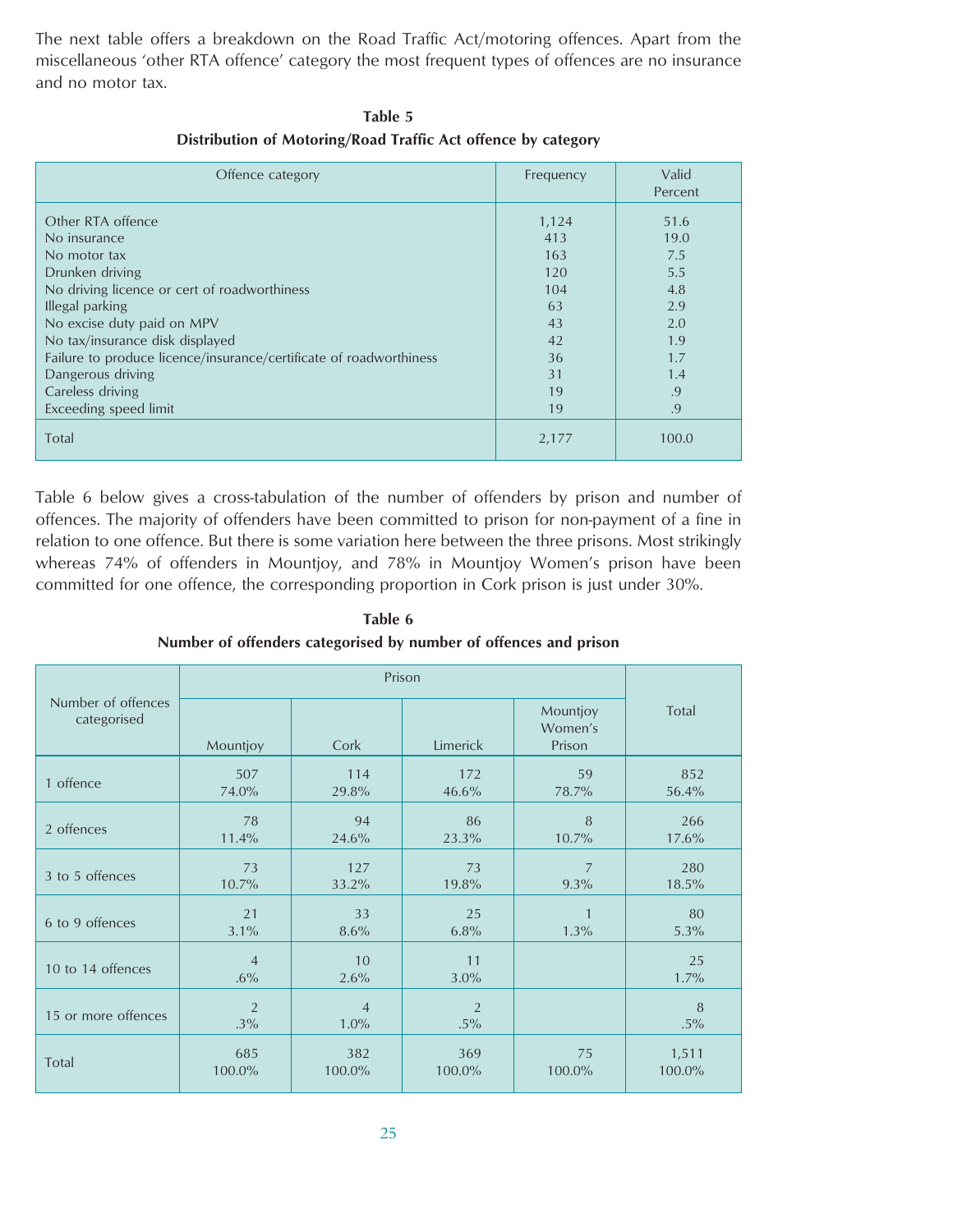The total fine amount per offender and the number of offences for which committed are given in the Table 7. Some 54% of offenders are committed for one offence. However there is no clear correlation between the number of offences and the total amount of fines outstanding.

#### **Table 7**

| Total fine amount | Number of offences categorised |                            |                        |                    |                      |                        |                        |
|-------------------|--------------------------------|----------------------------|------------------------|--------------------|----------------------|------------------------|------------------------|
| category          | offence                        | $\overline{2}$<br>offences | $3$ to $5$<br>offences | 6 to 9<br>offences | 10 to 14<br>offences | 15 or more<br>offences | Number of<br>offenders |
| Under £50         | 42                             | $\overline{4}$             | 3                      |                    |                      |                        | 49                     |
| £50 to £99        | 132                            | 25                         | 10                     | 3                  |                      |                        | 171                    |
| £100 to £199      | 233                            | 57                         | 41                     | 8                  |                      |                        | 340                    |
| £200 to £299      | 155                            | 46                         | 43                     | 5                  |                      |                        | 249                    |
| £300 to £399      | 71                             | 34                         | 35                     | 8                  |                      |                        | 149                    |
| £400 to £499      | 38                             | 26                         | 34                     | 4                  |                      |                        | 104                    |
| £500 to £749      | 71                             | 31                         | 42                     | 16                 | 5                    |                        | 165                    |
| £750 to £999      | 29                             | 10                         | 22                     | 11                 | 3                    |                        | 75                     |
| £1,000 to £1,499  | 42                             | 16                         | 20                     | 12                 |                      | $\mathcal{P}$          | 95                     |
| £1,500 to £1,999  | 9                              | $\overline{2}$             | 5                      | 3                  | 4                    |                        | 23                     |
| £2,000 to £2,999  | 8                              | $\overline{4}$             | 4                      | 3                  | 3                    |                        | 23                     |
| £3,000 to £4,999  | 8                              | $\overline{2}$             |                        |                    |                      |                        | 14                     |
| £5,000 or more    |                                |                            |                        |                    |                      |                        | 4                      |
| Total             | 839                            | 258                        | 261                    | 74                 | 21                   | 8                      | 1,461                  |

#### **Crosstabulation of total fine(s) amount category by number of offences**

Over 50% of total fine amounts are below £300. But though total fine amounts of £1,000 or more account for 11% of individual cases they account for almost half of the total value of fines outstanding.

Table 8 below indicates the number of days sentence imposed. However, where an offender has had more than one sentence imposed the largest one is counted as the sentences are normally served concurrently. Almost half the offenders were committed for periods of less than 10 days.

#### **Table 8**

#### **Maximum non-concurrent sentence**

| Maximum non-concurrent sentence                                                                 | Frequency                                   | Valid<br>Percent                                 |
|-------------------------------------------------------------------------------------------------|---------------------------------------------|--------------------------------------------------|
| 1-4 days<br>5-9 days<br>10-14 days<br>15-19 days<br>20-29 days<br>30-39 days<br>40 days or more | 133<br>525<br>123<br>415<br>44<br>62<br>186 | 8.9<br>35.3<br>8.3<br>27.9<br>3.0<br>4.2<br>12.5 |
| Total<br>Missing<br>Total                                                                       | 1,488<br>26<br>1,514                        | 100.0                                            |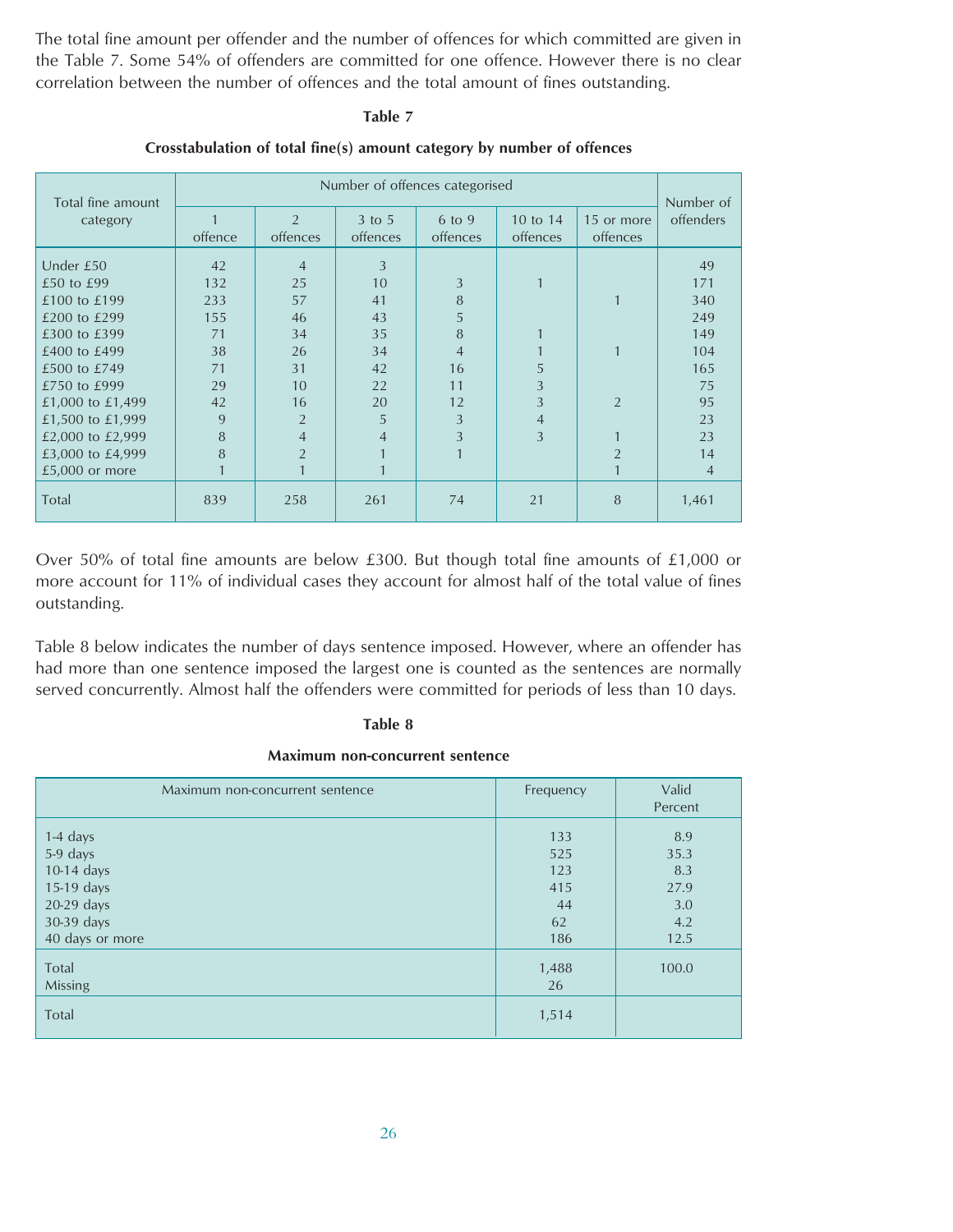## <span id="page-26-0"></span>**4.5 Time Served and Reasons for Discharge**

Table 9 below presents information on the actual number of days served in prison compared to the maximum non-concurrent sentence, which will generally be less than the maximum sentence the offender has been given. So while just under 10% of offenders were sentenced for period of 1-4 days almost three-quarters are discharged from prison within 5 days.

#### **Table 9**

#### **Crosstabulation of offenders by number of days served in prison and by maximum non-concurrent sentence**

| Number of days    | Maximum non-concurrent sentence |                |                 |                 |                |                |                    | Number          |
|-------------------|---------------------------------|----------------|-----------------|-----------------|----------------|----------------|--------------------|-----------------|
| served in prison  | $1 - 4$<br>days                 | $5-9$<br>days  | $10-14$<br>days | $15-19$<br>days | 20-29<br>days  | 30-39<br>days  | 40 days<br>or more | of<br>offenders |
| $0$ days          | 54                              | 200            | 23              | 112             | $\overline{7}$ | 10             | 28                 | 434             |
| 1 to 4 days       | 65                              | 275            | 64              | 177             | 21             | 26             | 76                 | 704             |
| 5 to 9 days       | 7                               | 32             | 23              | 78              | $\overline{4}$ | 11             | 27                 | 182             |
| 10 to 14 days     | $\overline{4}$                  | 5              | 6               | 31              | 3              | 5              | 12                 | 66              |
| 15 to 19 days     |                                 |                |                 | 3               | 3              | $\overline{2}$ | 5                  | 15              |
| $20$ to $29$ days |                                 | $\overline{2}$ |                 | $\overline{2}$  | 5              | 5              | 14                 | 30              |
| 30 to 39 days     |                                 |                | 3               | $\overline{4}$  |                |                | 10                 | 18              |
| 40 days or more   |                                 | 8              | $\overline{3}$  | 7               |                | $\overline{2}$ | 13                 | 33              |
| Total             | 132                             | 523            | 123             | 414             | 44             | 61             | 185                | 1,482           |

Its noteworthy that 434 (29%) of offenders essentially were discharged for various reasons on the same day they were committed to prison. About one third of these had paid or part-paid the fine in question.

Table 10 presents a cross-tabulation of offenders by age-group and reason for discharge from prison.

#### **Table 10**

#### **Crosstabulation of reason for discharge from prison by Age-group**

| Reason for leaving prison | Age-group          |           |       |       |         |           |       |                |                |       |
|---------------------------|--------------------|-----------|-------|-------|---------|-----------|-------|----------------|----------------|-------|
| coded                     | aged up<br>to $19$ | $20 - 24$ | 25-29 | 30-34 | 35-39   | $40 - 49$ | 50-59 | 60-64          | 65 or<br>over  | Total |
| Discharge on expiry of    | 9                  | 30        | 28    | 20    | 22      | 34        | 12    | $\mathbf{1}$   | 5              | 161   |
| sentence                  | 10.2%              | 9.2%      | 10.1% | 9.3%  | 11.1%   | 13.7%     | 10.0% | 5.3%           | 35.7%          | 10.7% |
| Discharge on FTR w/o      | 38                 | 130       | 100   | 76    | 76      | 76        | 45    | 6              | $\overline{4}$ | 551   |
| supervision               | 43.2%              | 39.8%     | 36.0% | 35.3% | 38.2%   | 30.6%     | 37.5% | 31.6%          | 28.6%          | 36.5% |
| Discharge on full payment | 11                 | 33        | 31    | 18    | 18      | 15        | 17    | $\overline{1}$ | $\blacksquare$ | 145   |
| of fine                   | 12.5%              | 10.1%     | 11.2% | 8.4%  | $9.0\%$ | 6.0%      | 14.2% | 5.3%           | 7.1%           | 9.6%  |
| Discharge on part payment | 13                 | 51        | 46    | 51    | 31      | 49        | 24    | $\overline{2}$ | $\overline{1}$ | 268   |
| of fine                   | 14.8%              | 15.6%     | 16.5% | 23.7% | 15.6%   | 19.8%     | 20.0% | 10.5%          | 7.1%           | 17.8% |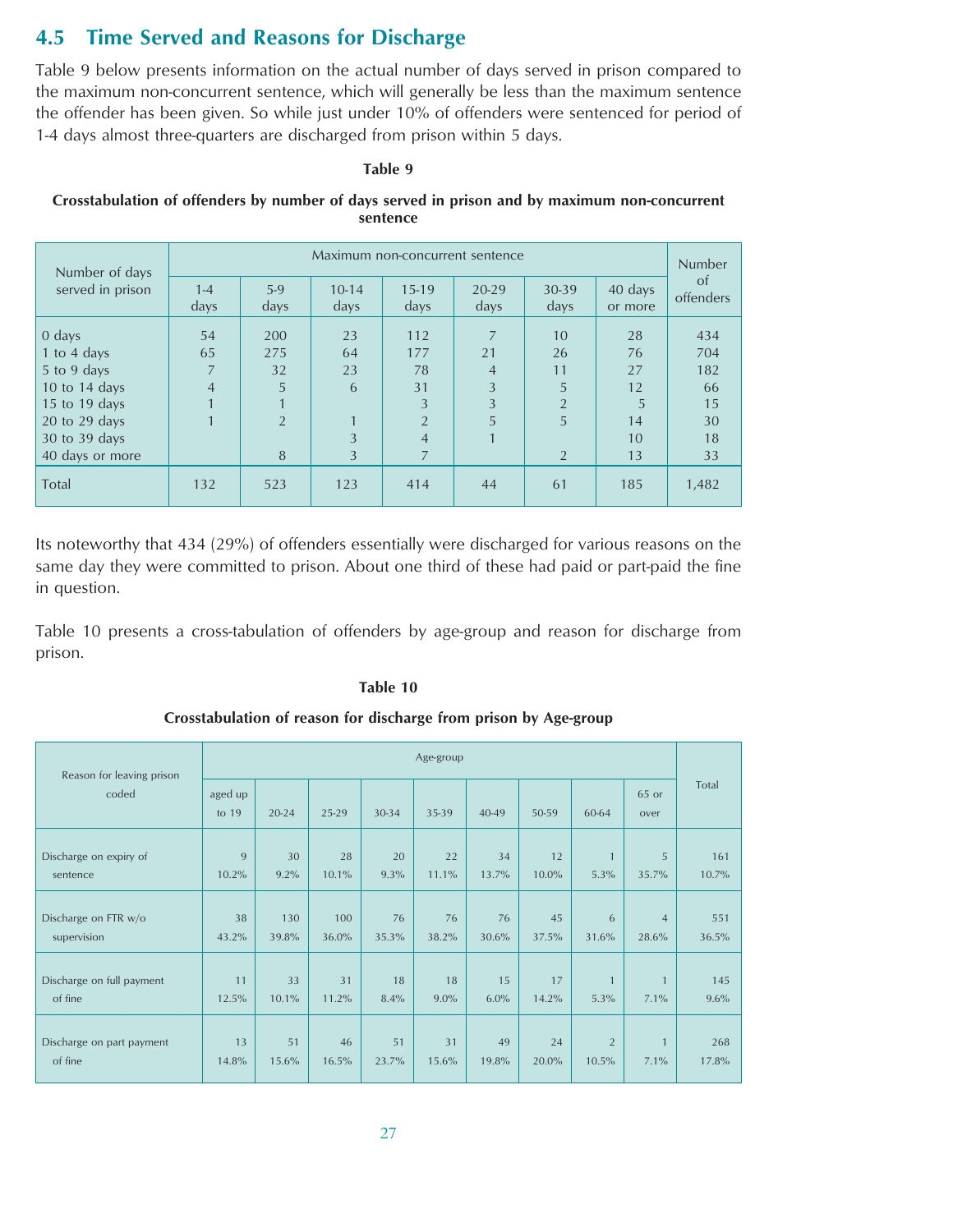#### **Table 10 — contd.**

| Reason for leaving prison                           |                      |                        |                          |                          | Age-group     |                       |                        |                         |                         |                          |
|-----------------------------------------------------|----------------------|------------------------|--------------------------|--------------------------|---------------|-----------------------|------------------------|-------------------------|-------------------------|--------------------------|
| coded                                               | aged up<br>to $19$   | 20-24                  | 25-29                    | 30-34                    | 35-39         | 40-49                 | 50-59                  | 60-64                   | 65 or<br>over           | Total                    |
| Discharge on payment of<br>debt                     | $\mathbf{1}$<br>1.1% | $\overline{7}$<br>2.1% | 13<br>4.7%               | $\overline{7}$<br>3.3%   | 11<br>5.5%    | 11<br>4.4%            | $\overline{4}$<br>3.3% | $\overline{2}$<br>10.5% |                         | 56<br>3.7%               |
| Discharge on remission<br>of sentence               |                      | $\overline{1}$<br>.3%  | $\overline{4}$<br>1.4%   | $\overline{1}$<br>$.5\%$ |               | $\mathbf{1}$<br>.4%   |                        |                         |                         | 7<br>$.5\%$              |
| Transferred to another<br>institution               | 6<br>6.8%            | 44<br>13.5%            | 36<br>12.9%              | 30<br>14.0%              | 32<br>16.1%   | 42<br>16.9%           | 9<br>7.5%              | 5<br>26.3%              | $\overline{2}$<br>14.3% | 206<br>13.7%             |
| Released on mitigation of<br>fines                  |                      |                        | $\overline{2}$<br>$.7\%$ | $\mathbf{1}$<br>.5%      |               | $\mathbf{1}$<br>.4%   |                        |                         |                         | $\overline{4}$<br>$.3\%$ |
| Discharged on Weekly<br>Renewable Temporary Release | 10<br>11.4%          | 25<br>7.6%             | 16<br>5.8%               | 10<br>4.7%               | 9<br>4.5%     | 17<br>6.9%            | $\overline{7}$<br>5.8% | $\overline{2}$<br>10.5% |                         | 96<br>6.4%               |
| Discharged on payment of<br>costs/compensation      |                      |                        | $\mathbf{1}$<br>.4%      |                          |               | $\overline{2}$<br>.8% | $\overline{2}$<br>1.7% |                         | $\mathbf{1}$<br>7.1%    | 6<br>.4%                 |
| Remanded to a court/or<br>bailed                    |                      | 6<br>1.8%              | $\mathbf{1}$<br>.4%      | $\mathbf{1}$<br>$.5\%$   |               |                       |                        |                         |                         | 8<br>.5%                 |
| Total                                               | 88<br>100.0%         | 327<br>100.0%          | 279<br>100.0%            | 215<br>100.0%            | 199<br>100.0% | 248<br>100.0%         | 120<br>100.0%          | 19<br>100.0%            | 14<br>100.0%            | 1,508<br>100.0%          |

#### **Crosstabulation of reason for discharge from prison by Age-group**

There is no significant relationship between age-group and the proportion of offenders paying fines in part or in full.

Almost 11% of offenders remained in prison until discharged on completion of sentence. The single most common way out for offenders is being released on weekly renewable temporary release and then on full-time temporary release without supervision.

A relatively small proportion of offenders pay fines in full when committed to prison.

Complete information is available for 44% (117) of the cases where offenders were discharged on part-payment of a fine.<sup>8</sup> An analysis of these reveals that of the total outstanding fine amount of £44,500 some £15,000, or 33%, was paid.

For those discharged on full payment of a debt the average debt was £831, the maximum paid was £5,250.

<sup>8</sup> This information is not available for fines offenders from Mountjoy prison and Mountjoy women's prison.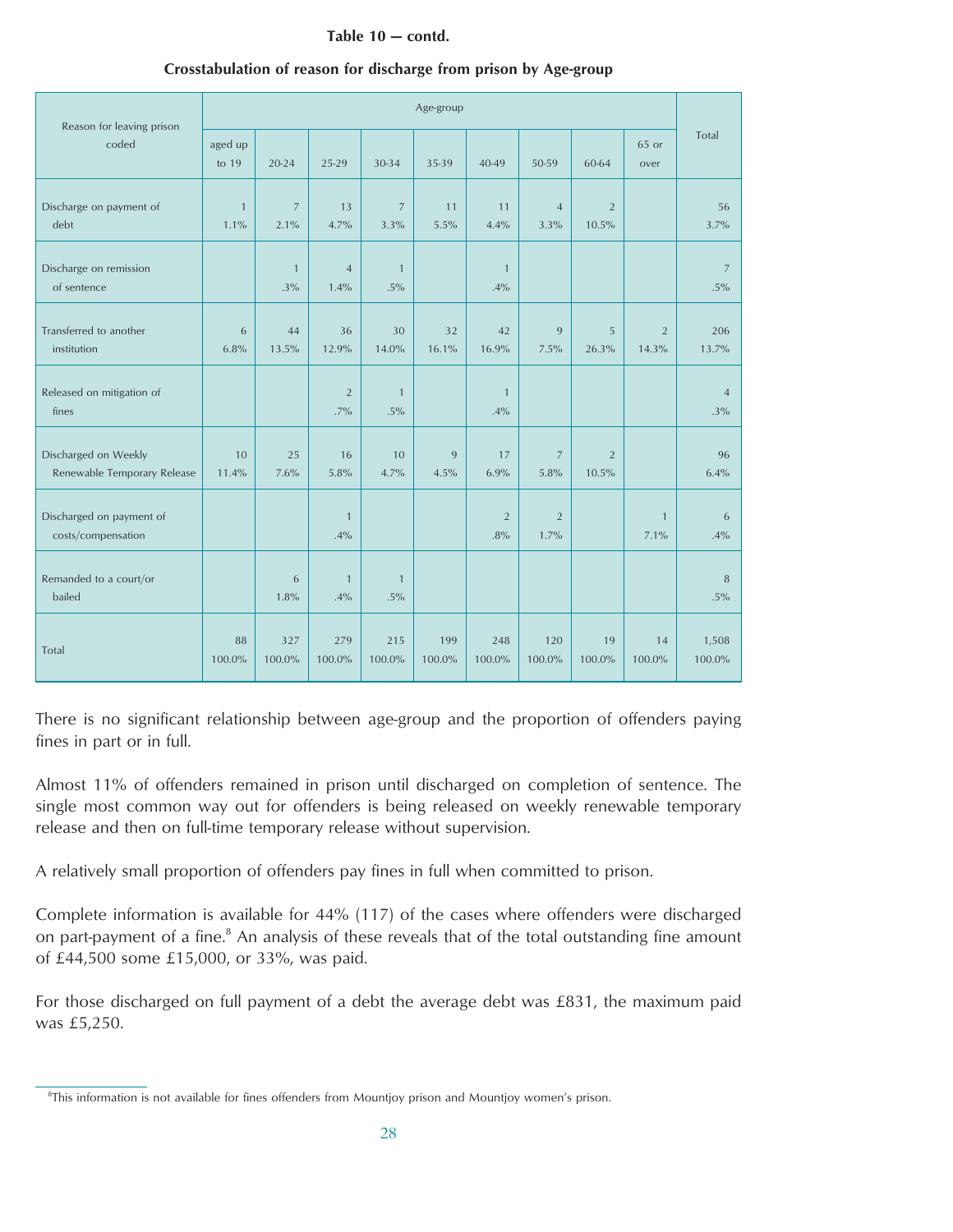## <span id="page-28-0"></span>**4.6 Relationship Between Types of Offences, Fines and Outcomes**

Prison records are geared towards individuals as the unit of analysis or recording rather than the offence. However the quality of information recorded on each offence is variable. In some cases a fine amount and sentence will be recorded for several offences, for example ''no motor tax and 6 other RTA'' (i.e. Road Traffic Act offences).

Therefore to examine, in particular, the relationship between fine amounts, types of offences, sentences (in lieu of payment) and outcomes (actual days served in prison, reason for discharge from prison), it is useful to restrict the analysis to offenders committed for one offence. This analysis is based on records for 841 offenders. The distribution of offences is given in Table 11 below. The pattern is similar to the distribution of offences described above, in that motoring/road traffic act offences form the single largest category.

#### **Table 11**

| Broad offence category                    | Frequency      | Valid<br>Percent |
|-------------------------------------------|----------------|------------------|
| Road Traffic Act/Motoring Offence         | 372            | 47.4             |
| Other Offence (non-ind)                   | 59             | 7.5              |
| <b>Drunkenness</b>                        | 45             | 5.7              |
| Threatening or abusive words              | 44             | 5.6              |
| Debtors Act 1872 offences                 | 42             | 5.4              |
| Breach of peace                           | 35             | 4.5              |
| Possess drugs (simple)                    | 30             | 3.8              |
| Larceny from shops or stalls              | 24             | 3.1              |
| Revenue offence                           | 17             | 2.2              |
| Common assault                            | 16             | 2.0              |
| Miscellaneous                             | 15             | 1.9              |
| No TV licence                             | 14             | 1.8              |
| Malicious Damage                          | 13             | 1.7              |
| Receiving stolen goods                    | 9              | 1.1              |
| Assault on Garda (non-ind)                | 8              | 1.0              |
| Fishery Act offence                       | 8              | 1.0              |
| Street trading offence                    | $\overline{7}$ | .9               |
| Trespass and other offence                | 5              | .6               |
| Forgery or uttering                       | $\overline{4}$ | .5               |
| Larceny or larceny from MPV               | 3              | .4               |
| Litter/Pollution offence                  | 3              | .4               |
| Possess drugs w/i supply                  | $\overline{2}$ | $\cdot$ 3        |
| Loitering or begging                      | $\overline{2}$ | $\cdot$ 3        |
| Failure to comply with/obstructing Garda  | $\overline{2}$ | $\cdot$ 3        |
| Living off prostitutes earnings           | $\overline{2}$ | .3               |
| Indecent exposure                         | 1              | .1               |
| False pretences                           | $\mathbf{1}$   | $\cdot$ 1        |
| Possess of FA in suspicious circumstances | $\mathbf{1}$   | $\cdot$ 1        |
| Total                                     | 784            | 100.0            |
| Missing                                   | 57             |                  |
| Total                                     | 841            |                  |

#### **Distribution of offences by broad offence category (restricted to one offence offenders)**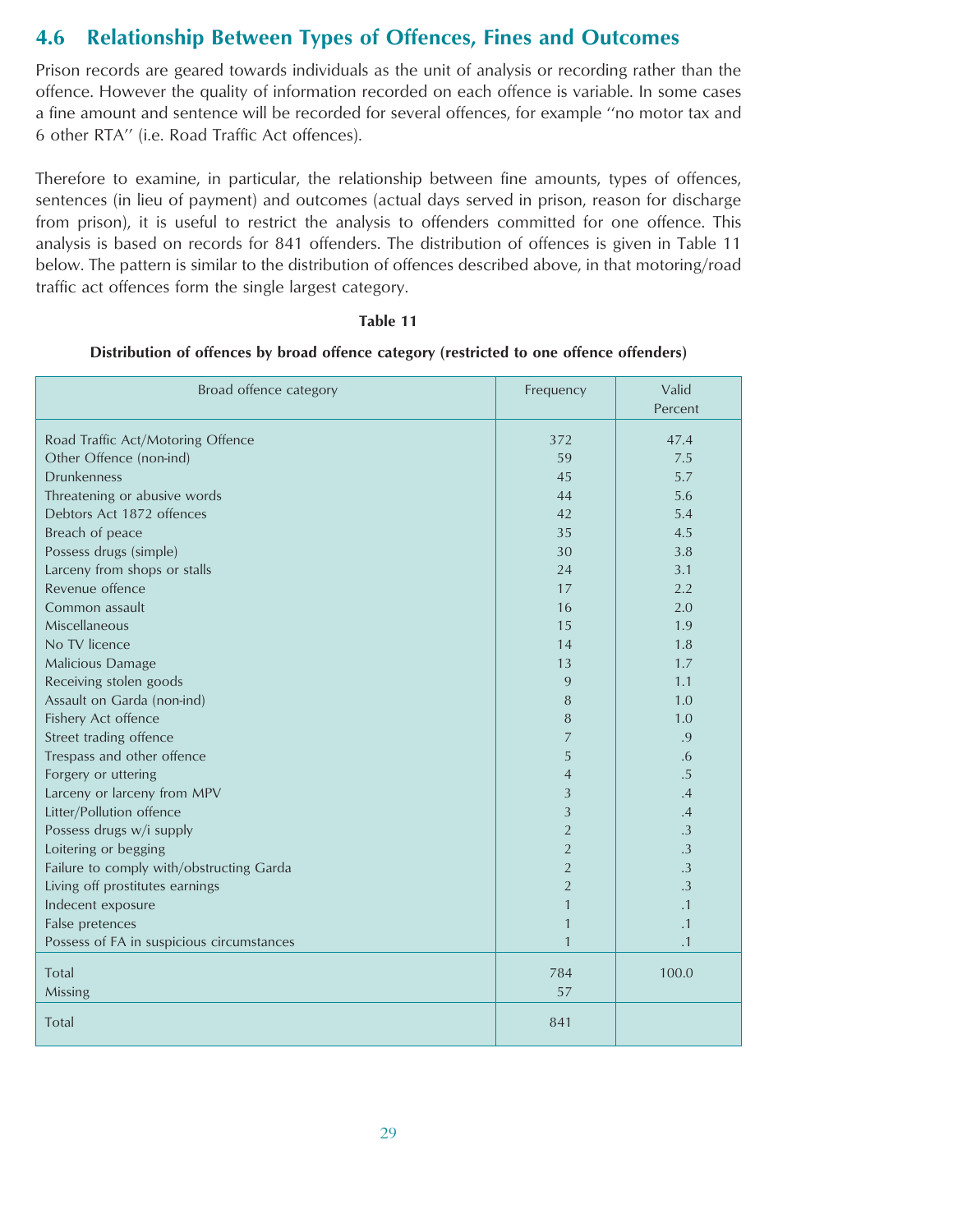As evident from Table 12 below<sup>9</sup>, on average longer sentences are manifest for offences such as larceny and assault. Motoring or road traffic act offences can also attract long sentences, especially in cases of no insurance, drunken driving or dangerous driving, while public order type offences are associated with smaller sentences.

#### **Table 12**

#### **Average number of days sentence by broad offence category (limited to offenders committed for one offence)**

| Offence category                         | Mean | Median |
|------------------------------------------|------|--------|
|                                          |      |        |
| Larceny or larceny from MPV              | 33.3 | 5.0    |
| Receiving stolen goods                   | 31.8 | 15.0   |
| Revenue offence                          | 18.1 | 15.0   |
| Forgery or uttering                      | 17.5 | 10.0   |
| Assault on Garda (non-ind)               | 17.1 | 9.5    |
| Malicious Damage                         | 16.5 | 15.0   |
| Road Traffic Act/Motoring Offence        | 16.5 | 12.5   |
| Debtors Act 1872 offences                | 16.3 | 9.0    |
| Failure to comply with/obstructing Garda | 15.0 | 15.0   |
| Living off prostitutes earnings          | 15.0 | 15.0   |
| Miscellaneous                            | 14.1 | 9.0    |
| Fishery Act offence                      | 13.1 | 15.0   |
| Litter/Pollution offence                 | 11.3 | 14.0   |
| Other Offence (non-ind)                  | 10.9 | 5.0    |
| Common assault                           | 10.6 | 10.0   |
| <b>Drunkenness</b>                       | 9.9  | 10.0   |
| Larceny from shops or stalls             | 9.1  | 7.0    |
| Loitering or begging                     | 9.0  | 9.0    |
| Breach of peace                          | 9.0  | 5.0    |
| Street trading offence                   | 7.9  | 5.0    |
| No TV licence                            | 7.6  | 5.0    |
| Threatening or abusive words             | 6.6  | 5.0    |
|                                          |      |        |

<sup>&</sup>lt;sup>9</sup> Excludes categories of offences of which there was only one instance among the 841.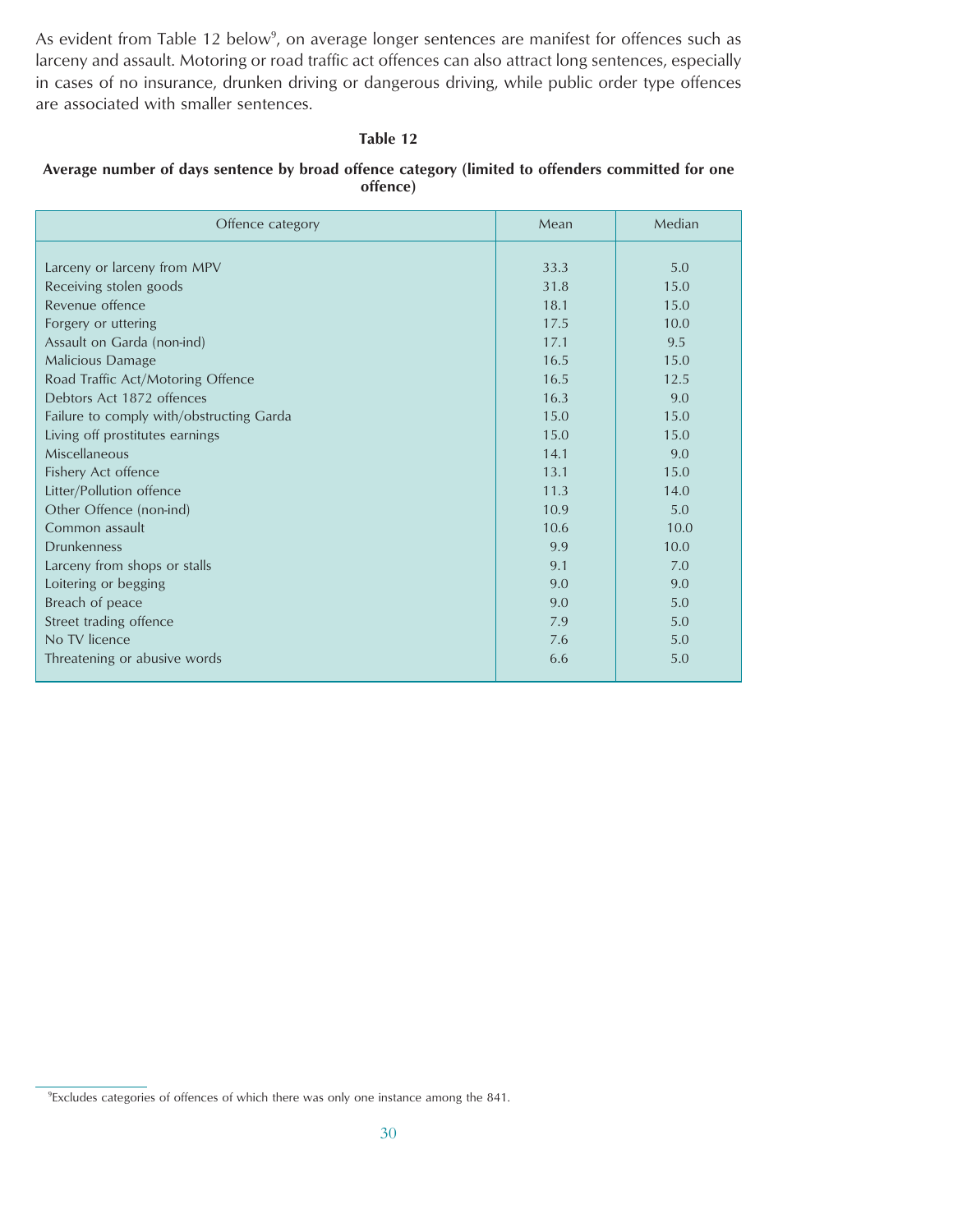Table 13 below shows the relationship between types of offences and average fine amounts.<sup>10</sup> Though the average fine amount for one offence offenders is £200 (median) the range of fine amounts is quite broad.<sup>11</sup>

#### **Table 13**

#### **Average fine amount by broad offence category (restricted to one offence offenders)**

| Broad offence category                             | Mean       | Median     |
|----------------------------------------------------|------------|------------|
|                                                    | <b>IRE</b> | <b>IR£</b> |
| Debtors Act 1872 offences                          | 870        | 644        |
|                                                    | 571        | 200        |
| Receiving stolen goods<br>Possess drugs w/i supply | 500        | 500        |
| Revenue offence                                    | 440        | 250        |
|                                                    | 417        | 125        |
| Larceny or larceny from MPV                        | 300        | 250        |
| Litter/Pollution offence                           | 298        | 200        |
| Other Offence (non-ind)                            | 263        | 200        |
| Road Traffic Act/Motoring Offence                  | 258        | 250        |
| Malicious Damage                                   | 249        | 163        |
| Fishery Act offence<br>Common assault              | 235        | 200        |
|                                                    | 225        | 225        |
| Living off prostitutes earnings<br>Miscellaneous   | 197        | 80         |
| Street trading offence                             | 177        | 150        |
|                                                    | 177        | 200        |
| Possess drugs (simple)                             | 165        | 100        |
| Trespass and other offence                         | 157        | 130        |
| Assault on Garda (non-ind)                         | 155        |            |
| Threatening or abusive words                       | 151        | 100<br>103 |
| Forgery or uttering<br>No TV licence               | 148        |            |
|                                                    |            | 115        |
| Larceny from shops or stalls                       | 110        | 100        |
| Breach of peace                                    | 109        | 100        |
| <b>Drunkenness</b>                                 | 88         | 100        |
| Failure to comply with/obstructing Garda           | 78         | 78         |
| Loitering or begging                               | 73         | 73         |

To some extent the same pattern is apparent in that criminal type offences are associated with larger fines, while public order type offences carry smaller fines.

<sup>&</sup>lt;sup>10</sup>Cases where there was only one instance of the offence are excluded.

<sup>&</sup>lt;sup>11</sup>The distribution of fine amounts is not normally distributed. It is positively skewed. In such a case the arithmetic mean is not a good descriptive statistic. The median is not affected by extreme values to this extent and is a more appropriate statistic to use as an average.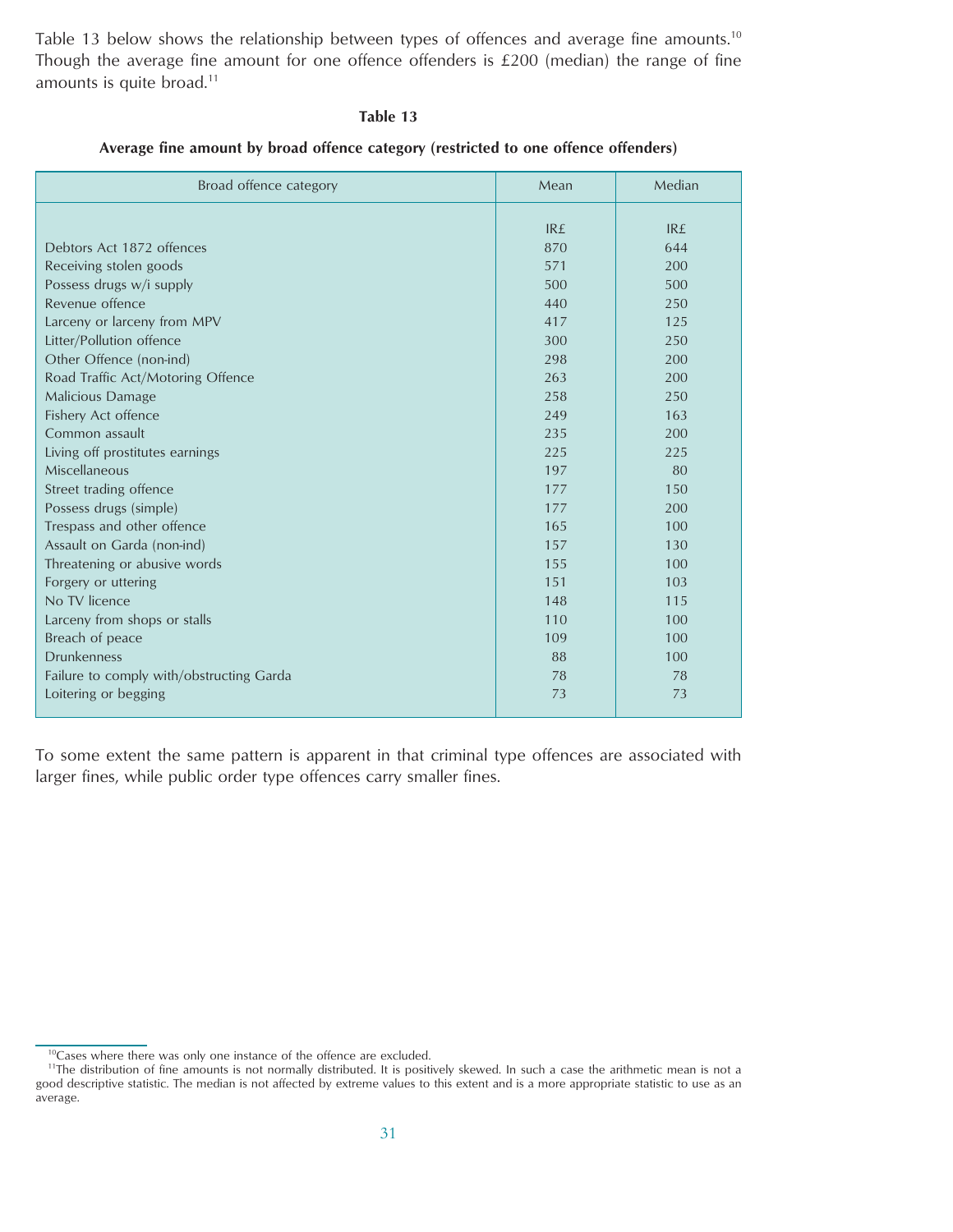## <span id="page-31-0"></span>**4.7 Conclusions**

Establishing the characteristics of persons committed to prison for fine default or civil debt from prison record sources presents difficulties in terms of both the labour intensive nature of the process but more critically in relation to the uneven quality of information available. Apart from the fact that basic information concerning offence description, fine amount and sentence is not available in all cases the description given to offences can vary from month to month and from prison to prison depending on the concepts invoked by those recording the information.

Despite these reservations some conclusions can be drawn.

- Seasonality is evident in the trend of committals for fine default or civil debt, with numbers declining in the summer months.
- The vast majority of persons committed are male, with many being either unemployed or in unskilled occupations.
- Motoring/Road Traffic Act offences account for almost two-thirds of those for which persons are committed to prison for fine default.
- The majority of offenders have been committed to prison for non-payment of a fine in relation to one offence. But there is some variation here between the four prisons.
- There is no clear correlation between the number of offences and the total amount of fines outstanding.
- Over 50% of total fine amounts are below £300.
- Almost half the offenders were committed for periods of less than 10 days and threequarters of offenders committed are discharged from prison within 5 days of committal.
- The single most common way out for offenders is being released on weekly renewable temporary release and subsequently on full-time temporary release without supervision. Only a relative small number of offenders pay their fines in full.
- On average longer sentences are manifest for offences such as larceny and assault. Motoring or road traffic act offences can also attract long sentences, especially in cases of no insurance, drunken driving or dangerous driving, while public order type offences are associated with smaller sentences.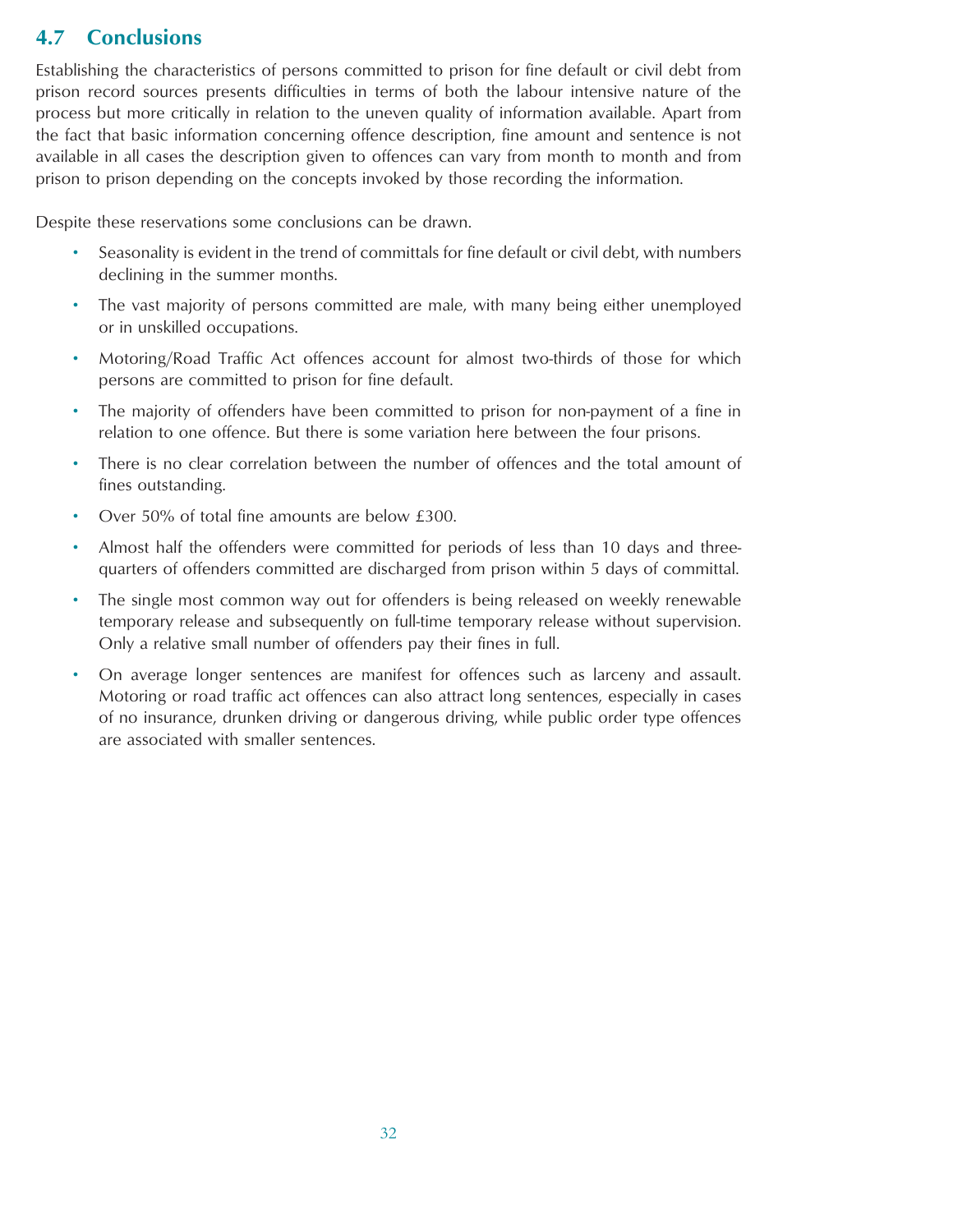## <span id="page-32-0"></span>**CHAPTER 5**

# **The Offenders Experience of the Process**

## **5.1 Objectives of Interviews**

While an analysis of prison records can describe the characteristics of offenders and offences concerned with fine default it cannot in itself contribute to an understanding of the process and train of events from offence, conviction, to imprisonment from the offenders perspective. This is the aim of the interviews.

More specifically the interviews sought:

- 1. To detail the circumstances of the interviewee, especially in relation to personal/family circumstances of poverty and indebtedness;
- 2. To document the interviewees course of contact with the criminal justice system;
- 3. To come to an understanding of the motivations and decisions underlying the offence for which they were committed;
- 4. To identify the critical points at which decisions around payment and non-payment are made;
- 5. To explore alternatives to fines, and/or means of payment and to thereby highlight gaps in existing service provision to make recommendations to address these gaps.

In all 24 interviews were undertaken.

## **5.2 Roles of Questionnaire and Interview**

Prior to the interview proper, interviewees were asked to complete a short questionnaire. This was devised to enable background information on interviewees to be compared in a systematic way. More specifically the questionnaire included questions on income adequacy and debt to establish, albeit in a limited way, the extent to which interviewees were living in poverty, with obvious implications for their capacity to pay fines or civil debts.

The information emerging from the questionnaires is dealt with in section 5.4 below whereas section 5.6 deals with issues emerging from the interview itself.

## **5.3 Making Contact**

Given the generally short duration of committal for persons in prison for fine default or civil debt it was not practical to identify in advance potential interviewees and write to them explaining the purposes of the research and seeking their consent to interview.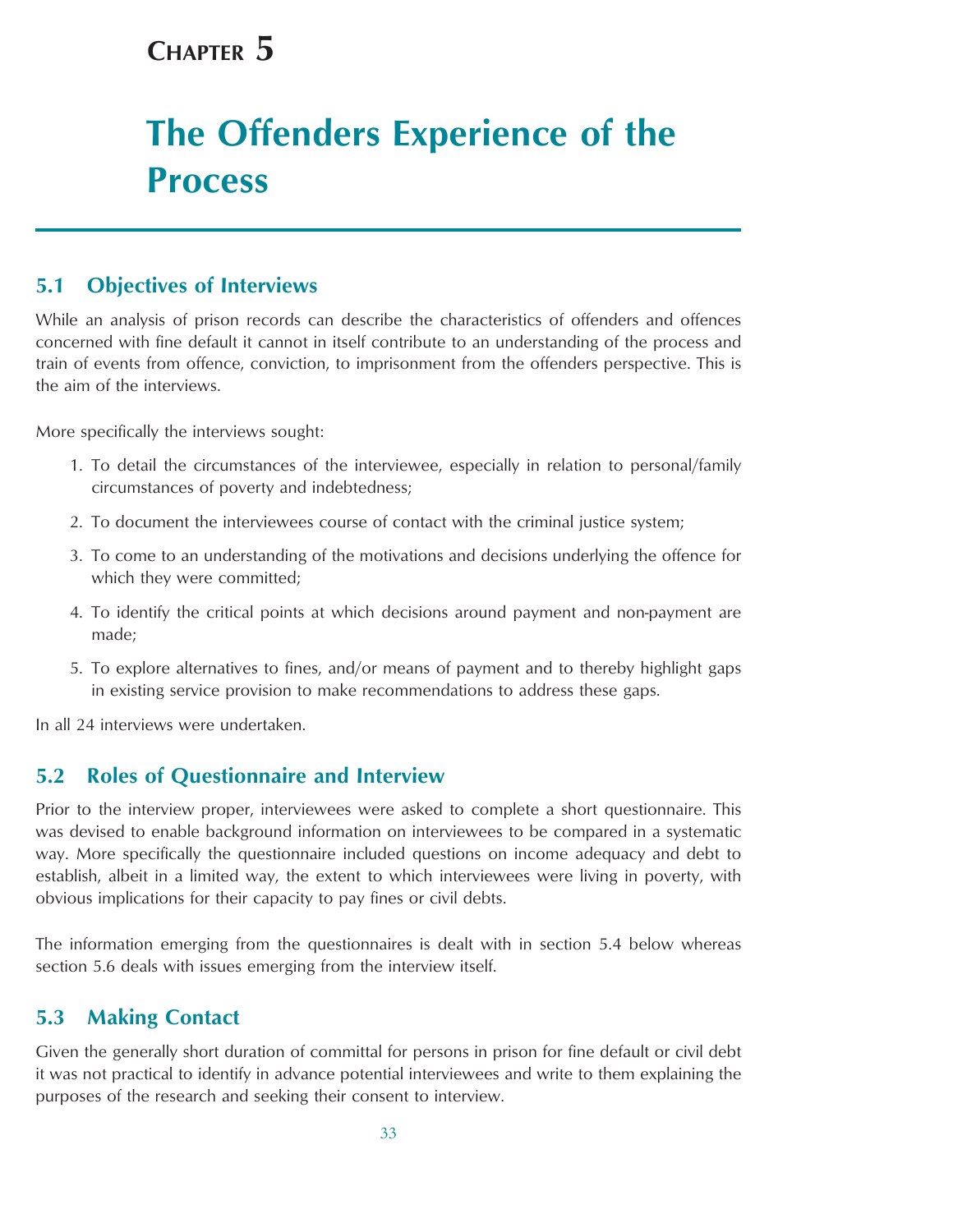<span id="page-33-0"></span>Through the Prisons Division of the Department of Justice, Equality and Law Reform, contact was established with Mountjoy, Limerick, and Cork prisons, Loughan House and the Dochas Centres (women's prison adjacent to Mountjoy). In consultation with the prison governors and department officials, an explanatory circular to potential interviewees was drawn up. This explained the purpose of the research, the confidential nature of the interview. There was a space at the end of this circular where potential interviewees could sign indicating their consent for interview.

When prisoners consented to interview the prison authorities contacted the researcher who came to the prison for the interview as soon as possible.

### **5.4 Interview Settings**

Interviews were undertaken in rooms or cells that had been made available by the prison staff. All interviews were conducted with only the researcher and the interviewee present in the room.

In general, following an explanation of the rationale for the research, the interview typically began by ascertaining the offence for which the person has been committed and the fine amount. From this starting point it was usually possible to work back to the circumstances of the offence, the court appearance (if any). At the same time raising issues to do with payment of fines or debts invariably brought forward matters pertaining to the interviewees working and living situation.

The length of interviews varied from 10 to 45 minutes. Some interviewees would respond to questions and prompts while others were willing and indeed eager to tell of their experiences. None of those interviewed withdrew their co-operation during the course of the interview.

## **5.5 Background Characteristics of Interviewees**

Just over half the interviews were undertaken in Dublin prisons. Of the 24 interviewees, just two (8%) were women. As evident from the prison records analysis above, the number of women committed for fine default or civil debt is relatively few compared to men and the number of potential women interviewees was consequently small during the period available for the research.

#### **Table 14**

#### **Distribution of interviewees by prison**

| Prison                                                         | Frequency                          | Valid<br>Percent                    |
|----------------------------------------------------------------|------------------------------------|-------------------------------------|
| Mountjoy<br>Cork<br>Limerick<br>Loughan House<br>Dochas Centre | 11<br>5<br>3<br>3<br>$\mathcal{D}$ | 45.8<br>20.8<br>12.5<br>12.5<br>8.3 |
| Total                                                          | 24                                 | 100.0                               |

The average age of interviewees was 33 years of age. However if one interviewee who was 78 years of age at the time of interview is excluded the average age falls to 31 years. (In either case the mean age is very close to that of the offenders considered in the analysis of the 1999 prison records.)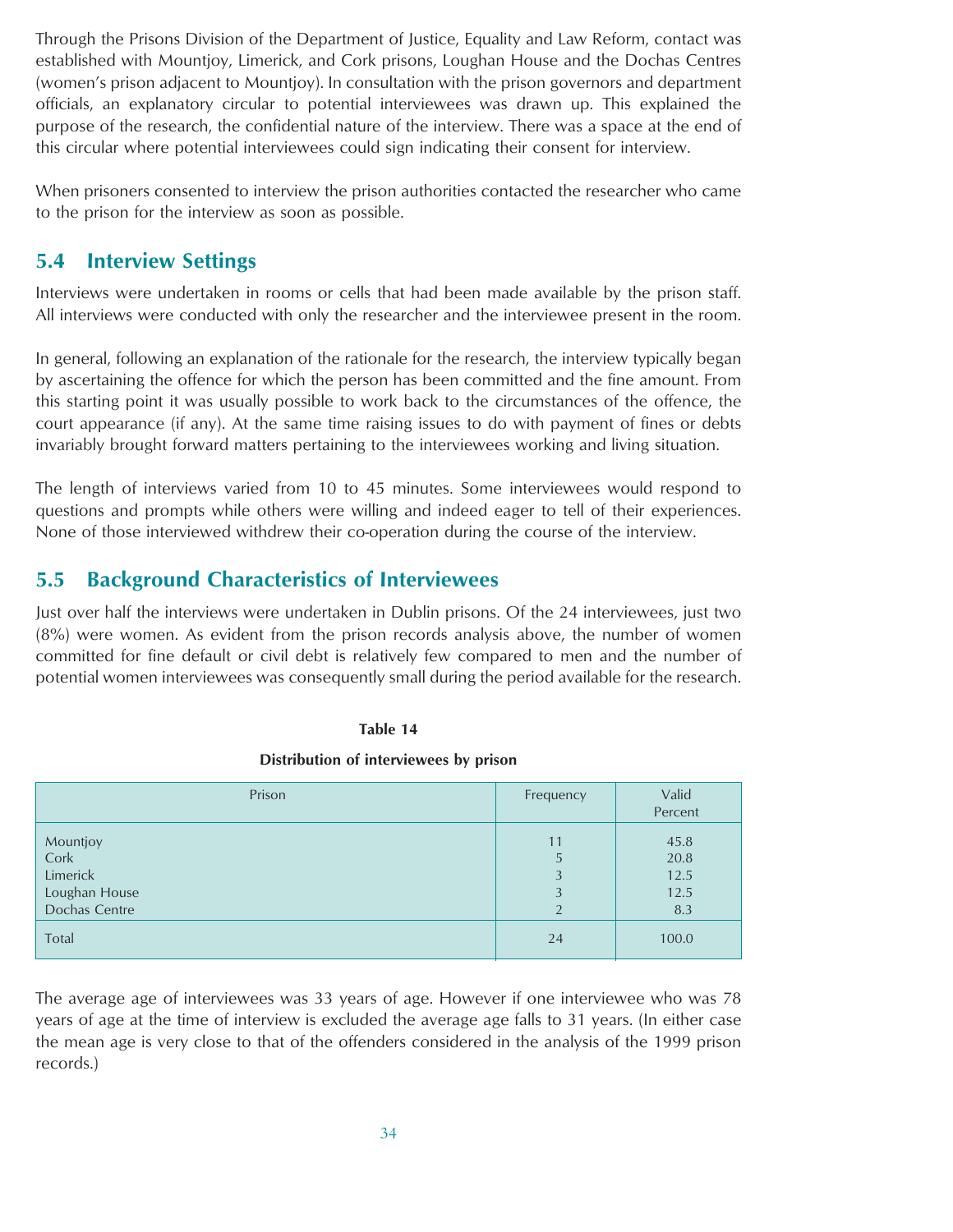**Table 15 Crosstabulation of age-group of interviewees by gender**

Count

| Age-group of interviewees | Q1 Gender     | Total         |    |
|---------------------------|---------------|---------------|----|
|                           | Male          | Female        |    |
| Under 20                  | $\mathcal{P}$ |               | 3  |
| $20-24$ years             | 5             |               | 6  |
| $25-29$ years             | 5             |               | 5  |
| 30-39 years               | 4             |               | 4  |
| 40-49 years               |               |               |    |
| 50-59 years               | 4             |               | 4  |
| 60 or over                |               |               |    |
| Total                     | 22            | $\mathcal{D}$ | 24 |

Of the 24 interviewees, 15 had children aged under 15 years of age. However two of these were separated from their partners and not living with the children therefore effectively 13 of the interviewees had child dependents.

Eleven of the interviewees were unemployed, while four of the interviewees could not participate in the labour force due to disability or illness. Just six (one-third) of the interviewees were in paid employment.

**Table 16 Labour force status of interviewees**

| Labour force status                                                                                           | Frequency | Valid<br>Percent                   |
|---------------------------------------------------------------------------------------------------------------|-----------|------------------------------------|
| Employed<br>Self-employed<br>Unemployed<br>Working in the home<br>Unable to work due to illness or disability | 6<br>4    | 25.0<br>8.3<br>45.8<br>4.2<br>16.7 |
| Total                                                                                                         | 24        | 100.0                              |

However, according to the interviewees own accounts, it is clear that in many cases even this employment is intermittent and casual.

**Table 17**

#### **Descriptions of occupations of interviewees who were employed or self-employed**

| Cases                                                     | Description of Occupation                                                                                                                                                                                                                                                                     |
|-----------------------------------------------------------|-----------------------------------------------------------------------------------------------------------------------------------------------------------------------------------------------------------------------------------------------------------------------------------------------|
| 2<br>3<br>$\overline{4}$<br>5<br>6<br>$\overline{7}$<br>8 | Family business - window cleaning<br>Screen printer<br>Labourer<br>Painter and decorator<br>Labourer<br>Electrician – self-employed re-conditions cookers, washing machines<br>Comis Chef – for about one month working in security before that<br>Flooring, site labouring on a casual basis |

Not one of the interviewees was in permanent employment.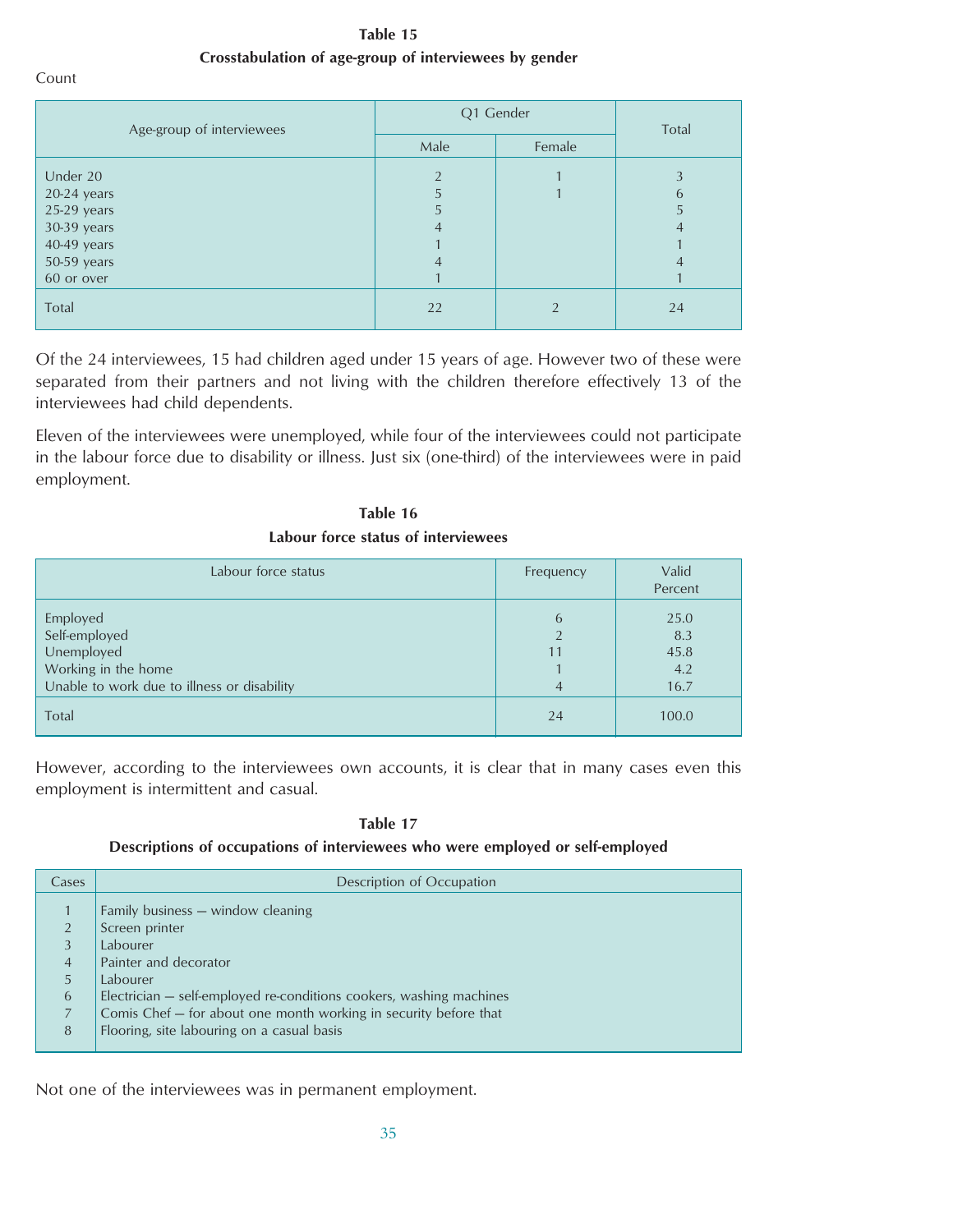**Table 18 Period since last employment**

<span id="page-35-0"></span>

| Period                                                | Frequency               | Valid<br>Percent             |
|-------------------------------------------------------|-------------------------|------------------------------|
| 0-3 months<br>4-6 months<br>1-2 years<br>Over 2 years | 4<br>$\mathcal{D}$<br>3 | 40.0<br>20.0<br>10.0<br>30.0 |
| Total                                                 | 10                      | 100.0                        |

<sup>a</sup>Excludes one interviewee who had been retired for a number of years.

Only two of the interviewees had completed second level education and over half had left schooling without sitting for the Junior Certificate examination or its equivalent. In the course of the interviews it was established that two of the interviewees could not read or write.

**Table 19 Highest level of education completed**

| Highest level of education completed                                                                          | Frequency                                  | Valid<br>Percent            |
|---------------------------------------------------------------------------------------------------------------|--------------------------------------------|-----------------------------|
| Primary only<br>Some second level<br>Second level to Junior/Inter/Group Cert<br>To Leaving Cert or equivalent | $\overline{A}$<br>9<br>8<br>$\mathfrak{D}$ | 17.4<br>39.1<br>34.8<br>8.7 |
| Total                                                                                                         | 23                                         | 100.0                       |
| Missing                                                                                                       |                                            |                             |
| Total                                                                                                         | 24                                         |                             |

## **5.6 Income Adequacy**

#### **5.6.1 Methodology**

Callan, Nolan and Whelan (1993) at the ESRI have developed an approach to the measurement of poverty using both measures of income and deprivation indicators. This serves as the basis of the definition of poverty agreed by the Irish government in its National Anti-Poverty Strategy, which states:

''People are living in poverty if their income and resources (material, cultural and social) are so inadequate as to preclude them from having a standard of living which is regarded as acceptable by Irish society generally. As a result of inadequate income and resources people may be excluded and marginalized from participating in activities which are considered the norm for other people in society''. (Ireland, 2002: 4)

Income poverty was measured using relative poverty lines, calculated as proportions of average household or personal income. Three different poverty lines were used corresponding to 40%, 50% and 60% of the average disposable income.<sup>12</sup> For a single person in 1998 the 50% line was £94 and the 60% line was £112. $^{13}$ 

 $12$ Median rather than mean income is used as the average. If the values are arranged from lowest to highest then the middle value in the array is the median. (If there is no exact middle value because there is an even number of cases then the two central values are added and divided by two to calculate the median.) Unlike the arithmetic mean the median is not influenced unduly by extreme (untypical) values.

<sup>13</sup>Layte, R. et al (2001:16).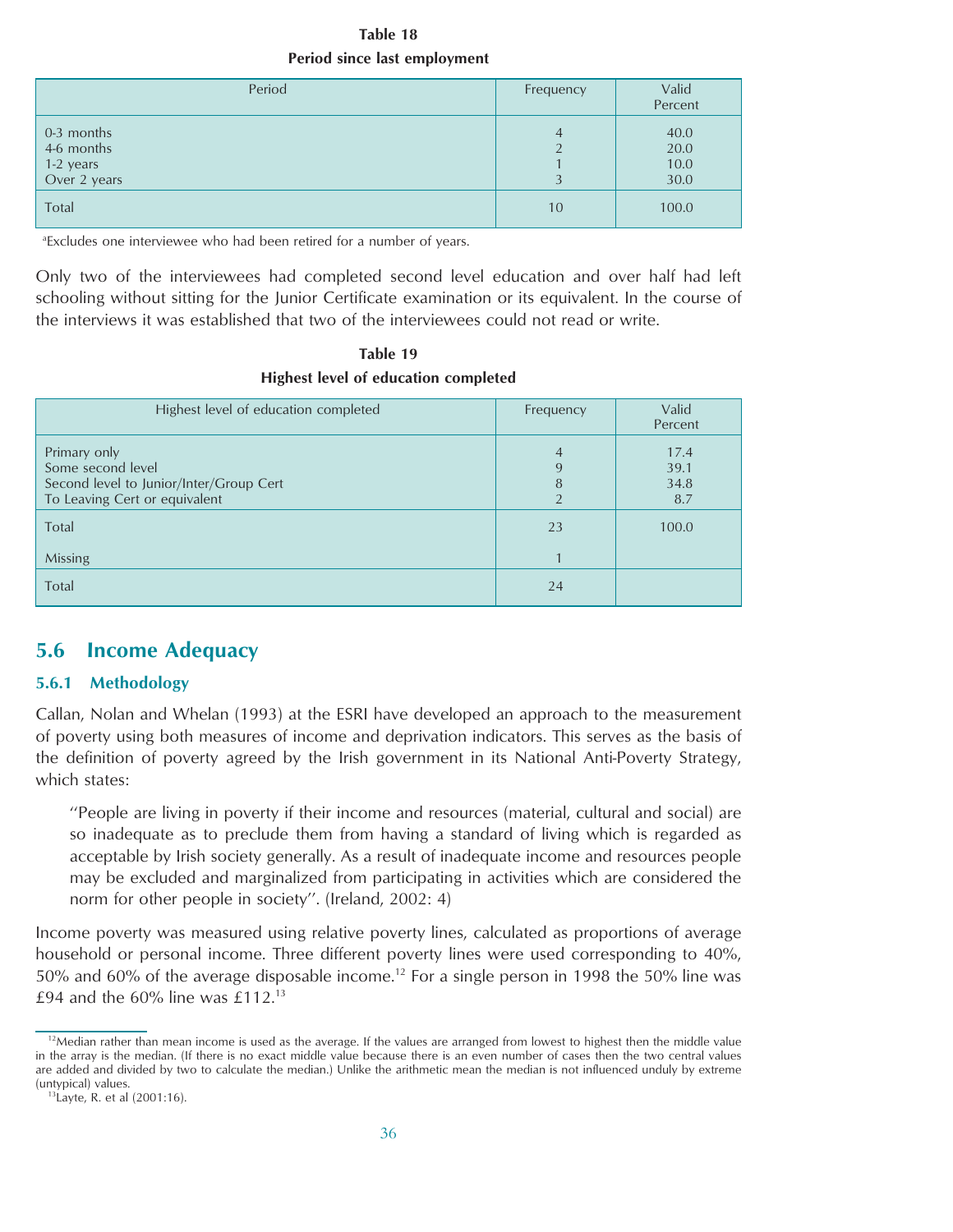If these are adjusted in line with the consumer price index, for a single person the 50% line for a single person is estimated to be £107 while the 60% line is estimated to be at £127.<sup>14</sup> (This is only a crude estimate as no more recent information is available on the distribution of household or personal incomes that would enable new averages to be calculated.)

In the case of the material deprivation in the 1987 ESRI survey respondents were given a list of twenty items and asked which ones they believed were necessities that every household should be able to have and were then asked whether they had or could avail of these items. Three underlying dimensions of material deprivation were hypothesised (Callan et al, 1996:108):

1. Basic life style dimension — (8 items) refers to ''things that every household should be able to have and that nobody should have to do without'' (Callan and Nolan, 1996:112):—

i) whether had to go through the day without a substantial meal; ii) whether have been short of fuel — gone without fire or heat on a cold day; iii) in debt (on utilities, loan arrangements, rent or mortgage); iv) gone without a meal with meat chicken, fish every second day; v) not having warm waterproof coat, vi) not having two pairs of strong shoes; vii) having second hand rather than new clothes viii) a roast meat joint or its equivalent once a week.

- 2. Secondary life-style dimension consisting of access to (9 items):- annual holiday away from home; to be able to save some of one's income regularly; a daily newspaper; telephone; a hobby or leisure activity; central heating; presents for family and friends once a year; car; being able to afford an afternoon or evening out in the previous two weeks.
- 3. Housing/durables dimension ( 6 items) relating to housing quality and facilities:- access to non-shared bath/shower, access to non-shared toilet; access to washing machine; access to fridge; access to colour TV; access to a dry damp-free dwelling.

The items comprising the basic life-style dimension index represent socially perceived necessities — things that every household should be able to have and that nobody should have to do without.

Callan and Nolan (1996:116-7) consider that households suffering from an enforced lack of two or more basic life style items are suffering basic deprivation. Yet, they argue that even an enforced lack of one item should be employed to indicate generalised deprivation. Households in poverty are those identified as both suffering from relatively low income and from enforced lack of basic items.

To capture information on relative income poverty and basic deprivation the questionnaire included a question asking whether the respondent had access to or could avail of these items. It also asked the respondent to state what was their weekly income.

For the purposes of this research the combined income poverty and deprivation criteria mean that a person is in poverty if their income is below the 60% income line and they are suffering the enforced lack of at least two basic lifestyle items.

<sup>&</sup>lt;sup>14</sup>There has been a change of 13.4% in the CPI from November 1998 to November 2001, Consumer Price Index November 2001, CSO, December 14th 2001.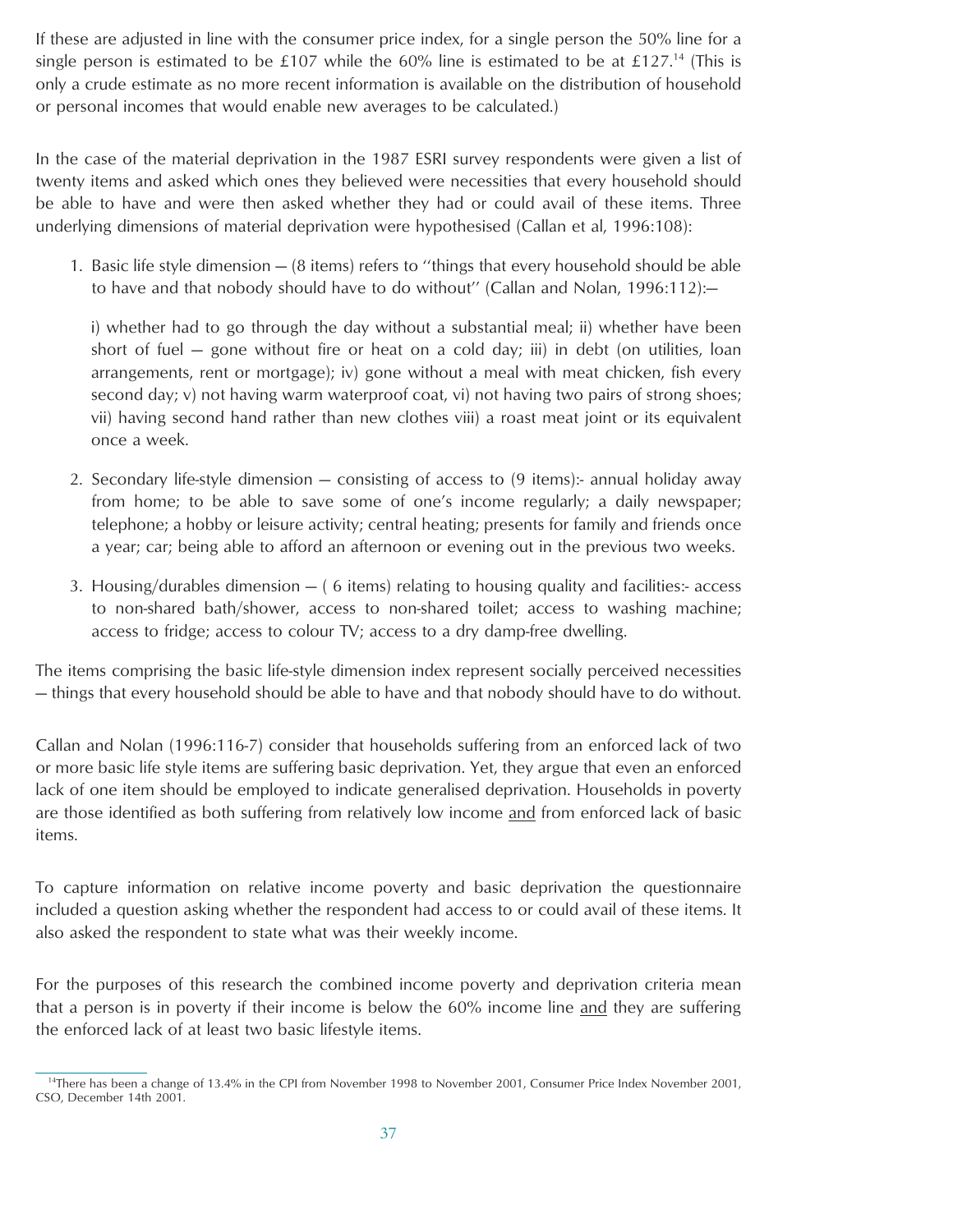#### **5.6.2 Findings on Deprivation**

#### 5.6.2.1 Basic Deprivation

Some 13 (56%) of the 23 interviewees for whom the information was available were found to be suffering from the enforced lack of at least two basic deprivation items.

#### **Table 20**

| Number of basic deprivation items lacking | Frequency   | Valid<br>Percent                            |  |
|-------------------------------------------|-------------|---------------------------------------------|--|
| $\Omega$<br>5<br>6                        | 3<br>3<br>6 | 13.0<br>30.4<br>13.0<br>26.1<br>13.0<br>4.3 |  |
| Total<br>Missing<br>Total                 | 23<br>24    | 100.0                                       |  |

Of the 24 interviewees, 6 were living in the parental household. In these cases the questions regarding enforced lack of household items and also questions about arrears on household utilities are patently not applicable. This is because their access to these resources is largely a function of the parent(s) circumstances and income. Yet even among the six interviewees living in the parental household three were experiencing enforced lack of at least one item. Even if these are excluded, the number of interviewees found to be suffering from the enforced lack of at least two basic deprivation items is still 12, or 66% of the sub-total.

#### 5.6.2.2 Secondary Deprivation and Housing Deprivation

Considering secondary deprivation, and excluding the six interviewees living in the parental home, the table below shows that all the interviewees were experiencing enforced lack of at least two of the nine secondary life-style deprivation items.

#### **Table 21**

**Number of secondary deprivation items lacking (excluding interviewees living in the parental household or those living on the streets)**

| Number of secondary deprivation items<br>lacking | Frequency | Valid<br>Percent     |
|--------------------------------------------------|-----------|----------------------|
| $\Omega$                                         |           | 21.4<br>7.1<br>14.3  |
| 6                                                |           | 28.6<br>14.3<br>14.3 |
| Total                                            | 14        | 100.0                |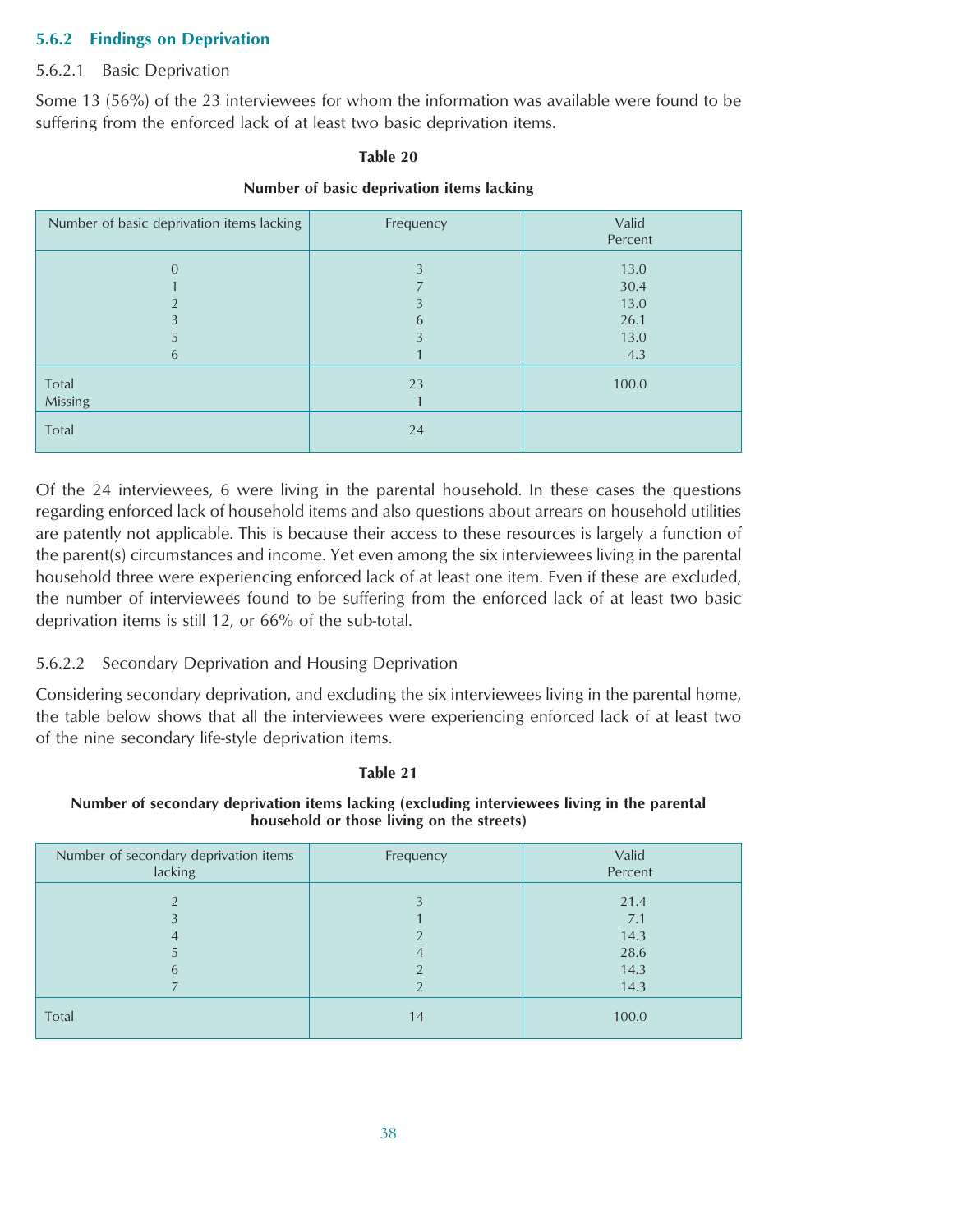The following table shows the number of housing deprivation items lacking by interviewees. As with the basic deprivation items, those interviewees living in the parental home are excluded from consideration. Obviously the three interviewees living on the streets suffer from a lack of all six items. Disregarding these, of the remaining 15 interviewees 8 were suffering from an enforced lack of at least one item.

#### **Table 22**

| Number of housing dimension items lacking | Frequency   | Valid<br>Percent            |
|-------------------------------------------|-------------|-----------------------------|
| $\Omega$<br>ำ<br>6                        | 9<br>4<br>4 | 50.0<br>22.2<br>5.6<br>22.2 |
| Total<br>Not applicable <sup>a</sup>      | 18<br>6     | 100.0                       |
| Total                                     | 24          |                             |

#### **Number of housing dimension items lacking**

<sup>a</sup>The not applicable category includes 6 interviewees living in the parental home.

#### **5.6.3 Findings on Relative Income Poverty**

The second aspect of poverty concerns income. Even in those few cases where a weekly income was not forthcoming in the questionnaire it was possible, by reference to the interview proper and to the type of social welfare income that the interviewee was drawing, to make a deduction about the likely level of weekly income. For two interviewees it was not possible to establish their position in this respect as their weekly income varied because of the casual nature of their employment.

Bearing this is mind, of the 24 interviewees, 14 (58%) had weekly incomes below the (1997 and estimated 2001) 60% relative income line. Some 13 (54%) were also below the 50% relative income line.

In this context it is important to bear in mind that payment of fines for anybody in employment will come from their net income. So, in order to pay a £250 fine the offender is likely to have to earn £300 or £350 gross.

#### **5.6.4 Conclusion on Material Deprivation and Relative Income Poverty**

Of the 21 respondents for which information was available, 9 (42%) had incomes below the 60% relative income line and were experiencing an enforced lack of at least one item that is considered a necessity for any household.

The interviewees are not a representative cross-section of society in general. For example, none of the interviewees owned their house of flat (either outright or on a mortgage), none had a permanent job. Nearly all had left school before or at the minimum school leaving age. Those who were in employment worked in predominantly unskilled manual occupations. This is perhaps not so surprising given O'Mahony's (1997) profile of Mountjoy prisoners which revealed that they came overwhelmingly from disadvantaged areas of Dublin city.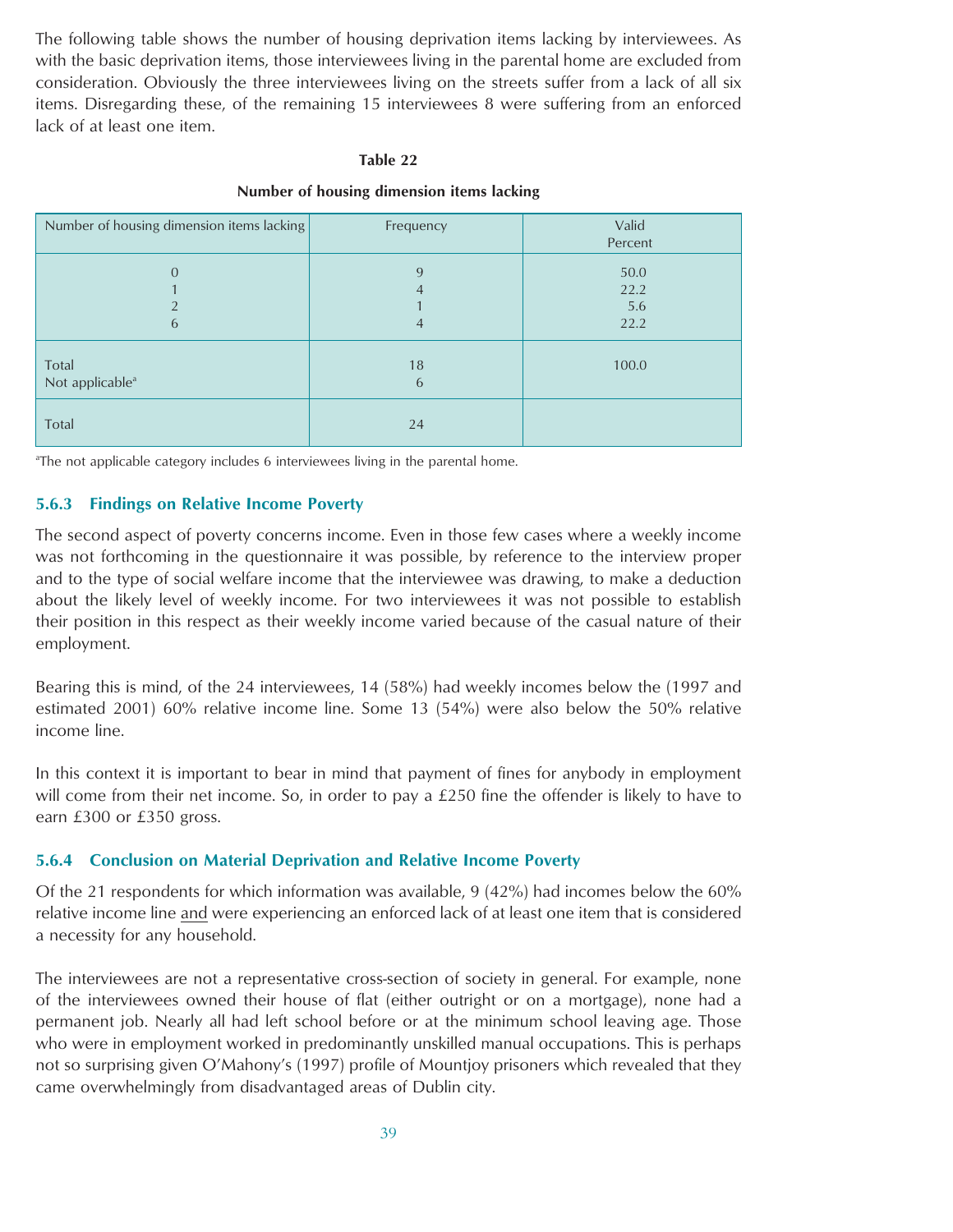<span id="page-39-0"></span>These individuals are living in poverty. It follows that these individuals would have difficulties coming up with a lump sum to pay a fine or fines, though that may be relatively modest in comparison to the average industrial wage.

## **5.7 Issues Emerging from Interviews**

#### **5.7.1 Introduction**

Whereas the questionnaire data enables the characteristics of interviewees to be established, the main aim of the interviews is to understand the process from the offenders point of view. In particular their perception of events is important in coming to an understanding of their decisions and non-decisions that ended in imprisonment.

In the following sub-sections the material is organised thematically. Therefore extracts from different interviews are combined. However in each case the interviewee number is provided to enable individual experiences to be followed.

#### **5.7.2 Types of Offences**

The following table gives an indication of the types of offences for which the interviewees were committed.

#### **Table 23**

#### **Type of Offences for which interviewees committed**

| <b>Type</b>                                                                                                                           | No.                       | $\%$                                     |
|---------------------------------------------------------------------------------------------------------------------------------------|---------------------------|------------------------------------------|
| Road Traffic Act offence(s)<br>Public order<br>Civil Debt<br>Possession of drugs (simple)<br><b>Drunkenness</b><br>Forging<br>Revenue | 14<br>4<br>$\overline{2}$ | 58%<br>17%<br>8%<br>4%<br>4%<br>4%<br>4% |
|                                                                                                                                       |                           |                                          |

The distribution of offences is broadly comparable to that emerging from the analysis of the 1999 prison data. This suggests that, at least in these terms, the interviewees are representative of the population of those in prison for non-payment of fines or civil debt.

Interviewees could recall in varying degrees the offences for which they were committed for nonpayment of fines. In some cases interviewees were not aware of the offence event. For example one interviewee fined for a motoring offence explained that someone else may have given the Gardaí his name and address:

"That fine was from last year, when I was in the treatment centre. I wasn't even asked about it I was just handed it. To this day I don't even know whether it was me. It could have been anyone in the area who gave my name, date of birth. There's a lot of people round the estate, friends from school. There's not a lot you can do''. [1]

This interviewee explained that he had been in a drug treatment centre at that time. Another interviewee recounted that he was already in prison: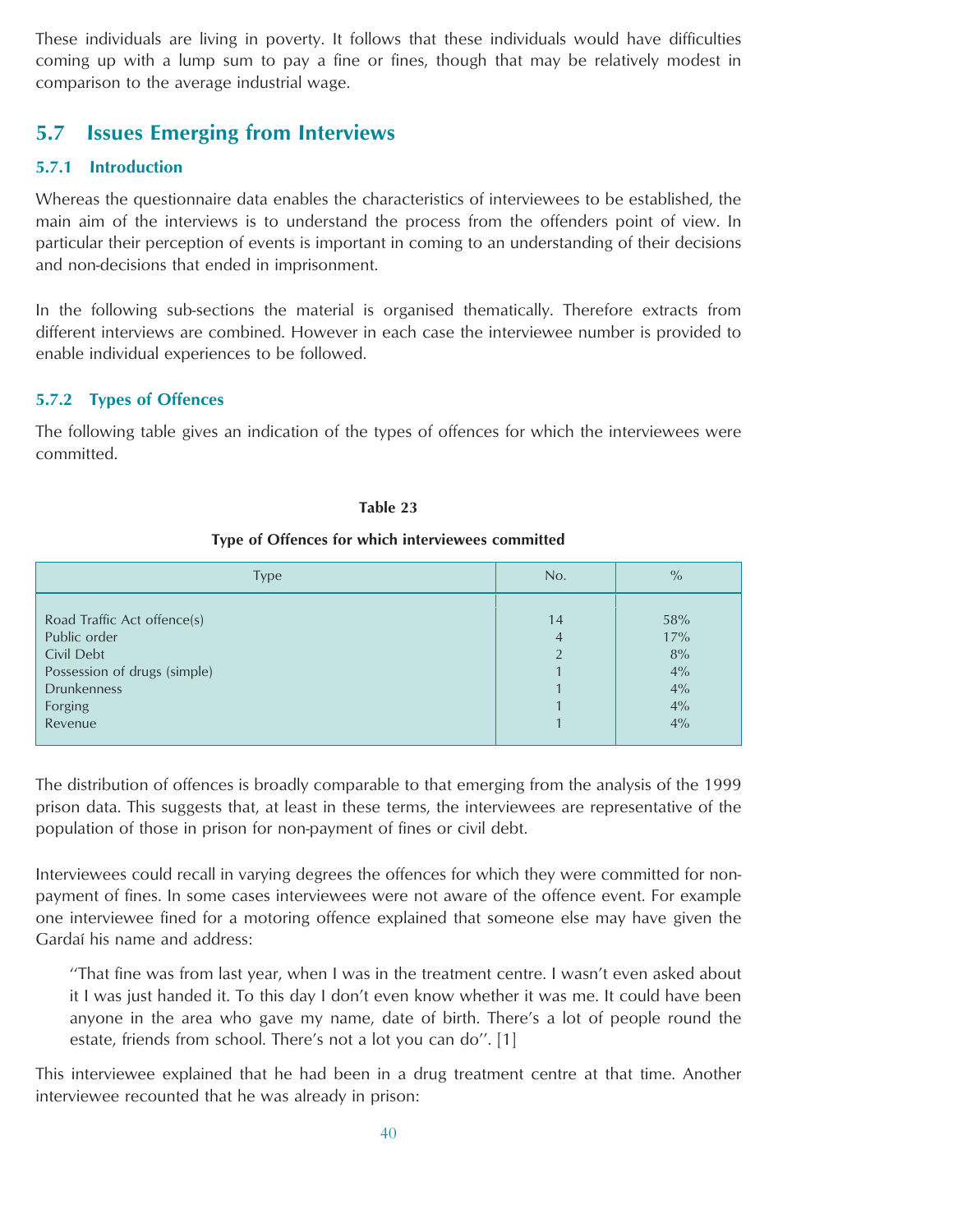''No tax and insurance on a car. I got summonsed to court but I was already locked up. I was in St. Patrick's at the time and I didn't know I got the summonses. I probably, I'm not saying I would have paid, but I probably would have if I'd known.'' [14]

But drink also features, especially with public order offences:

''You know yourself, drink like — too much. It's just a phase as far as I'm concerned. As far as I'm concerned it's a long time since I've been in bother. Well a long time for me.'' [7]

''I was at a christening one night, a family christening. Everything was going grand until an argument broke out between my two cousins and their father and one of my cousins, he's blind, they took him outside the pub in fairness. And I was trying to get outside the pub just to make sure he didn't get a belt where he shouldn't have got a belt 'cos he can't see nothing. So while I was going out the barman wouldn't let me out. He locked the doors. He wouldn't let nobody out or in and he just kept pushing me and I told him numerous times not to push me and I just lost the head basically and I hit him and I got out the side.'' [8]

. . . and motoring/Road Traffic Act offences:

''Yea . . . I was stopped, I hadn't got much drink on me though. I was just over the limit. So I just got caught.'' [11]

Though not always in the usual way:

''It was a mates car I was dropping home. He was too drunk so I dropped it home. I wasn't drinking so I was staying sober and I drove the car home and that's where I got lifted. It was bad in a way and good in another way if you know what I mean. I know if I'd crashed the car I weren't insured but at least he wouldn't go in it pissed drunk.'' [16]

#### **5.7.3 Civil Debt**

Two of the interviewees had been committed for non-payment of a civil debt. In one instance the debt was a maintenance payment in the other the validity of the debt was disputed. Both these cases, each in their own way, may have arisen because of problems of communication between the interviewees and their creditors.

In the first case the interviewee had been committed for non-payment of a maintenance debt to his girlfriend of £850. He describes what happened, explaining that because payments to his girlfriend were not officially registered the court considered that he had reneged on the arrangement.

''Yea . . . we went to Dolphin House, I think it was in April we were in Dolphin House and we agreed to pay £40 per week. So I was giving her £40 per week before receiving a receipt from Dolphin House. I'd send a receipt in with the payment, a postal order, each week. And she was stuck for money so I was giving her cash while I was waiting for the receipt.'' [19]

Delays caused problems:

''Well, you see Dolphin House send out the receipt. It should have been there within two or three weeks it took me six weeks. . . . I shouldn't have even given her the money until I got the receipt but what could I do I can't leave her without money. . . . It's a tricky situation.'' [19]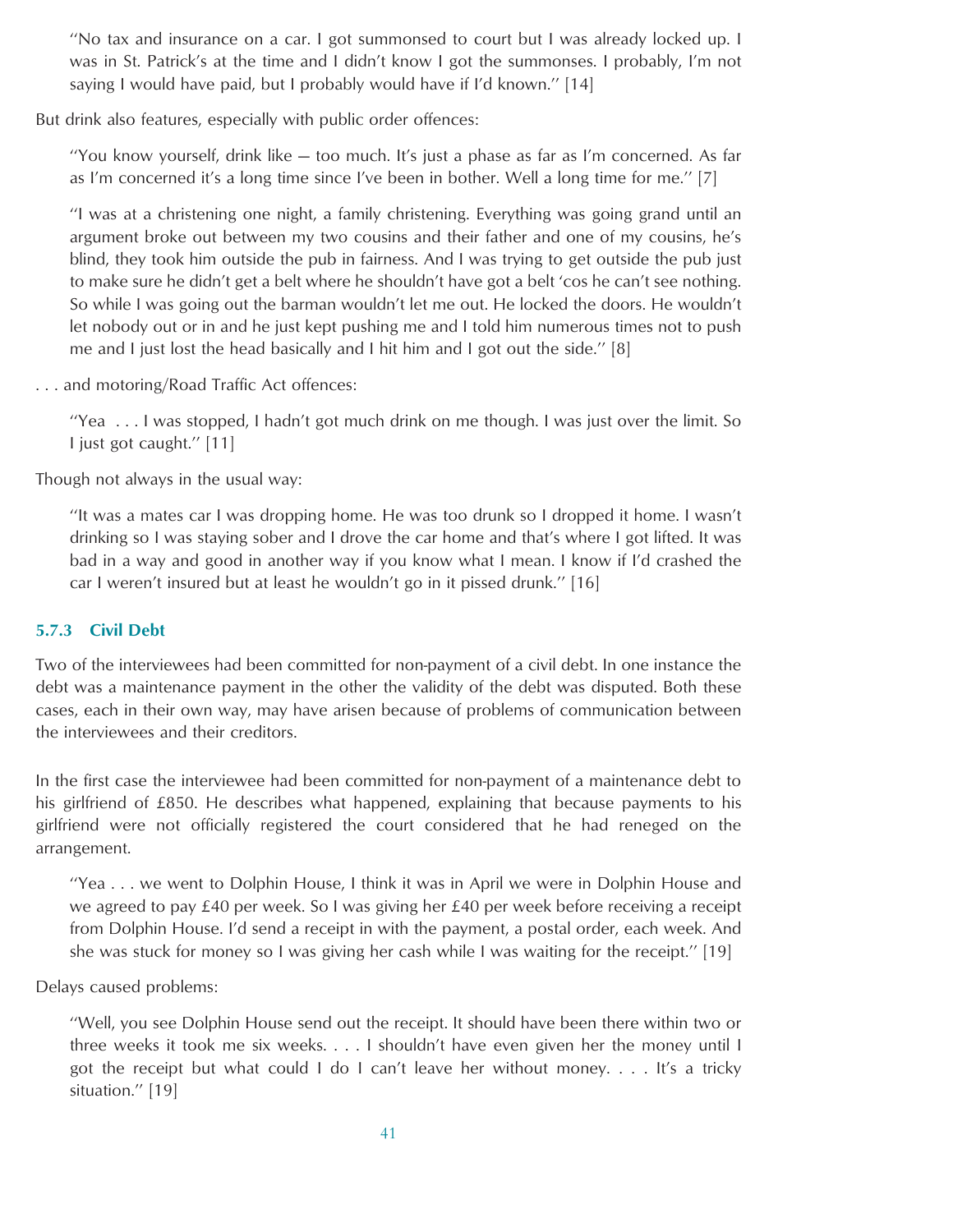He came to court not relying solely on his account:

''I had witnesses but the judge wouldn't even listen. I had people there to say I gave her £300 before she went away. Like that was 5 or 6 weeks worth of £40. The judge didn't even want to listen — 30 days straight away.'' [19]

The other case is noteworthy in that it concerned a elderly man (78) committed to prison for 5 days in a dispute over a civil debt of £70. The debt related to a non-refundable deposit on a holiday cottage for a weekend. The interviewee owned the cottage. A woman came to inspect the cottage one week-end. She was not happy with the accommodation. The owner explained that she could leave and have her £70 deposit returned. In the event she complained but stayed and did not pay the balance owing for her accommodation.

''She said ''I'm not paying''. So she didn't leave until Monday afternoon — Friday, all day Saturday, all day Sunday and Monday — she still wouldn't pay. So she drove back up to Dublin where she lived and then she filed a suit against me, trying to get her  $E(70)$  back that she'd given me. And then I guess with the money she had to pay [in legal costs] it came to £150.'' [21]

The interviewee felt strongly that he was in the right and that he would have won his case in court. However problems appear to have arose because the hearing was to be in Dublin.

''And so I wrote to the County Court, first I called them, I talked her up [name of court clerk]. I said ''I'm handicapped, I can't get to Dublin. I've got a doctor that will sign it.'' She said ''send that to me, we'll show it to the judge and get it into the X court'', which would have been fine. I could have made it there."  $[21]^{15}$ 

But the case was not moved to a court in his area. In his absence the case went against him with £150 being awarded against him to his protagonist. He was unwilling to pay this because he felt his side of the case was not heard. Thereafter he was notified by letter of a payment hearing in Dublin.

''And again it was in Dublin and again I called the court clerk. She says ''well, I can't do anything about that, sorry'' and hung up. So then I get a letter from the judge in year 2000, late in 2000, either I pay her the £150 or I do five days in jail. I couldn't believe it. I said [to the court clerk by phone] ''I don't understand this at all. I tried to tell you to have it transferred to the court [in X]. I couldn't get there [to Dublin]. I have a doctor's letter that says that.'' [12]

He explained that:

''I had a doctor write a letter and they still ignored that — twice. In fact when I drove up here they have a doctor's letter right here on their possession showing what I had to have when I'm here. I have blood clots I have to have my blood clot medicine and I have arthritis in my hands and knees and I have to have that medicine every day and my calcium pills. So they know that for a fact  $\dots$  " [21]

During the course of the interview the researcher took pains to check with the interviewee several times that the crux of the problem was that his efforts to have the case heard in a place nearer his residence were unsuccessful, despite initial indications from the court office that this could be arranged.

<sup>&</sup>lt;sup>15</sup>This interview with this man was undertaken in the medical wing of the prison. He made his way into the interview room with sticks.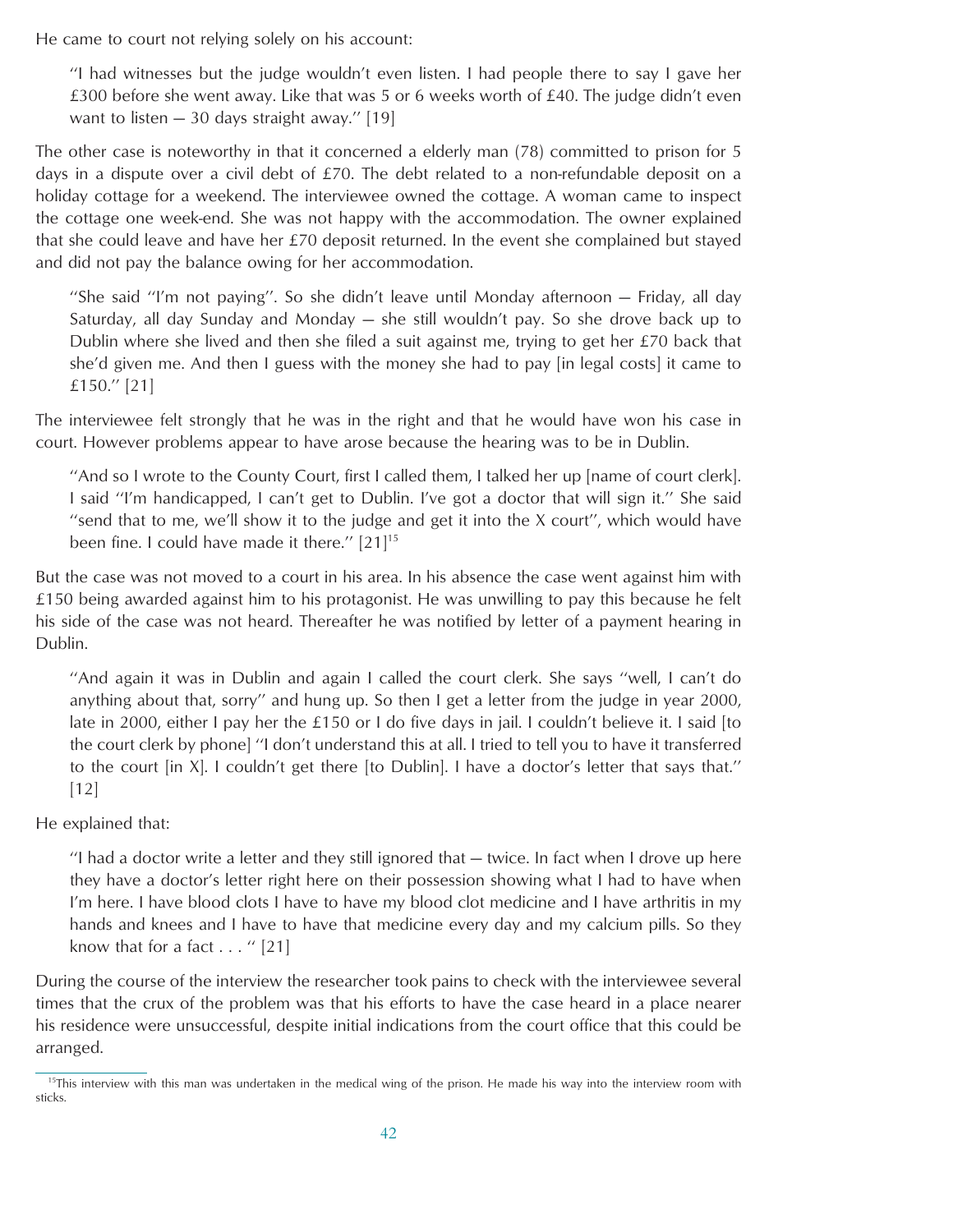<span id="page-42-0"></span>In this case committal to prison for 5 days happened not because of the interviewee's incapacity to pay but because he took what he regarded as a principled stand.

''What was the clerk doing? Why didn't she answer? Did the judge ever see those letters I sent to her? I don't know, I have no way of knowing, and who was the judge? I still don't know.'' [21]

### **5.8 Living Circumstances**

Beyond the immediate events of the offence, the life circumstances of the offender has a large part to play in the subsequent course of events.

As indicated above, several of the interviewees were homeless<sup>16</sup>:

''Well I came home from England and I ended up staying with my brother. We'd had a falling out over this that and the other. So I ended up on the streets. I was on the streets for about 4 or 5 weeks. A local councillor came down and took me out of the park where I was sleeping. He says 'X go and get yourself a flat  $-$  we'll be able to get you a  $-$  what is it  $-$  a housing allowance. And the council will give you a deposit if the landlord needs a deposit'. So I went off again to try and get the flat — no one entertained me.'' [4]

''Mom died about five years ago and the house was sold. My young brother got it and I applied to the Council and after 18 months they sent the forms back out to the house and the house was already sold and we didn't even know about it.'' [12]

 $\ldots$ , you see the address they have for me is the family home and that's been signed over by the father to the eldest brother and his girlfriend and their kids. So I was sort of left in the lurch then. I had a tent. I keep it in the area where I grew up in X in Z.'' [15]

Becoming homeless may be a partially linked to other problems:

''Well I was basically homeless, strung out to bits on drugs. I wasn't in the right frame of mind when I went to the doctor, I actually got greedy when I went to the doctor. He was after looking me already. I was getting by, by day, the tablets were helping, just basically if you were cold and couldn't sleep the tablets would put you asleep and the next day they're right. All you do is take it day by day, that's all you can do. And when I did do it I was on tablets and I know if I hadn't have taken them, I wouldn't have done it, I wouldn't have went into the pharmacy with a false prescription. Obviously I wasn't in the right frame of mind doing it.'' [23]

''I had a bad reputation over drugs and things like that so I get the money of the social welfare and all that but as soon as people find out who I was I'd be chucked out again. . . Just packed in the drugs and all that and went back on the drink just to pass the time away during the day and it was easier to go to sleep at night if you were drunk. [12]

In addition to problems relating to alcohol and drugs, difficulties in relationships with partners also figure prominently in the accounts of some interviewees.

''Well, I had a drink problem then when I left the... when we separated first, started drinking everything. And then I had money, at that time I was with a band. Also it was free [the drink] you can't refuse it. . . . when I broke up with the family I just didn't care anymore.

 $16$ While 3 of the interviewees were living on the streets at the time of the interview a fourth interviewee was also homeless at the time of the offence. Another interviewee was intermittently homeless through a barring order.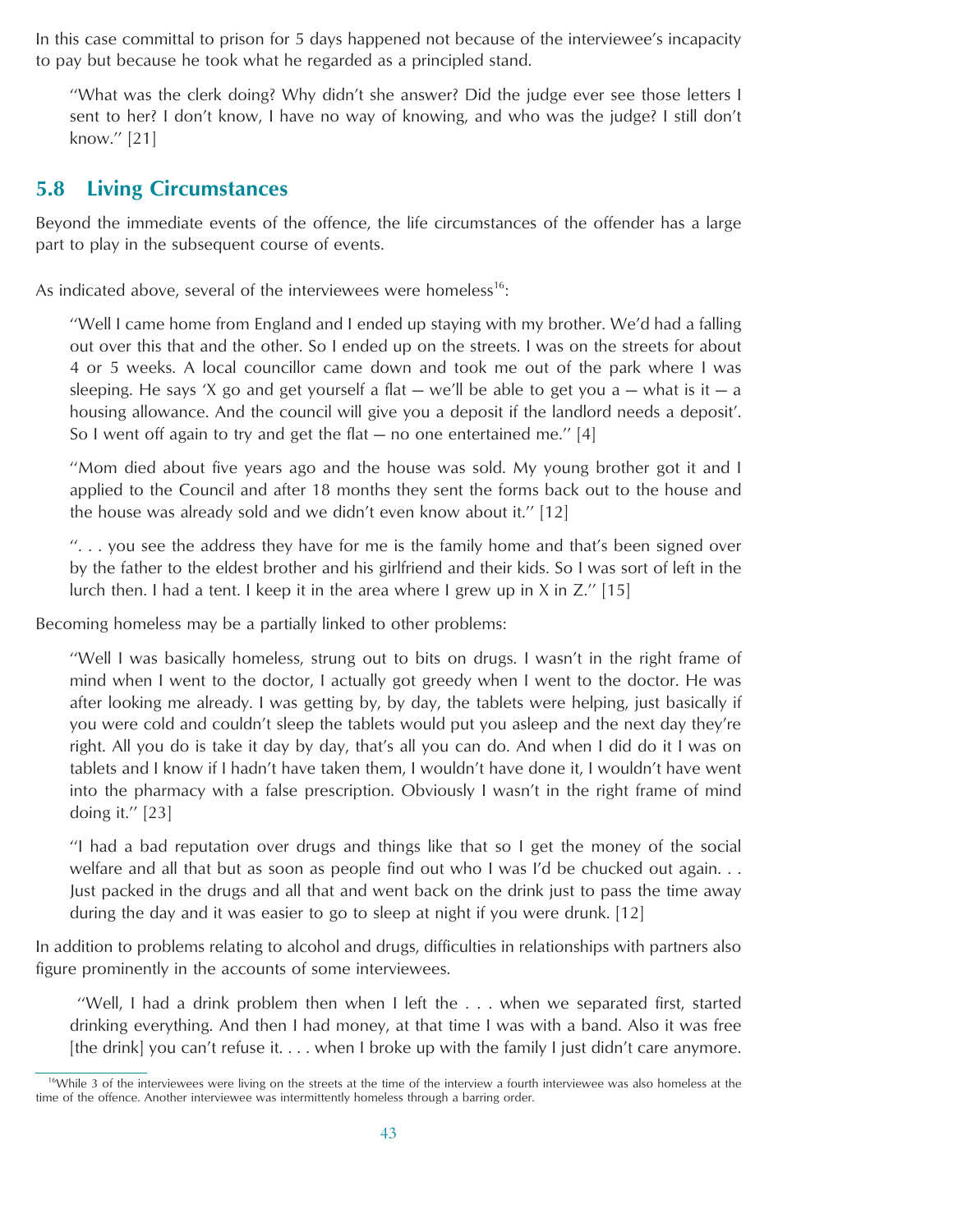<span id="page-43-0"></span>I just used to put them [the fines notices] into a drawer or something like that, forgot all about them.'' [6]

"I had a problem with drugs since I was 12 or 13 years of age.... Like the background of family for me is not too good . . . Yea . . . the way it was they [the tablets] helped me forget me past and things that happened to me. My father drinks a lot  $-$  so it can be hard." [23]

For some interviewees, the nature of problems arising in these cases understandably create more immediate and urgent demands which overshadow the payment of fines:

''So eventually, I was on the verge of suicide. Lets put it like that, I was on the verge of suicide because my whole life was turned upside down. And every policeman in X knew me name and they knew I had a barring order. Eventually when I got myself dried out a little bit. I got barred out of the hostel. They wouldn't let me into the hostel in X.'' [13]

''It doesn't weigh with me at all. Like it I though I was going to be executed, I know it sounds silly, but it would be the same I think. I think after the loss of my child that was it for me with life so I don't really care what I do or where I end up or what happens.'' [15]

### **5.9 The Court Process**

Interviewees were asked about their experience of court. Two aspects are of note. Not all interviewees were in court, and even where interviewees had been their understanding of the setting and process is often very limited.

There are various reasons why interviewees did not make it to court. Especially for the interviewees in the younger age group summons and reminders were in many cases addressed to the parental home.

"When I was away I do caddying. When I was away I couldn't go to court." [1]

''I stopped living in my mother's as well. I was not livin' on the streets but I was livin' in town in B & Bs with me girlfriend.'' [3]

''I think they [summons] went to my Ma's gaff at the time. I was never told about them myself.'' [14]

''So, like most of the post that would be written from the court gets sent there. I have no relationship at all with that brother since he got the house.'' [15]

For those interviewees who were living on the streets:

''. . . these fines all came into the house when I was on the streets. . . . I never made a court appearance.'' [13]

''Yea . . . never turned up in Court that day because I wasn't really sure whether it was that Wednesday or the Wednesday afterwards 'cos I had a drink problem most times.'' [12]

One interviewee recalls he was actually in custody at the time of his court date.

''I only got out in January and I was supposed to be in court in December. But I was in there [in prison] at the time so there was nothing I can do. I never heard anything about these fines until yesterday.'' [14]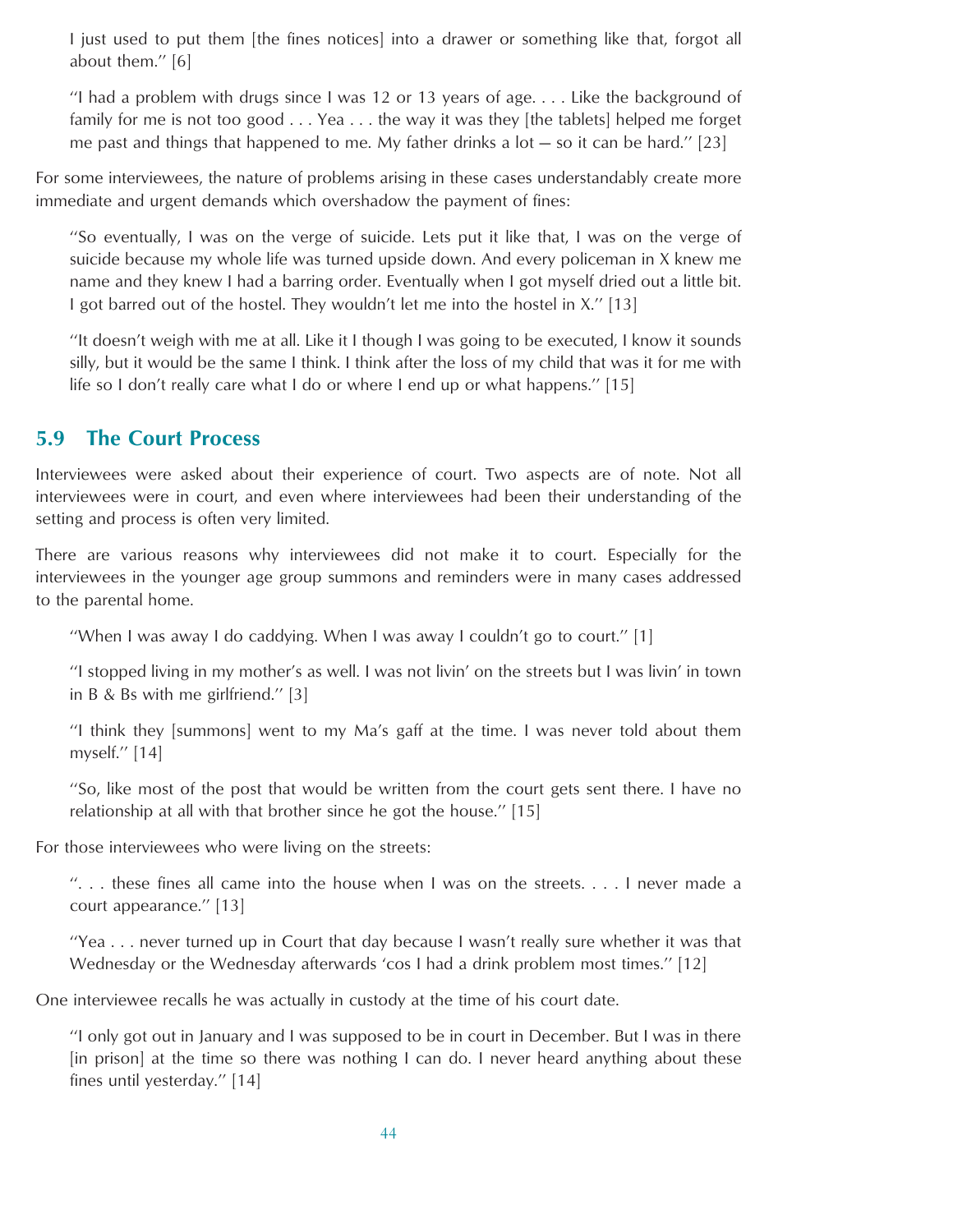Problems can arise also liasing with legal representatives.

''No, I was there for the first one but it was put back and the solicitor was supposed to notify me about it and he never notified me [of the date for the hearing].I wasn't there and they gave me three years off the road. There was nothing I could do about it.'' [5]

Some interviewees were simply not aware of their requirement to attend court.

''I don't know whether there was a court date. There was a warrant .. or there was court date and there was a fine.'' [16]

 $\cdots$  ... the summons come out but I never got it and I got fined and all on it.... [17]

Some interviewees recall speaking up on their own account in court.

''I told the judge there's no way I can get £300, that I'm on the streets and practically homeless.'' [4]

''I can't really remember to tell you the truth. I didn't say a lot. The solicitor stood up for me and he said all the stuff like. I think I just apologised at the end of the case. That's about it.'' [18]

Yes I had a chance to speak and I told him I had to bring a child to a doctor and he said like " $£380$  and three months to pay" and like if you don't pay 15 days. [24]

On the other hand some felt that what they, or their legal representative said, made no difference to the outcome.

"I told him I was working, that I'm on  $£8$  an hour now and I'd have no problem paying it at £100 or £150 a week I just barely got it out. I don't think he was even listening to me when I said it.'' [19]

One interviewee had a particular Machiavellian strategy:

"I wasn't working at the time but I told him I was because  $\dots$  the judge down in X  $\dots$  I'd say he would have given me a month in prison if I said I wasn't working, so I told him I was working and he gave me that big fine. So I suppose it was half my fault as well.'' [10]

The interviewees' experience is that there is virtually no negotiation or debate about the time or means of payment.

''I asked could you pay off the fine weekly but he said no you have to pay it off in full. So he went bang – three months –  $\pounds$ 100 a month to pay and that's it end of story."[5]

"It was a lot of money to me like,  $£1,300$ . I offered to pay a certain amount every week but they weren't havin' it like.'' [7]

''No, it was just over quickly.'' [11]

Only one of the interviewees had used the fine appeals process. As far as can be established from their own accounts virtually no assessment of their means and capacity to pay fines occurs.

One interviewee did not realise he had been sentenced:

''No, to be honest I didn't really know what was happening. I thought everything was grand. I remember him saying 30 days but I didn't hear him say 'Mountjoy', 'remanded in custody' or anything. So he goes right that's it. I stood up. I went to walk out with her to go and get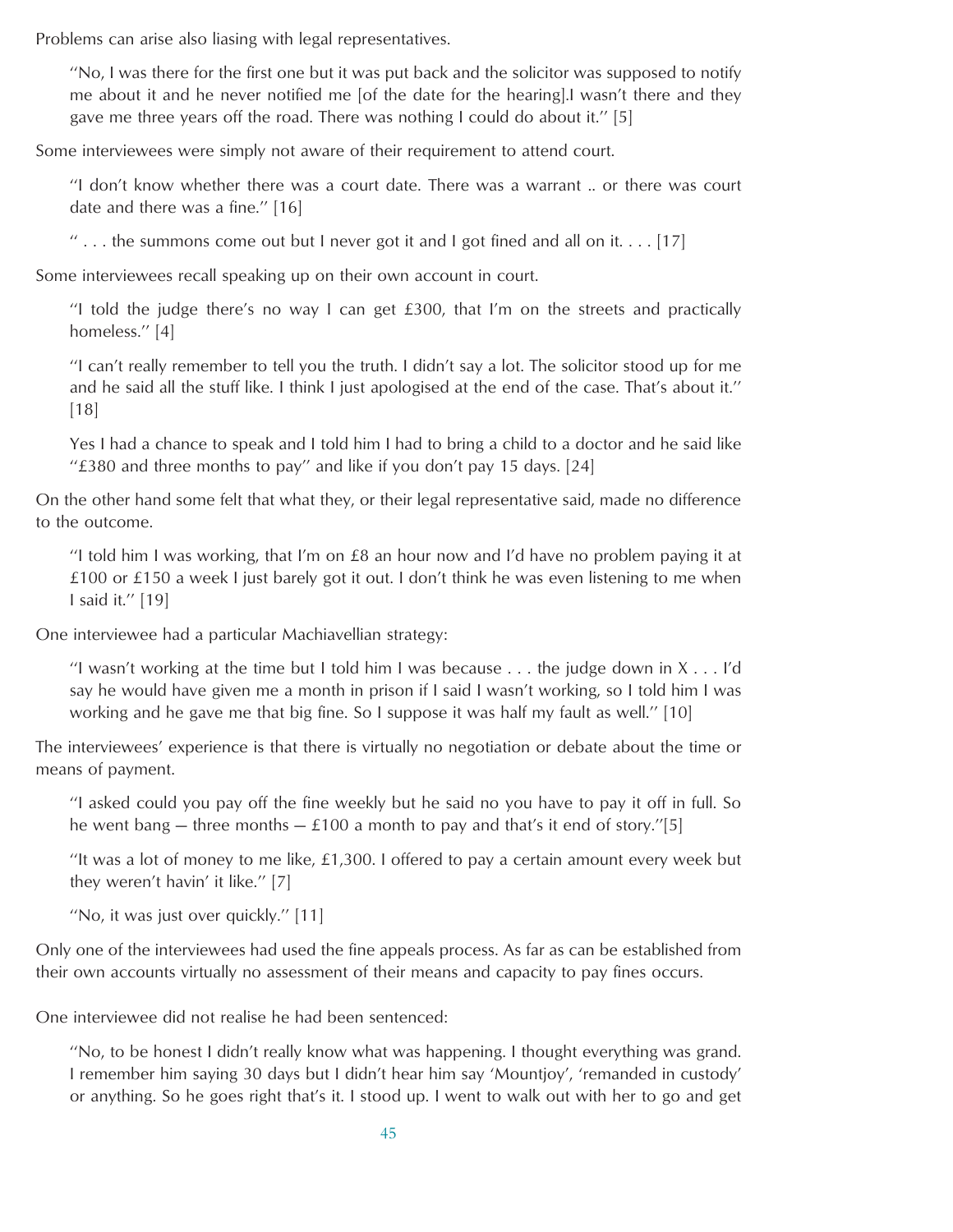<span id="page-45-0"></span>a cup of coffee afterwards and one of the policemen just grabbed me back in and I says 'where are we going?' 'Mountjoy'.'' [19]

Another was later disconcerted to later find he had a £500 fine:

"I was sitting in the court. All I got was a receipt for £250 plus a receipt for £50 the first time.'' [2]

## **5.10 Reasons for Non-Payment**

Apart from three cases (1 civil debt and 2 fines) where the interviewees refused to pay on a point of principle, there were no cases where interviewees could have paid the fines in one payment.<sup>17</sup> In general, interviewees did not have the capacity to pay the outstanding fines in full in a single payment.

''Yea, but when you have all that bother about bills and when you're trying to feed yourself and dress yourself on the dole. As soon as I lost my licence I lost my job So I was back on the dole. That's £85.50 per week is all I'm getting. It's hard enough then I had to pay rent, wood for the fire.'' [5]

"Yea... Well I would have kept on payin' them if I'd had the job but ..." [3]

Interviewees could in retrospect acknowledge that fines were accumulating. But this awareness was overshadowed by other events and circumstances at that time:

''So I was getting these things in the letter box and at that time as I said at that time I was separated from my wife and I didn't care I just threw them into the drawer or threw them onto the mantelpiece. Didn't realise they were building up. I was drinking at that period. I just didn't care.'' [6]

"There was one for £220, there was one for £170, £90, £120 and there was ten of these, there could have been ten of these. They started to come when I got myself back into the house, when I was sober and off the beer. These fines kept on coming. I couldn't even recall them.'' [13]

It is also important to note that some interviewees were still unsure of the fine amounts outstanding.

I don't know. I don't know how much they added up to. There's a few of them for £150 for failing to produce licence, failing to produce tax, failing to produce insurance. There's a few bits and pieces £150 and £50s here and there. I think they all added up to £700 or something.'' [14]

"A  $\pm 1,000$  I got it for and he'd [the fines officer] given me a receipt. I must have been on the phone. And I asked have they still got like the form that has how many days you have to pay it and that and he said they still have that and I said ''are you sure that they didn't send anything out to say it's put up to £2,000?''. He said ''no, nothing had been sent out''. Like a Gardá is supposed to knock on the door and hand a summons in as well, but not any more. I don't know if they still do it, but nothing at all to say I had to go back to court, that it was gone up to  $£2,000$ . And I couldn't understand how it was up to  $£2,000$  without me getting informed.'' [23]

 $17$ Even in one of these fines cases the refusal to pay was also accompanied by the explanation that he did not have the money to pay.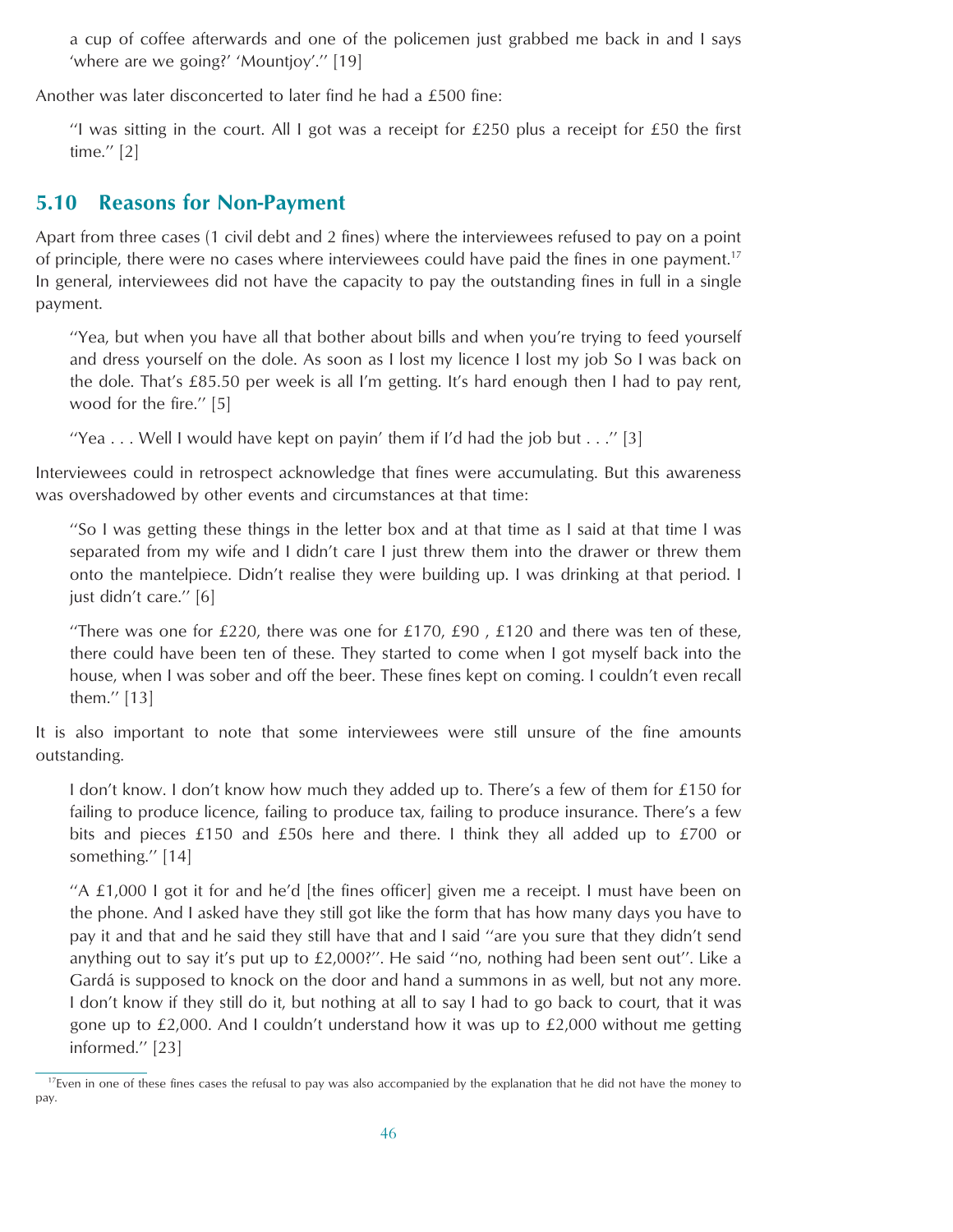In these cases they asked the prison authorities to ascertain the total amount. A related factor is that in some cases interviewees explained that they had not received any notices reminding them to pay outstanding fines.

"No  $\ldots$  nothin' at all  $\ldots$  they probably did go but I just never got it. It could have been just picked up and left there for me, someone forgetting to tell me or something simple like that. I could imagine that it did get posted out.'' [14]

Or if they had they thought it referred to a fine which they had already paid.

''Yeah I got one of them but I thought I paid that. I just looked at it and I said 'I don't know why they're bringing that up?' "[3]

In this context the interviewee's labour force status is obviously important.

''Well I was paying the fines at the start but I finished work then, I stopped working so I couldn't afford to pay the fines. So I rang them and they gave me back the money I paid and I just gave it to the girlfriend for to look after herself and the two kids. 'Cos there's no point in me holding on to it.'' [3]

''Well, I was given I think 3 months to pay the fines. But after I lost my licence I lost my job. Everything just started to fall apart.'' [5]

''If I'm not working it's difficult. If I'm working I know I could get it and give it back then when I get paid. Or I could ask me Da but like I don't like going and asking him for money especially when he doesn't know what it is.'' [14]

''I've no job. I thought I would have been able to pay for it at the start then I totally forgot about it because I was going through court dates with my ex-girlfriend, about me trying to get the kids more often.'' [16]

''I just had no way to pay it, I wasn't working. If I'd had a job back then I'd paid it off. Just didn't get any work back then.'' [18]

''I knew I'd be fined money and I wouldn't have enough .. like with two kids on £97 a week you're not going to pay a fine and feed them.'' [24]

Even for those working it can be a struggle.

They [the Gardaı´] called twice and they gave me time to pay it. But I hadn't got it. I couldn't get it. They gave me 2 weeks to get the half of it  $[£750]$ . I couldn't get it. I was working at the time but I couldn't save and trying to pay rent and that. I was a month behind in the rent. [7]

Two of the interviewees explained that their refusal to pay the fine was on a point of principle. The first case concerned a revenue offence (among others).

''The tax man wants £2,500 for something I know nothing about. I had a herd of asses. I gave £3,000 for it, before I got sick, for to breed donkeys. So they come and took them away and said I was ill-treating them. They took them on me and never gave me nothing for them and fined me £700. Them two fines was put in together. It's what I'm here for. . . . No . . . sure I wasn't going to pay it. I just wasn't. Would you? And they after taking £3,000 off me and giving me  $\text{\pounds}700$  fines. There'd be no God in Heaven if that was the case." [9]

For the other interviewee, who had refused to pay a fine on principle, there were two issues at stake. The first related to the circumstances of the public order offence. The interviewee felt strongly that the situation could have been resolved in a different way by the Gardaí.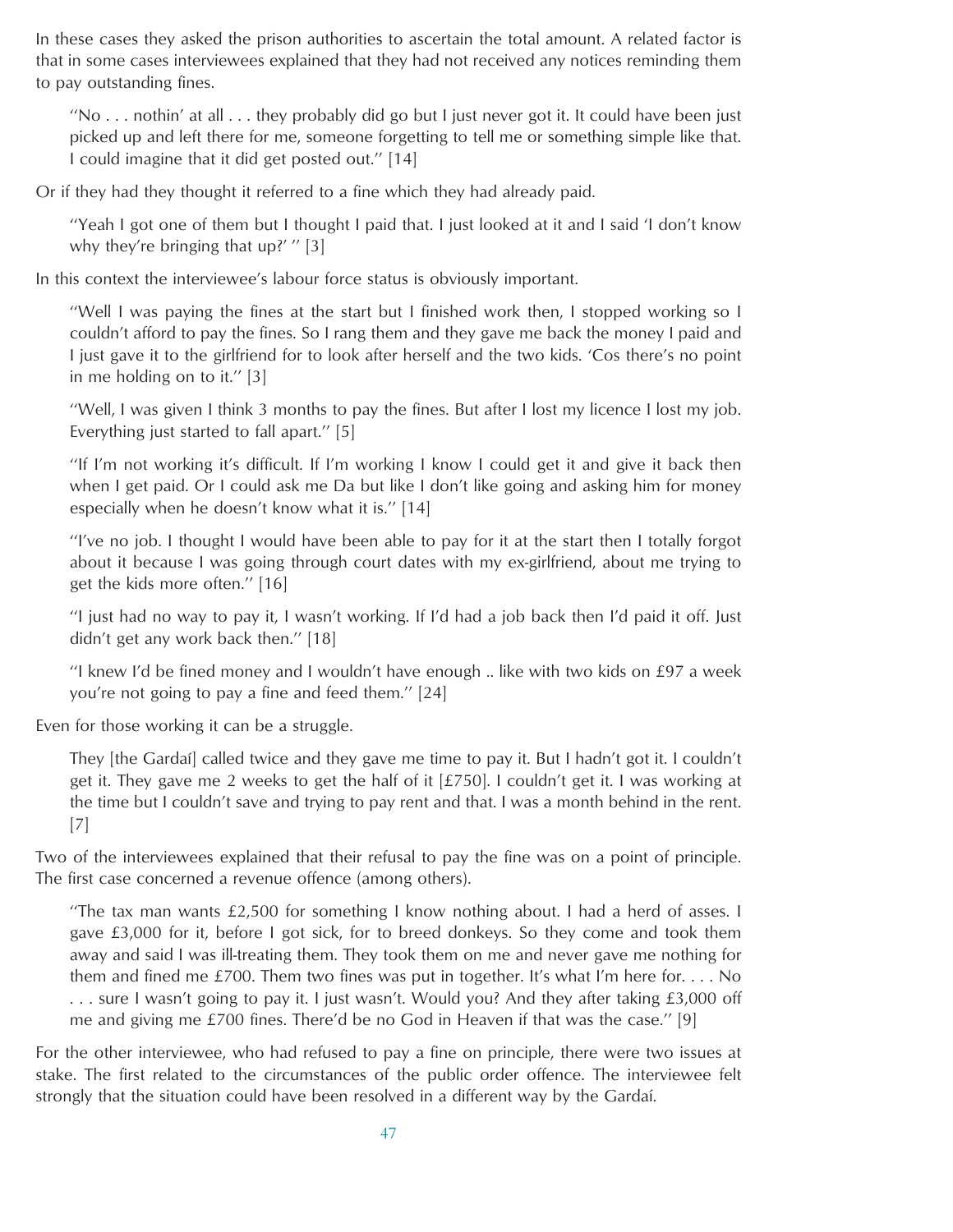<span id="page-47-0"></span>''They just done me with the Public Order Act because your man in the pub dropped the charges and that was it. I shouldn't be here at all to be honest with you. . . . Yea . . . I mean if the guard had listened to me that night and had listened to us I wouldn't be here now. And the only reason I didn't pay the fine was on principle.'' [8]

Of more concern was his distress at his treatment by the arresting Gardaı´ later on, bearing in mind that he had a sight disability.

''When I was brought in, they just brought me in, charged me, took my glasses off me. I asked them several times that I need my glasses that I can't see without them which I can't. They says ''you don't need them''. They threw me in the cell then left me for a few hours took me back out, charged me and while they were charging me I asked for my glasses loads of times and they wouldn't give them to me. They wanted me to sign papers. I says ''how can I sign something I can't see''. They still wouldn't give me my glasses until I was walking out of the jail, out of the Gardá station that same night." [8]

Having to save up and pay a lump sum can present problems.

"You get three months to pay it. I know their attitude is you should be saving up  $£20$  per week on your own steam but its doesn't work like that. When you have money there your not inclined to — well I better put that aside for my fine. If you can just go down to the police station, go down to the fines officer and just pay it off week by week as if you were paying and ESB bill, or phone bill or something like that. You could pay it like that. But if you're trying to hold on to it... you're not going to hold on to it, it doesn't work like that. Everybody knows that.'' [22]

## **5.11 Arrest and Committal**

There is a pattern of contact and avoidance of contact with the Gardai who are pursuing offenders on foot of bench warrants.

''So I was basically avoiding them. If I was out in the front with the dogs I'd duck if I see'd a squad car coming. And they called up several times but I wouldn't answer the door 'cos I knew they were going to take me away.'' [6]

From the offenders perspective the fines officer's actions and role can be important in affecting how event proceed. Interviewees recounted how they successfully or unsuccessfully negotiated an informal payment by instalment arrangement with the local Garda station.

"So I offered £50 a week  $-$  when I got the FAS course £50 would have been hard but I offered it. But the guards said they wanted £100. I said I couldn't afford it. So I went down one week and paid £50 in the local Garda station. And I was told he wasn't there [the fines officer] and I was told by the other Garda that if you come down you have to have £100. So I didn't go down again because it was impossible.'' [6]

"No  $\ldots$  you have to pay the whole lot together. They're talking about £220 [per week] and I have to pay it by a certain month. They gave a stretch maybe of a month to pay it. But there's no way I'm going to pay a thousand pounds in a month. There's no way I'm going to get near it.'' [13]

This interviewee had actually being paying £50 per week while he was working. But when he was out of work he stopped paying. He then explained that when he was committed the amount he had paid in to the fines officer was given back to him.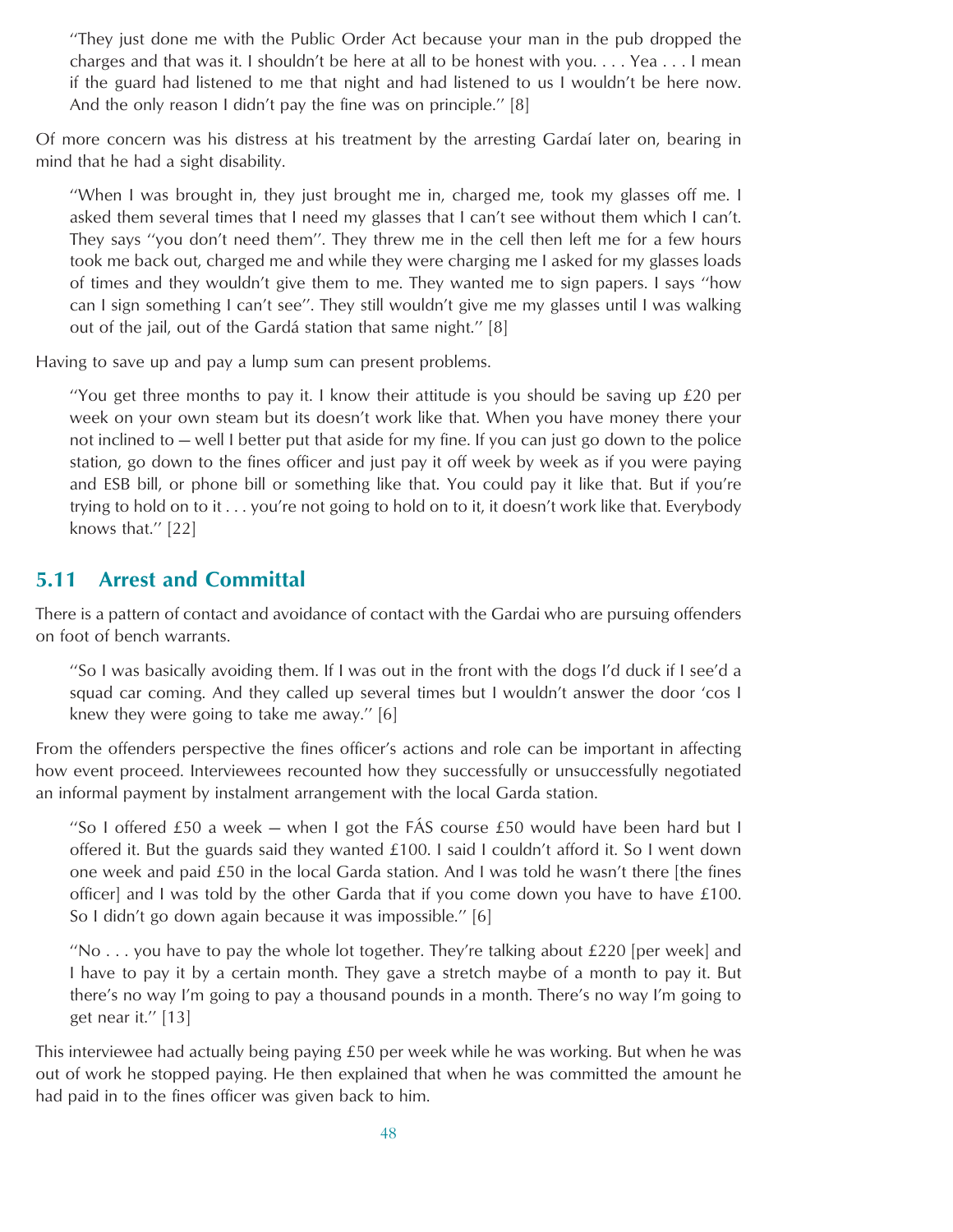''No, they gave that back to me. Ah, they had to give it back to me 'cos I came in to do the sentence. I gave it straight to the girlfriend 'cos she was sitting in the station waiting for me.'' [3]

This is presumably because only complete payment of fines could officially be accepted.

One offender explains that he thought he was making payments to the fines officer to pay off a large fine.

''Listen, the guard came knocking on the door three or four months ago and I thought he was coming for the big fine  $-$  for £575  $-$  and like I gave him a hundred pounds and told him I'd give him £50 a week after. The next week I sent down £50, then the next week I met him outside my house and I was sayin' ''I'll drop more money down next week'' and he says there's two fines down there for me, one for £100 and one for £50. So I thought I was paying off the big fine I didn't worry about the small ones if you understand me, the £150, I didn't worry about that 'cos if it all came to all that  $£150$  would go towards the £575 that I owe now because the small ones run into the big ones.'' [10]

But it transpired that the amounts he had paid in were being used only to pay the two smaller outstanding fines:

''On the big fine I was thinking, a few months ago, that I was paying it off and it ended up that I wasn't and he [the Garda] came yesterday morning then. I answered the door to him, told him to go into the front room and sit down. And he says you have to come with me. I says ''what's wrong with the agreement we had last time. Why can't I pay off £50 a week?'' and he just said he wouldn't and we had to go.'' [10]

Arrest and committal happens in various ways. Several interviewees recalled that they had come to a decision to serve the time in lieu of the fine.

''The police were banging me ma's door down looking for me so I didn't think it was nice that the police were knocking at me mother's door looking for me so I decided to hand myself in and stop them knocking at me mother's door — simple as that.'' [3]

''So I didn't do anything about it at all . . . for a about a year. And then the guards came along looking for £300. So I says what do you want to do about it? I was saying where are we going to get £300? So he came back to me on Monday night there and he says we fix a date for when you can go into Mountjoy. Here was I thinking the place must be overcrowded that he was going to make a phone call and book me into the place. He comes back to me on Wednesday then and he says X are you right and ready to go to Mountjoy? And here I am.'' [4]

''But I came down myself and handed myself up this morning and said ''look I just want to get it over and done with.'' [5]

''I got a letter out a couple of weeks afterwards. Last Sunday week ago a guard rang my mother's house and asked me was I going to pay or not. And I says I'm sorry I can't and he says will you be able to go and do a couple of weeks in prison. I said fair enough. So Monday week ago I called down to the police station and they took me up to Castlereigh. I spent 3 days there and here I am now.'' [8]

''They kept knocking to arrest me, then they sent a letter. So I went down and seen them, I volunteered. I said I'd come in the Monday.'' [16]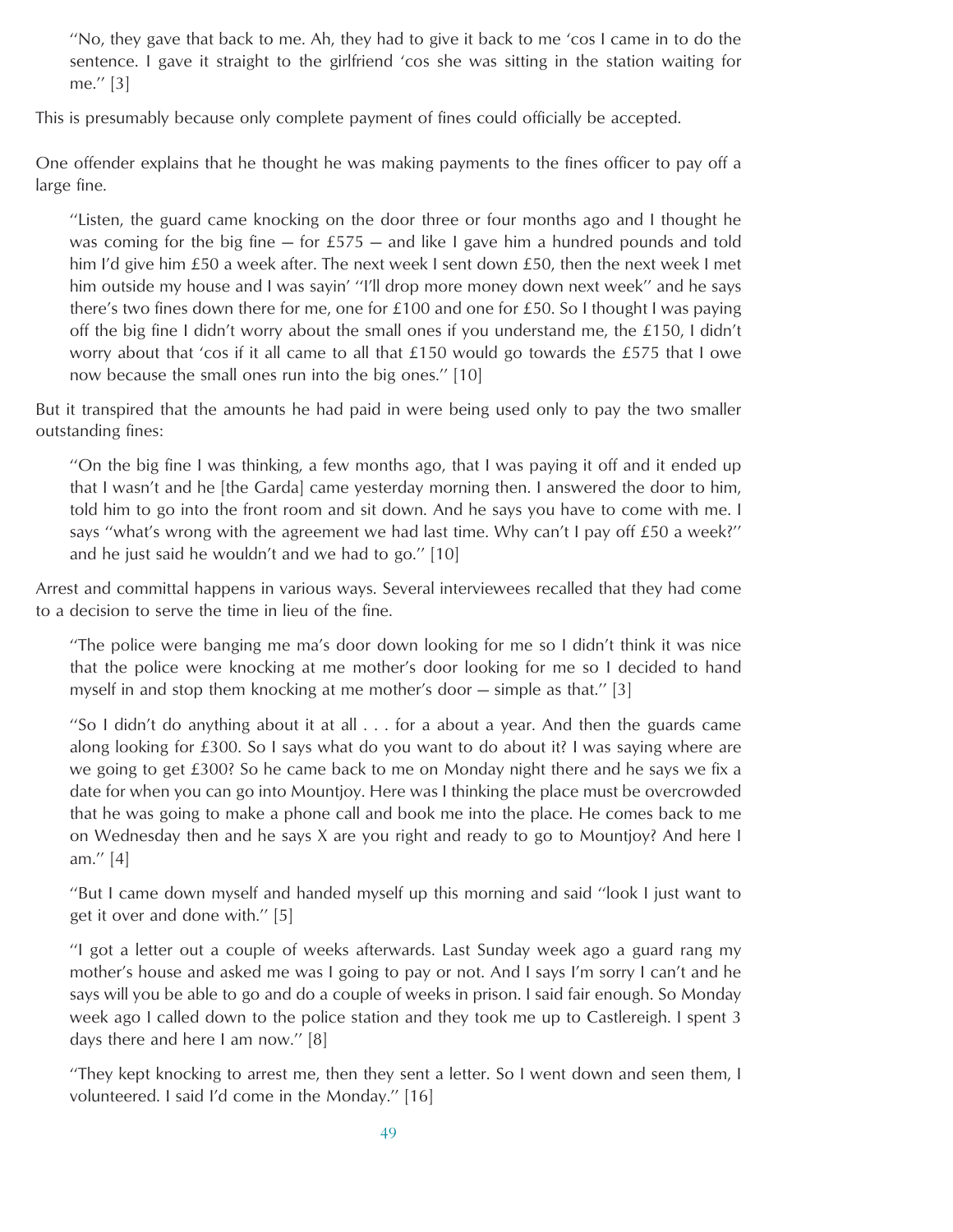In some cases the time and place of arrest were arranged with the arresting Garda.

''So, the fines Garda is alright down there, he's grand, you could talk to him. So I said before I served I'd have to go up and see the family in Cork before I do go up to the jail. He says ''fair enough'' and I rang him from my mother's house in Cork and I told him I'd meet him up here in the church. He met me in the church and he brought me in.'' [11]

''There's a guard there where we live and he calls me and he tells me like that he has summonses. So he picked me up on a certain day at a certain time.'' [24]

One interviewee expressed relief that he no longer had to avoid the Gardaí.

''It's a relief to know in one sense — if it is fourteen days for what I done. All I done was drink a legal drug called alcohol — homeless. The only comfort I could find out there was alcohol. I'm talking about the winter.'' [13]

On the other hand for other interviewees the arrest came more unexpectedly.

''They just asked was I there and when I came out they just grabbed me and put me straight into the back of the car and brought me straight over here. Explained in the car why on the way over . . . they just told me there were outstanding fines and ''you're going to Mountjoy''. In here they told me it's 15 days.'' [14]

''They just got me in the area, in X, I was just talking to a few people and they came over and just said there was a warrant. They didn't tell me what it was for so I didn't believe them I says ''I beg you pardon there couldn't be.'' He grabbed me over to the car and read out the warrant. So they just brought me to  $X$  Gardá station and to here." [15]

''Two days later I got picked up in the street that night. They kept me overnight and brought me here the next morning.'' [12]

On committal to prison some interviewees were still attempting to raise money to pay the fines.

''Well, actually they're very helpful here to be honest with you. A lot of them are, they made phone calls for me 'cos I get my phone card. He rang my father and said is there any news on it or anything, he said ''yes'' he had the money but he just couldn't get off work, he'd be in, in the morning. Which puts me in hock 'cos I didn't even ask him to lend me the money.'' [19]

"My girlfriend is running around trying to get  $£200$ , 'cos I've got  $£50$  up in the office. So that'd be £250.'' [10]

In this case it emerged that the interviewee was already in debt to a moneylender.

Finally, some interviewees were unclear about the number of days they had to serve until after they were committed to prison.

''Forty-five days . . . I was told it was 15 days coming in. I thought I only had to do 15 days and then when I came here I was told 45. It's for no insurance, that's just one of them. Like there's 45 days one of them other have 15 days, and one 10 days. That's why I thought it was only 15 days on the summons. When I got here the copper turns around and says to me ''look, you've got to do 45 days''. [17]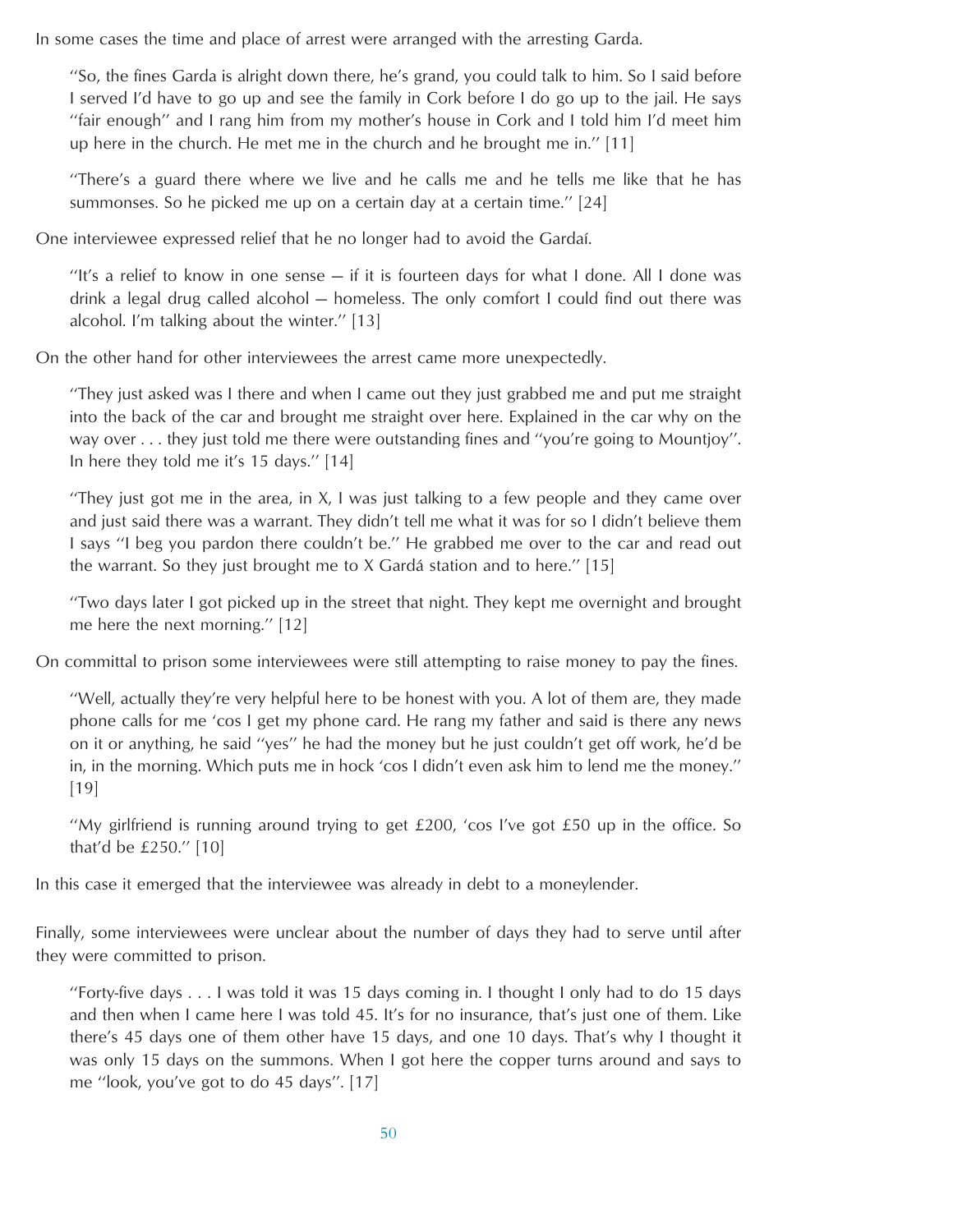## <span id="page-50-0"></span>**5.12 Consequences of Imprisonment**

For those interviewees who had been living on the streets, or who were intermittently homeless, there were some positive aspects to being in prison.

''But the prison is fine and they're looking after me. I'm getting the best food. It's grand. I don't have to cook myself. I love cooking. I cook for my family and my grandkids and all that but cooking for yourself . . . takes you half an hour to cook it, five minutes to eat it and another half an hour to clean up after.'' [6]

''It's good in one way, stay off the drink, regular food every day but besides that I'd still rather be out there.'' [12]

''It's a regular meal and hot place to stay.'' [15]

Apart from the deprivation of liberty being in prison may have other negative consequences. Several interviewees mentioned that they would have to reapply for their state benefits:

''No, I'll have to start all over again. It's going to be stopped now and everything isn't it? It's just like the dole. It took me nearly six weeks to sort that out. Now I have to go and start all over again.'' [8]

''My dole is discontinued... I'll have to make a new claim.'' [13]

Employment may also be perceived to be at risk.

''So I explained to the Governor here that I was willing to pay £50 a week, which I was, because I knew if I went to prison I'd lose this FAS thing [CE scheme employment] I have. I'm actually on holidays now. I'm due back next Monday. I'll probably lose that now. It's working in the convent like — like a part-time care-taker — painting and sweeping the floors. When the kids are on holidays now I'm painting classrooms.'' [6]

''I don't know, 'cos they'll ask where I was and I'm kind of going to have to tell them, 'cos they'll find out anyway 'cos I work with two good friends of mine and one not so good friend, so they're going to find out I was in Mountjoy and I'll probably going to get the sack when I come in tomorrow at five o'clock if I'm out by then.'' [19]

"... if I had my job still I'd lose it now. I'd have lost my job 'cos I've been in here  $\dots$  even for the fact of been in here I'd say I would have lost my job.'' [16]

But this last interviewee, who was separated from his partner, was even more concerned about access to his children.

''I've explained the fine is serious but my kids are more important, if I get my kids on Wednesday. So he says ''you'll be out in a night''. So it's now hitting Wednesday and if I don't take them tomorrow that goes against me. It fucks up a lot of things....I could be sent to prison for not picking the kids up tomorrow because that would be me breaking a court order that they issued me with.'' [16]

#### **5.13 Why or How Might Imprisonment be Avoided**

Some interviewees could point to their life circumstances at the time as having a major bearing in the offence and in the way they coped with its consequences.

''There's only one way . . . not to drink and I know that and I've been off the drink before for 13 years, didn't even have a bloody parking ticket in that time. And I was out in New York where there is traffic. I was in America for 22 years . . .'' [20]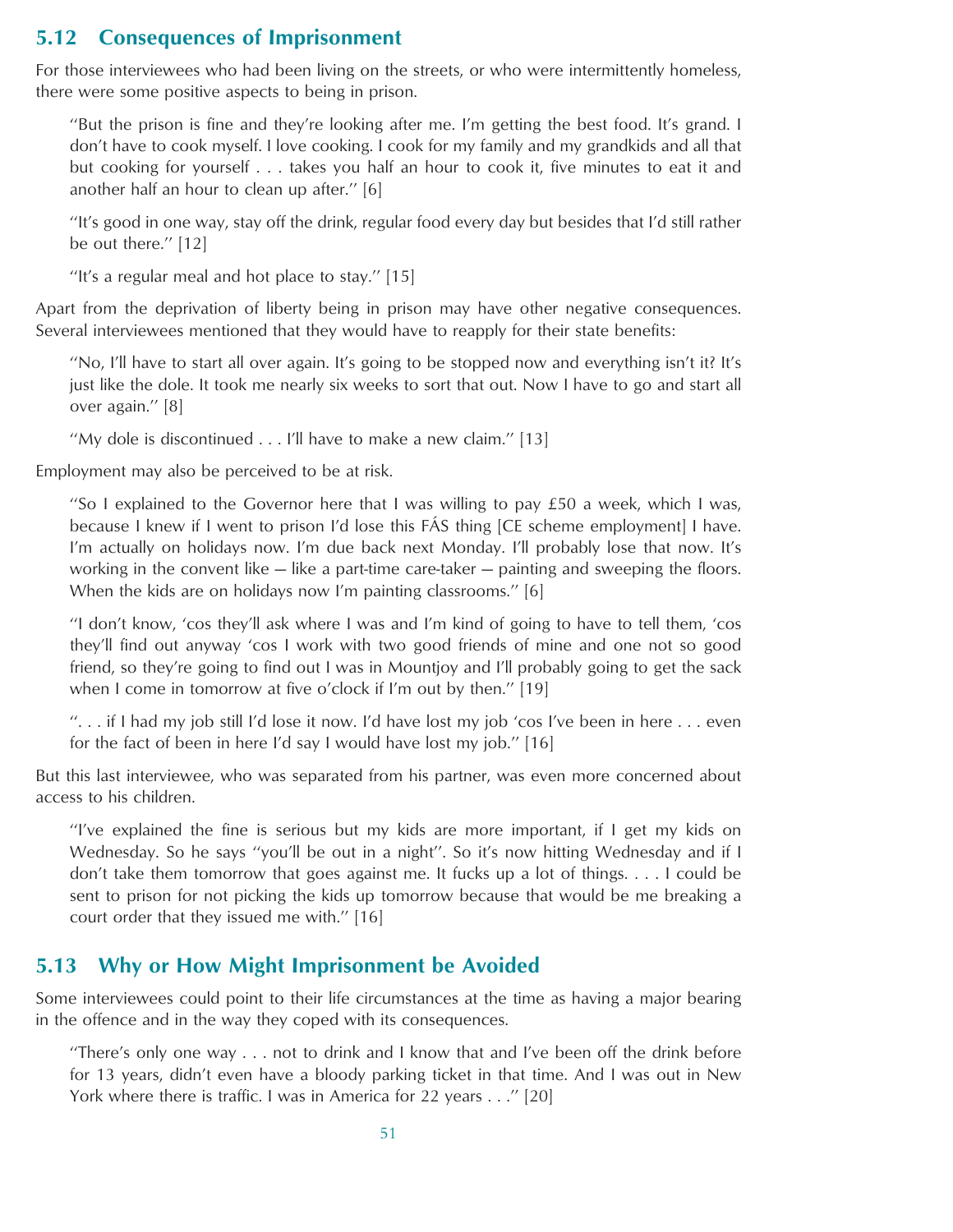<span id="page-51-0"></span>''I suppose not to have been driving the car in the first place.'' [10]

"I'm not a criminal. I was never in trouble other than that. I thought  $£50$  would have been sufficient. I don't know what it's going to cost them to keep me here. If I had a long record with the law or something like that . . . but I never done anything like that. It was just when I left my wife or when she left me the shit hit the fan kind of. Everything went kind of haywire after that.'' [6]

''Yea . . . the guard told me yesterday that's it, I'd nothing more [no more fines]. So I'll just try and keep it at. I have a kid and all coming on the way. So I have to keep the head down.'' [14]

But, in the context of fairly modest incomes, the absence of any provision for payment of fines by instalment severely limited options available to offenders.

''But I offered to pay so much a week like. They wouldn't have it. . . . Well, I knew myself I'd probably do time for it.'' [7]

### **5.14 Alternatives to Imprisonment**

When asked about alternatives to imprisonment interviewees most frequently mentioned the option of paying fines in instalments with the amount being paid each week being related to their income.

''Basically to come to an exact circumstances of payin' the money like. Something agreed with me and the person who has to be paid. It couldn't be too much. Like it has to be a certain amount that they could afford and still be able to look after their other people as well.'' [3]

''Well, if I could so much a week. You could live with it. £50 a week would be reasonable enough. I could manage that.'' [7]

''. . . they should be able to take the money out of the dole or else do community work instead of into jail for it. It is only a fine. It's not really a criminal offence when you can't pay a fine, when you haven't got the income. . . . I could have paid it a tenner a week if it came out of my dole. I wouldn't mind that.'' [11]

''Yea . . . do it by instalments that would be much easier. Look at your income first and then cut it down to instalments. Work out what you can pay a week. I mean they're not in a rush for the money and if they are then why did they send me into prison. It's costing so much to keep me in here.'' [16]

''So it would have been a lot easier if the judge had just said ''right, we'll put a thing on your bank account and take £150 out a week. It would make a lot more sense to me than putting me in here — like how am I supposed to get the money around here?'' [19]

''I said to the fine officer before, and I told everybody but no one seems to care. If I could pay £20 a week that fine would be paid long ago and I wouldn't be here wasting my time and their time . . .'' [22]

Community service was also mentioned as an option:

''If I got an option of community service I would have took it.'' [5]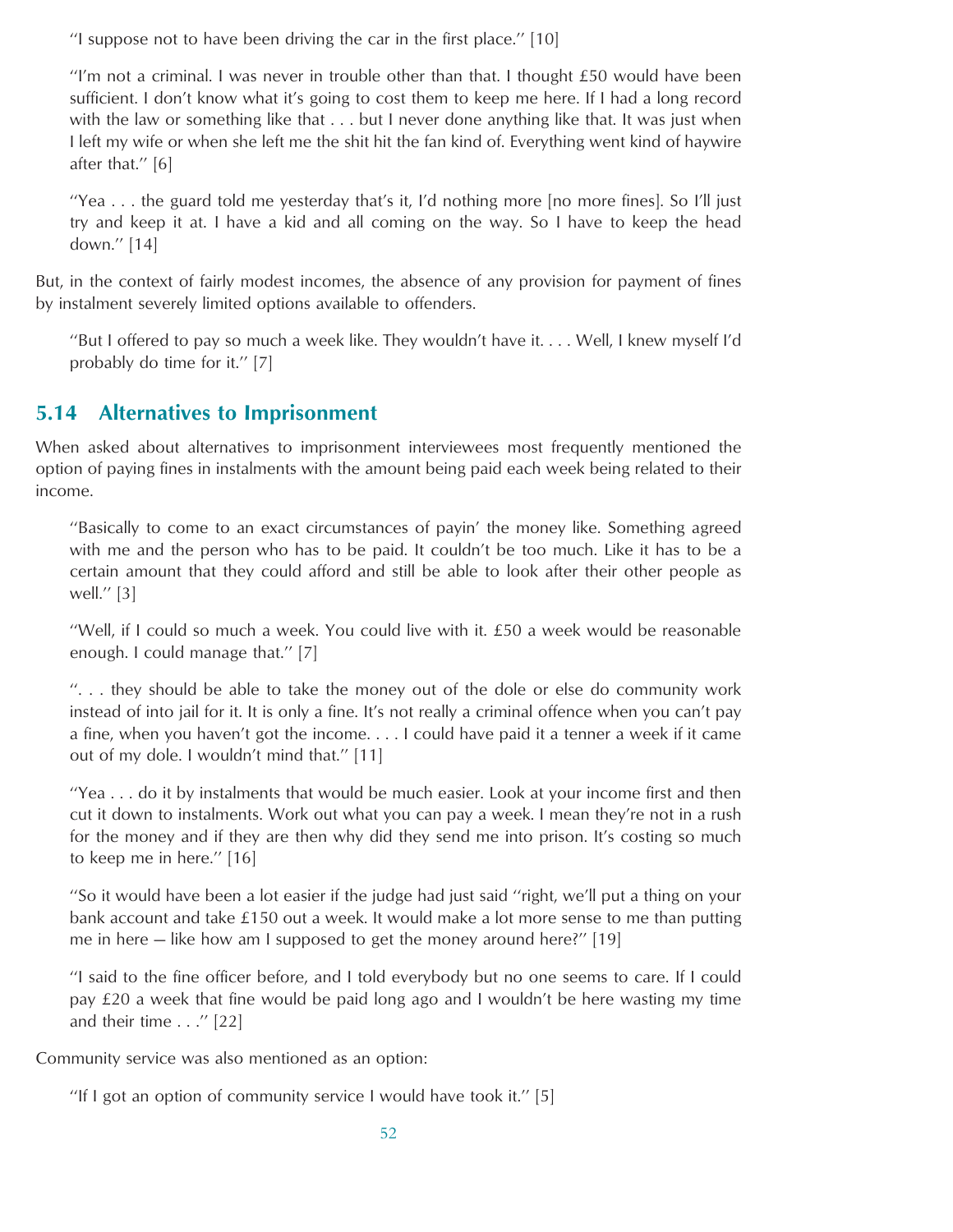## <span id="page-52-0"></span>**5.15 Conclusions and Issues to be Addressed**

Persons committed for fine default tend not to be representative of the general population. The relatively high proportion of persons who are unemployed or not in the labour force because of disability is atypical. A significant minority are living in poverty. It is clear from their own accounts that in many cases these are individuals who have troubled family backgrounds with life problems that overshadow the offences and fines at issue. In general, offenders in these circumstances do not have the capacity to pay the fines, especially if they must be paid in full or if there has been an accumulation of fines.

Most of the interviewees were committed to prison for non-payment of fine or civil debt in relation to one offence incident.

Awareness and use of the fines appeal process is very low. Similarly, enquiries in the court process about offenders means and capacity to pay fines would appear to be non-existent or at best cursory. Finally, offenders may not have a clear understanding of what fines are outstanding.

Reasons for non-payment of fines relate primarily to changes in employment circumstances. The lack of any provision for payment of fines by instalment is also an obstacle to payment.

For offenders, the consequences of imprisonment go beyond the deprivation of liberty. Concerns are expressed about the impact on social welfare entitlements or benefits and also on current or future employment.

Alternatives to imprisonment suggested by interviewees mainly involve a payment of fines by instalments that would be related to the offenders capacity to pay. Community service was also an option considered.

Equity is a key issue. The impact of a fine is clearly related to the offenders income, wealth and capacity to pay. But there is no scheme to levy fines in relation to the offenders income. Nor is there is a systematic means enquiry in the court process.

Legislative proposals for attachment of earnings of fine defaulters may be of little use for those who end up in prison. In the first place it is unlikely that many of these offenders will be in the type of permanent employment that has an administrative capacity to allow attachment to be implemented. Secondly attachment of social welfare entitlements and benefits is problematic given that persons dependent on these may be living in or close to the poverty line.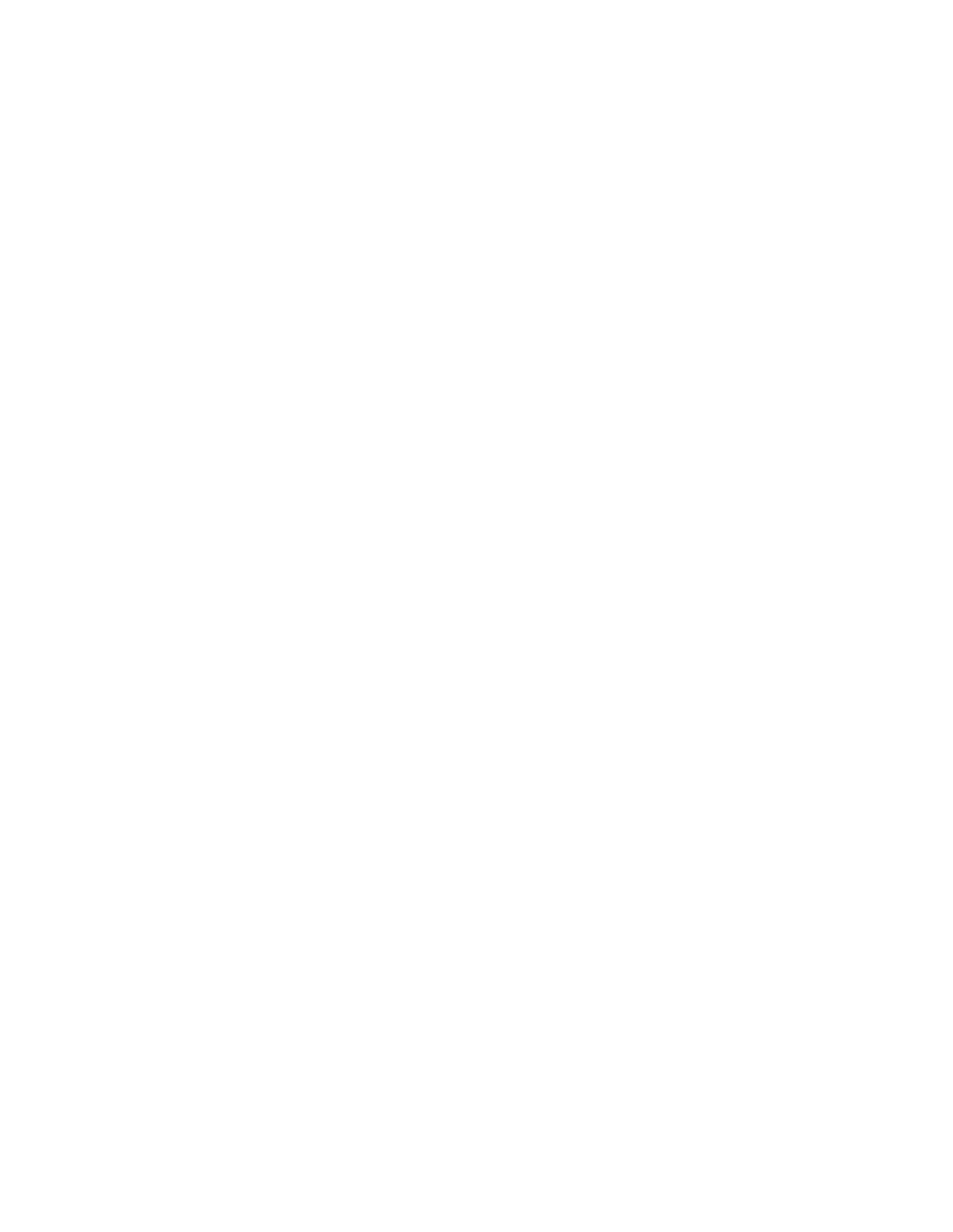## **Bibliography**

- Bacik, I. (1997) *Crime and Poverty in Dublin* in Irish Criminal Law Journal 1997, Round Hall Ltd.: Dublin
- O'Donnell, I. (1998) Crime, Punishment and Poverty in *Crime and Poverty in Ireland*, (Bacik, I and O'Connell, M (Eds.) Round Hall Sweet and Maxwell Ltd.: Dublin
- Ireland, Department of Justice (1994) *The Management of Offenders A Five Year Plan*, Stationery Office: Dublin
- Ireland, Department of Justice (1997) *Tackling Crime Discussion Paper*, Stationery Office: Dublin
- Ireland, Department of Justice, Equality and Law Reform (1998) *Strategy Statement 1998-2000*, Stationery Office: Dublin
- Ireland, (1998b) *Final Report of the Expert Group on the Probation and Welfare Service*, Stationery Office: Dublin
- Ireland (2000a) *Alternatives to Fines and Uses of Prison*, *Report of the Sub-Committee on Crime and Punishment of the Joint Committee on Justice, Equality, Defence and Women's Rights,* Stationery Office: Dublin
- Ireland (2002) *Building an Inclusive Society*, Stationery Office: Dublin
- Ireland, Comptroller and Auditor General (2000b) *Report on Value for Money Examination — Collection of Fines,* Department of Justice, Equality and Law Reform: Dublin
- Ireland, The Law Reform Commission (1991) *Report on the Indexation of Fines*, Author: Dublin
- Moxon, D. and Whittaker, C. (1996) *Imprisonment for Fine Default*, Research Findings No. 35, Home Office Research and Statistics Directorate: London
- O'Mahony, P. (1997) *Mountjoy Prisoners A Sociological and Criminological Profile*, Stationery Office, Dublin
- Whittaker, C. and Mackie, A. (1997) *Enforcing Financial Penalties*, Home Office Research Study 165, Home Office Research and Statistics Directorate: London
- Flood-Page, C. and Mackie, A. (1998) *Sentencing Practice: An examination of decisions in magistrates and the Crown Court in the mid 1990's*, Home Office Research Study 180, Home Office Research and Statistics Directorate: London